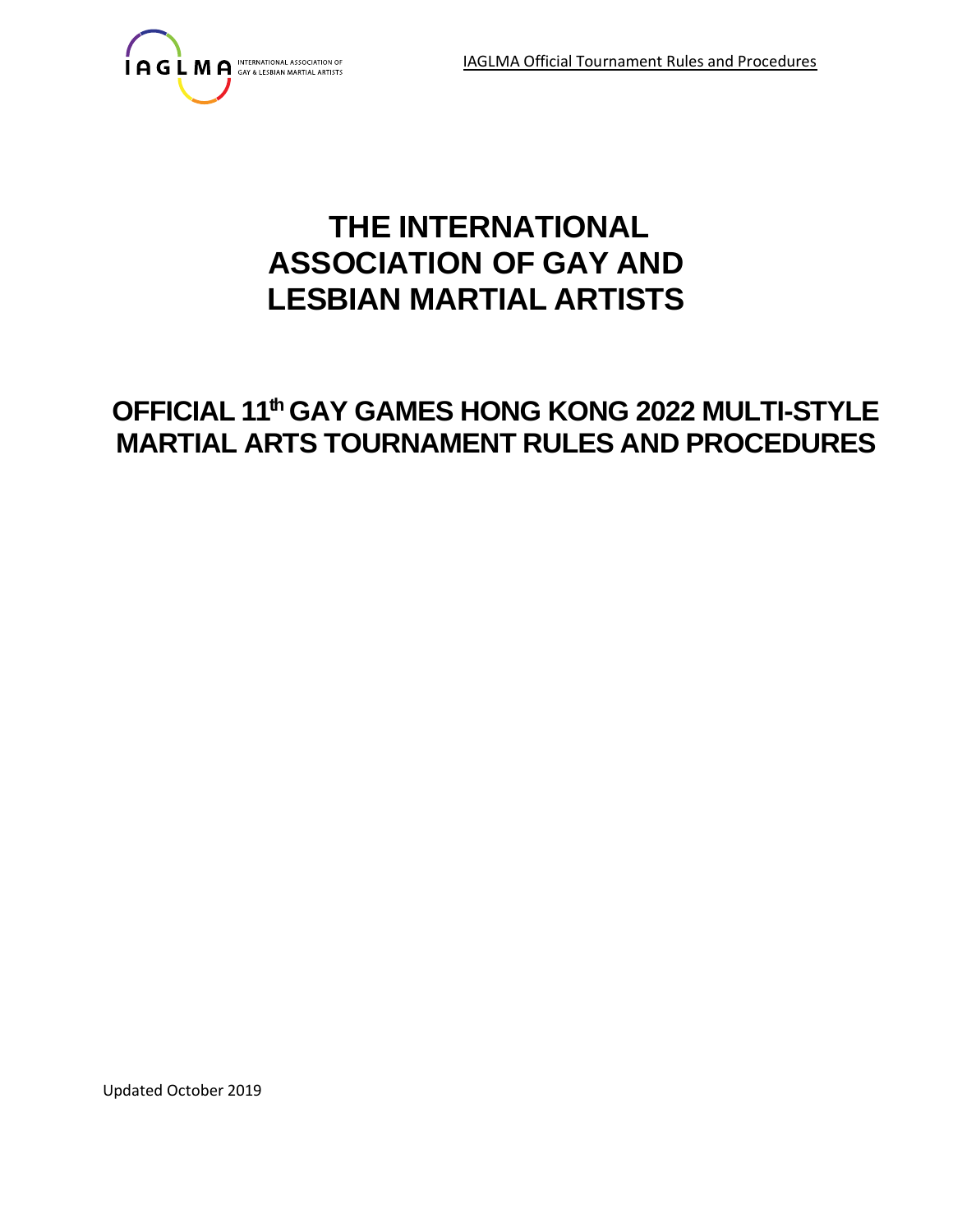

# **INTRODUCTION**

The following tournament procedures and rules will be used for the multi-style martial arts tournament for Gay Games 11 in Hong Kong, 2022.

*Open to all! Competitions are designed to include everyone, i.e. all levels of practice, from the beginners to the most experienced martial artists, all ages, all genders, all sexual orientations. Martial artists with special needs can compete too. According to the number of participants, every effort will be made to create fair and balanced divisions. Martial artists from any style are welcome and will compete in the same tournament as martial artists from other styles.* 

*Offered competitions include: individual empty hand and weapon forms, team forms, two person sets, musical forms, sparring and self-defense. Judo and ground-fighting with gi (ne waza) competitions, mainly accessible to judo or jujitsu artists, are treated in a separated document.* 

This will be the ninth Gay Games martial arts tournament. Gay Games martial arts tournaments have a positive camaraderie unlike any other tournaments. We look forward to having you at this very special event.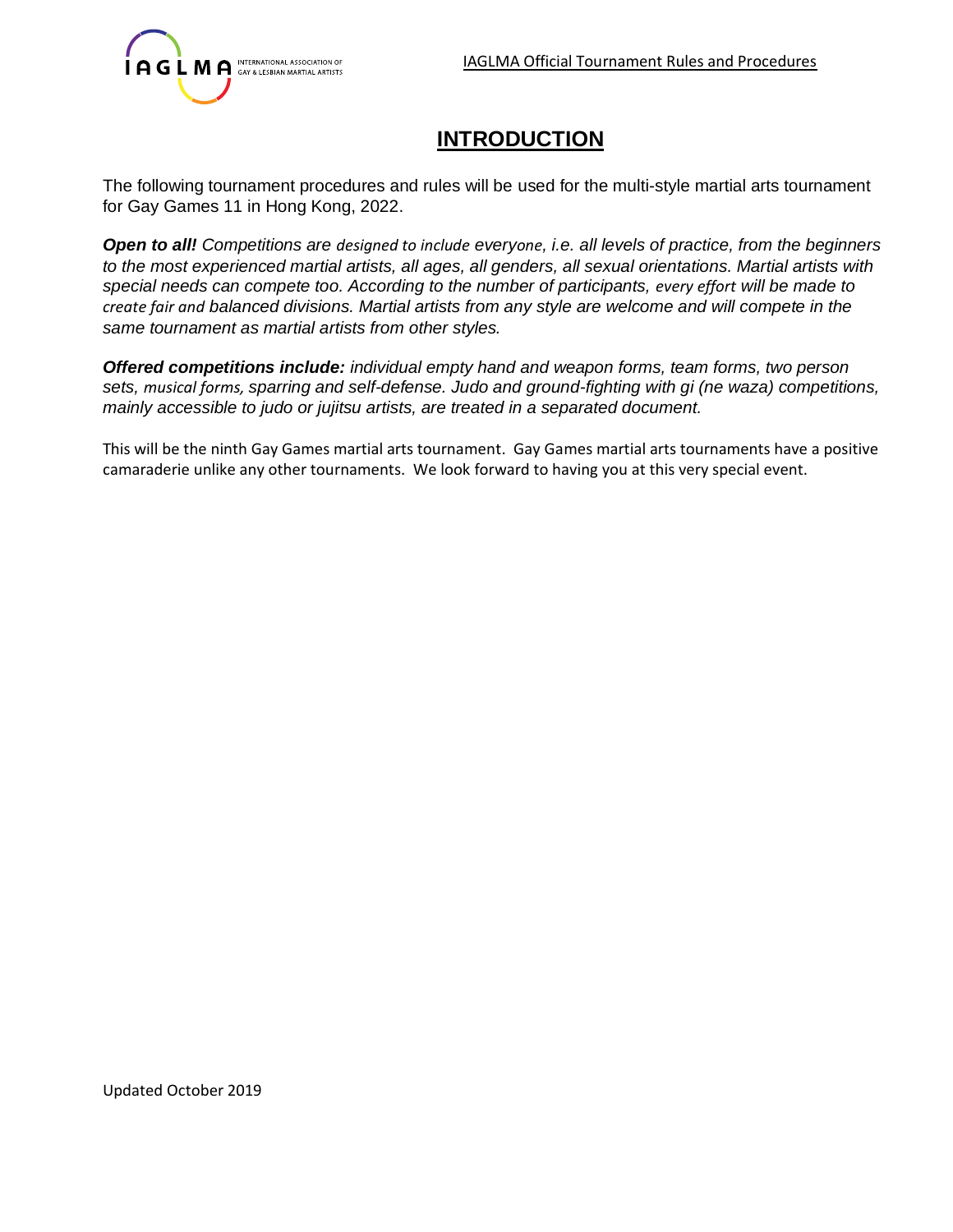

# **1. PURPOSES AND OBJECTIVES**

- 1.1. These Rules govern multi-style tournaments. All commands shall be given in English or in the language of the host country (i.e., not in style-basedlanguage such as "kata," "hyung," "kumite"). All commands are to be given immediately with the appropriate hand and/or flag signals.
- 1.2. The purposes of these Rules are to:
	- 1.2.1. Insure fair and impartial judging and refereeing by establishing standards thereof.
	- 1.2.2. Establish the authority of referees, judges and contestants.
	- 1.2.3. Ensure strict fairness and uniformity in the methods of judging and in enhancing the authority of the center referees and judges. The value of competition does not lie in winning but in establishing good sportsmanship and friendship. In martial arts the true opponent is oneself.

#### 2. **SITUATIONS NOT COVERED BY THESE RULES**

2.1. Where any situation arises which is not covered by these Rules, it shall be dealt with by a decision given by the center referee, after consultation with the judges, tournament director and chief IAGLMA official.

#### 3. **DEFINITION OF TERMS**

- 3.1. The term **Mat Artist** indicates anyone who practices a martial art that is most often performed on a cushioned surface and includes those disciplinesthat prefer a tatami surface (i.e., judo, aikido, ju-jitsu).
- 3.2. The term **Floor Artist** indicates anyone who practices a martial art that is most often performed on a hard floor (i.e., karate, kung-fu, tae kwon do).
- 3.3. Rank Equivalents:

**Beginner** - white, yellow or orange belt; under 1 year of experience. **Intermediate** - green, blue or purple belt; between 1 and 2 years of experience. **Advanced** - red or brown belt; between 2 and 4 years of experience. **Black Belt** - over 4 years of experience.

*Experience - indicates continuous practice.*

- 3.4. The term **form** indicates the performance of a prearranged series of attacks and defenses vs. imaginary opponents.
- 3.5. The terms **salutation** or **courtesy** indicates any polite greeting that is made physically and/or verbally before martial arts activity is engaged, e.g., bowing.
- 3.6. The term **contact area** indicates that touch is permitted.
- 3.7. The term **target area** indicates that no touch is permitted. A technique to the target area is a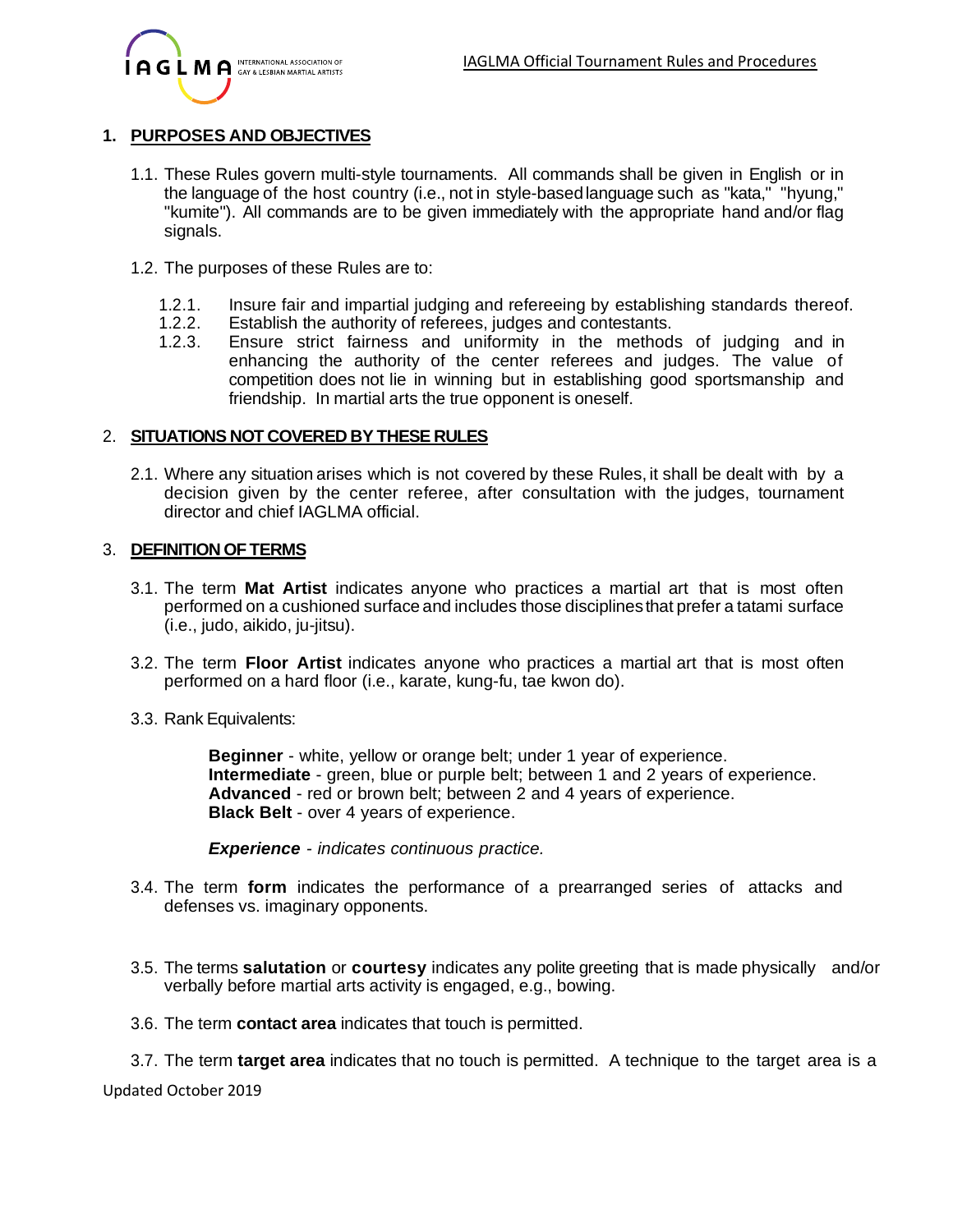

point if there is no touch, extension is left in the technique, there is no interference and the opponent has not blocked the technique. *See Rule 14.*

- NOTE: THE FIRST CONTACT TO A TARGETAREAVERIFIED BY A MAJORITY OF JUDGES RESULTS IN A FOUL. THE SECOND CONTACT TO A TARGET AREA VERIFIED BY A MOJORITY OF JUDGES RESULTS IN AUTOMATIC DISQUALIFICATION.
- 3.8. **Light contact** indicates no penetration or movementof the opponent as a result of the technique. Just a touch is permitted; no blood can be drawn.
- 3.9. **Moderate contact** indicates slight penetration or movement of the opponent as a result of the technique. No blood can be drawn.
- 3.10. **Excessive contact** indicates an extreme penetration or movement of the opponent as a result of the technique, or a violent distortion of the body from the force of the blow to the body, and possibly - but not necessarily - including swelling or bleeding (even if it was unseen by the judges). Any blood drawn as a result of an opponent's technique is considered excessive contact. If there is bleeding (e.g., nosebleed) and no face, head contact is seen by any judge, it is a judgment call as to whether the bleeding was caused by excessive contact. A knockout results in an immediate disqualification.

# **FLOOR ARTISTS' RULES AND PROCEDURES**

# **4. GENERAL POLICIES AND PROCEDURES**

- 4.1. See **APPENDIX A** for the list of divisions.
- 4.2. All competitors can register for as many divisions as they want but there is no guarantee that all of the registered divisions will be available to them due to scheduling, staffing and numbers of competitors. **Rings will not be held for competitors entered in more than one empty hand division.**
- 4.3. **Empty hand forms/weapons forms**: If there are more than 20 competitors, divisions may be divided into male and female, 45 and up, etc. If there are too few competitors (i.e., fewer than 5), divisions may be joined.
- 4.4. **Self- defense**: If there are more than 20 competitors, the self-defense divisions may be divided into male and female, 45 and up, etc.
- 4.5. **Free sparring**: Sparring equipment is mandatory in all sparring divisions. This includes headgear, mouth guard and hand and foot coverings for all competitors. Accounting for individual appropriate anatomic morphology, groin protection (specifically a 'tuck under' type cup/box) is required for men. Groin protection may not be worn on the outside of the uniform. A **chest protector** is recommended for women, however, is not required. The hand covering must cover the knuckles. The foot gear must cover the toes and heel. Itmay be either foam dipped type (e.g. Century, Jhoon Rhee, Shihan, etc.) or vinyl (Tiger Claw, KP, etc.). All equipment must be in good condition or repair. *See also Rule 32.3.*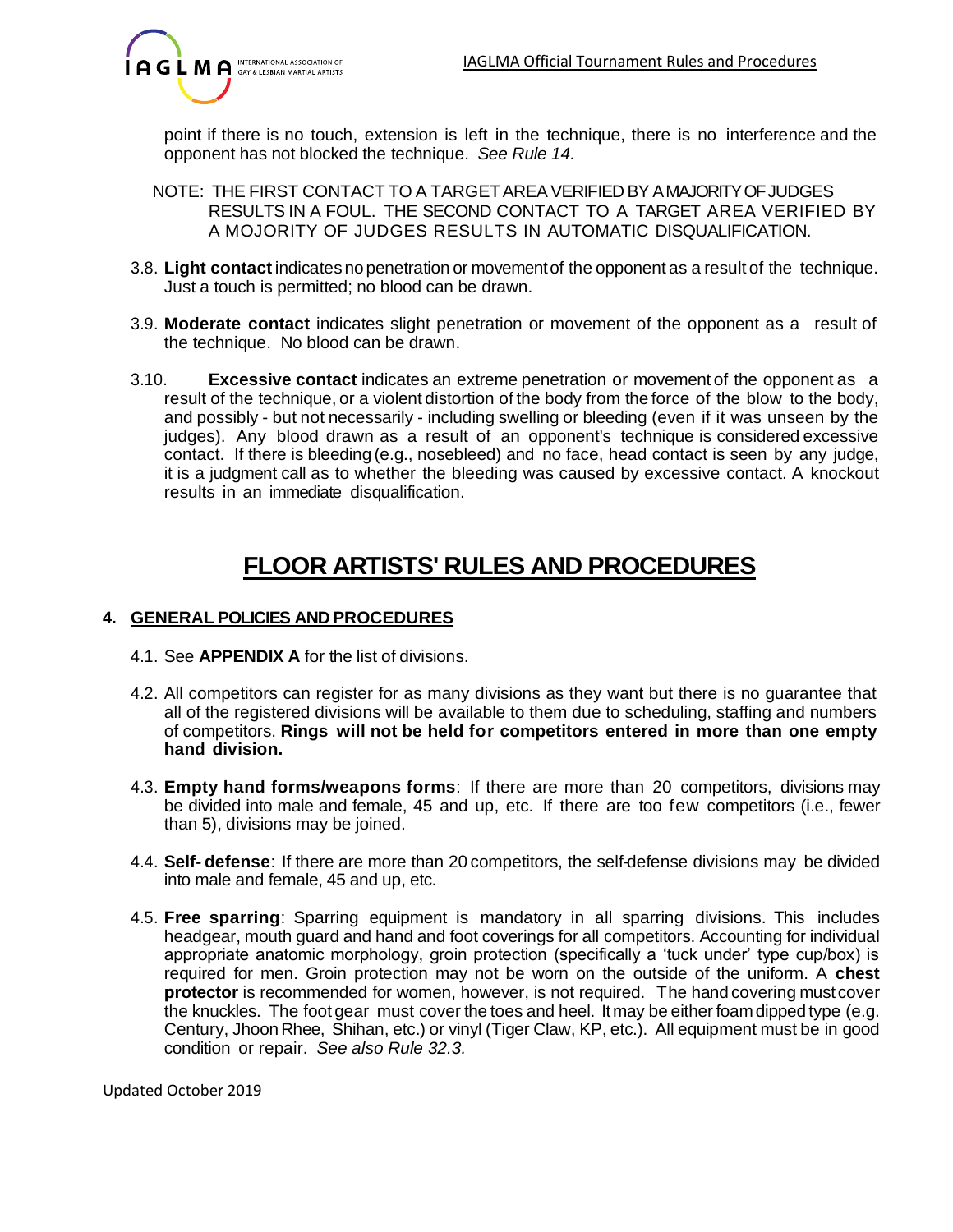

- 4.6. When possible, the **weigh-in** for sparring divisions will be the day before the competition. Thelatest timefor the weigh-in should be the morning of the competition. All weight classes should be listed in both kilos and in pounds.
- 4.7. Final competitive divisions shall be decided by the tournament directors in consultation with the IAGLMA officials and will be based upon the number of participants who have enrolled on or before a predetermined deadline date.
- 4.8. **By entering the competition, a contestant has implied her/his consent to compete with anyone that is assigned to her/his division.** (NOTE: A contestant is free to bow out at any time but forfeits her/his standing in that match and/or division.)
- 4.9. Competitors shouldenter their appropriate age, rank, weight, special needs/able-boded division, but the final decision on competitive divisions will be made by the tournament directors in conjunction with the IAGLMA officials. The tournament directors in conjunction with the IAGLMA officials reserve the right to join divisions with too few competitors. Every effort will be made to avoid mismatching contestants.
- 4.10. Competitors MUST enter the division appropriate to the highest awarded rank in any style(s). For example, in fairness to white and gold belts or that equivalent (i.e., those with under one (1) year of training), a competitor holding a black belt in at least one style cannot enter any lower rankingdivisions. This Ruleapplieseven if the competitor is currently studying another style, other than the one in which she/he holds a black belt, and is ranked a beginner or intermediate in that style.

# 5. **BASIC CRITERIA FOR JUDGING MULTI-STYLE FORMS**

- 5.1. Power: if appropriate
- 5.2. Stances: strength and transitions to and from each stance
- 5.3. Balance
- 5.4. Control of body
- 5.5. Focus of technique(s): precision
- 5.6. Right and left side equally adept unless there is a physical reason for not being so.
- 5.7. Rhythm: how the individual techniques are grouped together.
- 5.8. Flow: transition between moves or groups of moves.
- 5.9. Grace: in slow or circular moves.
- 5.10. Grace: overall.
- 5.11. Breath control: begin and end without enervation.
- 5.12. Intensity: body, eye, spirit.
- 5.13. Authority: complete control of mental and physical requirements of the form.
- 5.14. Synchronization (team competition only): simultaneous execution of techniques and moves between competitors

# 6. **FORMS COMPETITION – common rules**

6.1. The ten (10) point decimal system (using scoring cards) shall be used for judging forms. (The black number indicates the whole number; the red number indicates the decimal.)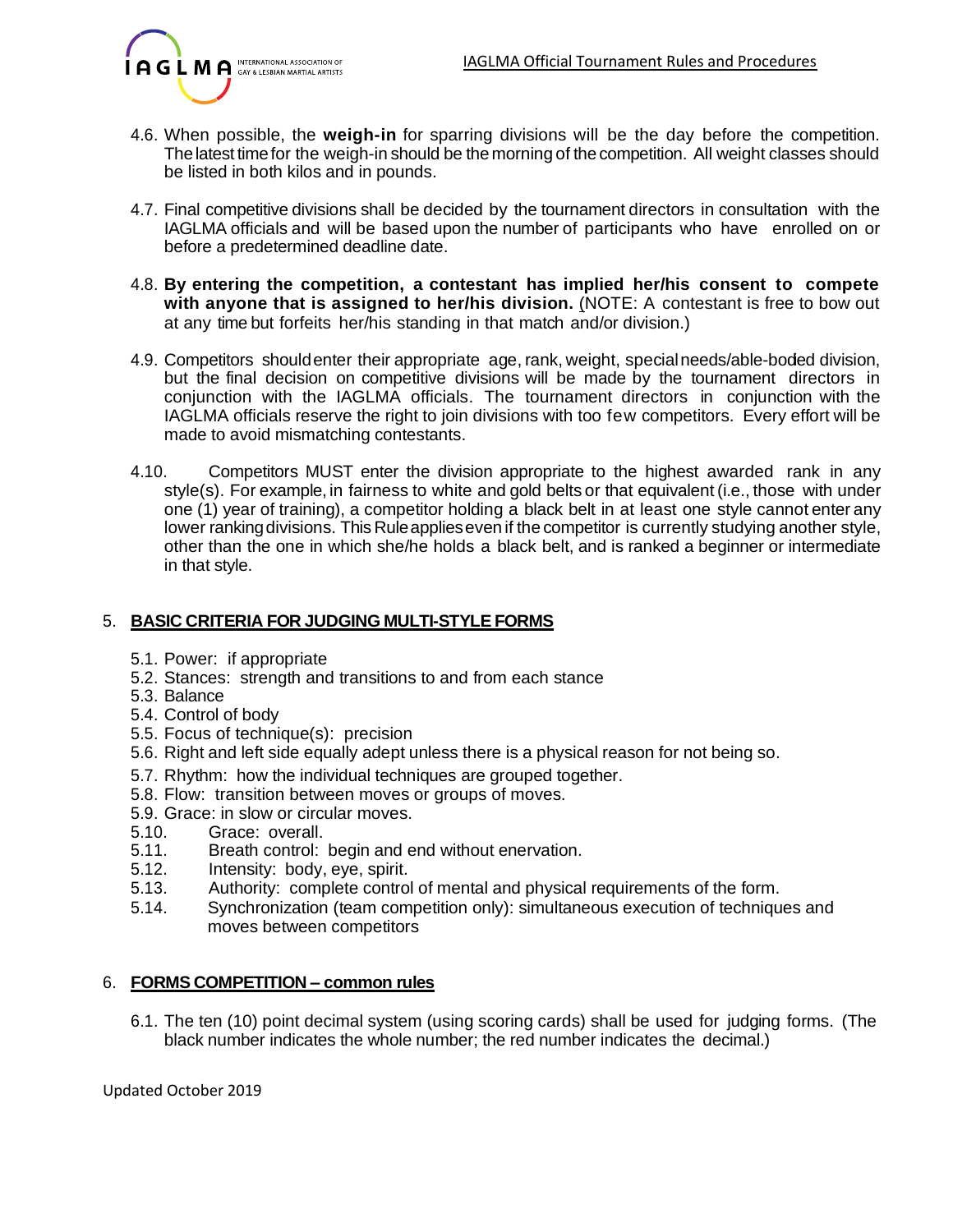

- 6.2. The highest and lowest points from a contestant's score will be eliminated. The remaining three scores are then totaled to determine the competitor's score. (E.g., if the scores are 8, 7, 7, 7, 6, the 8 and 6 are eliminated for a total score of 21.)
- 6.3. Score must be **VISIBLE** to the contestant(s) and score keepers at all times. The scorekeeper must announce the scores loudly. It is the individual judge's responsibility that her/his score is announced correctly.
- 6.4. The first three (3) contestants/teams will compete before any contestant/team is scored. Successive contestants/teams will be scored immediately uponcompletion of their form.
- 6.5. In the event of a tie, the highest and lowest scores will be added back in to break the tie. If it remains a tie, color belt contestants/teams may choose to do the same form or another form and be scored again. If there is a tie in Black Belt division, each contestant must choose a different form and be scored again. If there is a tie between Black Belt teams, each team can choose to do the same form or another form. In the event of a second tie (in Black Belt division or color belt divisions), upon the center referee's command, the judges will point to the contestant/team they felt won. The majority vote will determine the winner.
- 6.6. Contestants/teams arriving to a division after charts have been completed will not be allowed to compete. The only exception is in the case of Black Belt judges. Every attempt will be made to structure the competition so that we do not hold up a ring because Black Belts are judging in another. However, Black Belts should be aware that they may have to compete in this fashion. This is a possibility because we want the most experienced Black Belts judging Black Belt competition.
- 6.7. A Black Belt contestant/team who forgets or makes a blatant error is prohibited from restarting the form. All color belt competitors/teams may request permission to restart a form, but a **ONE POINT PENALTY must be DEDUCTEDfrom the aggregate score**. It is the center referee's responsibility to instruct the side judges to score the completed form. The center must then instruct the scorekeeper to deduct one full point from the final aggregate score.
- 6.8. Form contestants/teams shall enter the ring opposite to the judges.
- 6.9. At the start of form performance, contestants/teams shall offer courtesy or salutation to the judges. The choice of courtesy or salutation shall be left to the discretion of the contestant/team.
- 6.10. The individual competitor is limited to her/his name, name of style and name of form when addressing the judges. The team leader presents her/his team name, name of style and name of form when addressing the judges. The name of the instructor, a history of the style or form or any other prolonged litany is not necessary.
- 6.11. The center referee acknowledges that the competitor(s) may begin.
- 6.12. *Suggested* scoring ranges:

| Color belts form divisions: | 6 to 8 with 7.0 as average.  |
|-----------------------------|------------------------------|
| Black belt form divisions:  | 7 to 10 with 8.5 as average. |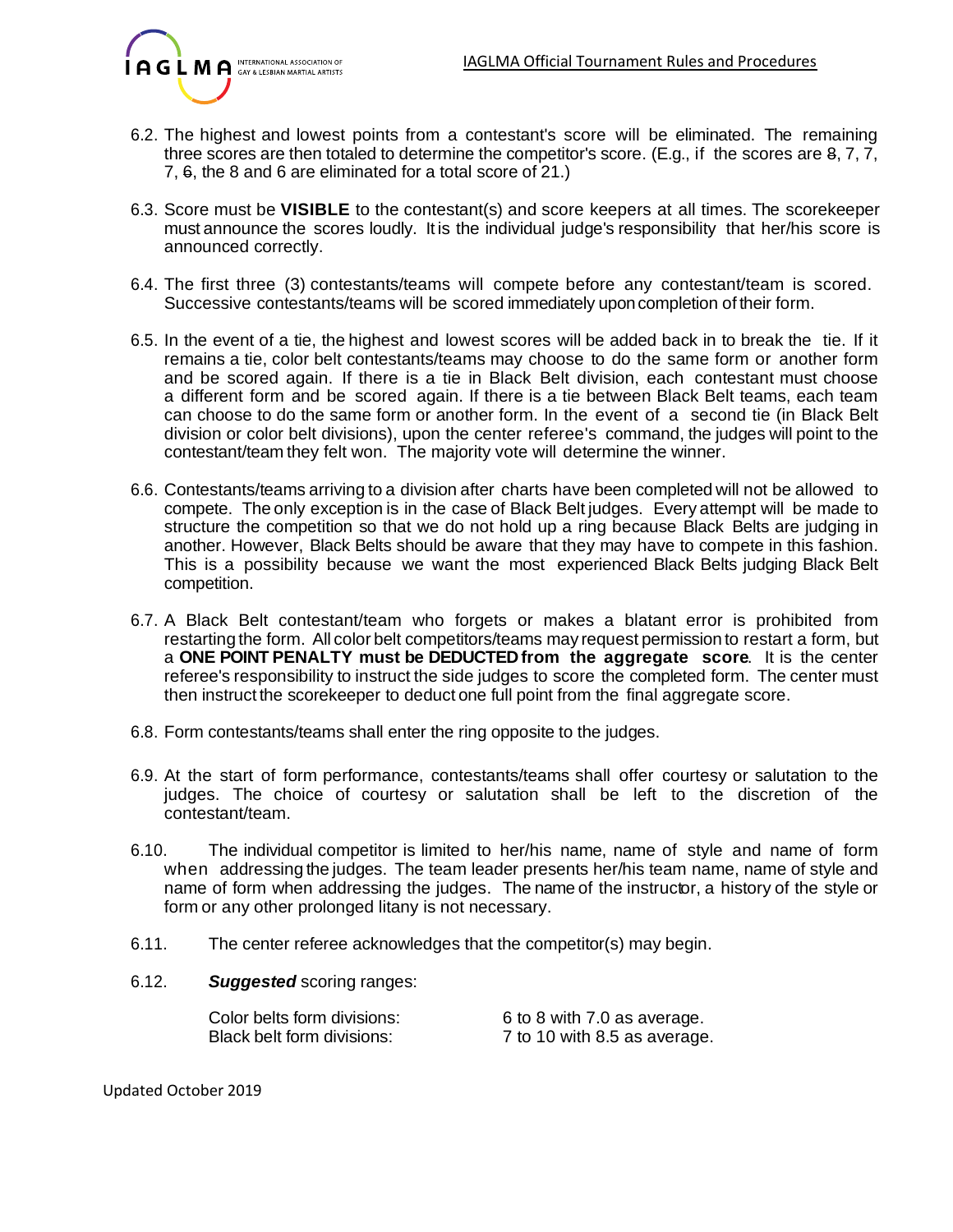

6.13. The form will be graded from the moment the contestant/team enters the ring until the contestant/team stands in ready stance and is scored. All forms should last no longer than three (3) minutes from the time the competitor/team enters the ring to completion of her/his form. This performance time must be uninterrupted by the judges. After 3 minutes 15 seconds the competitor/team will be asked to complete the form. If the contestant/team continues, she/he/it will be disqualified.

This Rule does not apply to Tai Chi divisions. However, this Rule does apply if there are no separate Tai Chi divisions and those competitors are incorporated into another division.

6.14. Discourteous physical or verbal responses to judges' scoring or any other official pronouncement will cause one (1) point to be deducted from that contestant's/team's aggregate score (e.g.,  $7, 7, 7, 7 = 21$  [-1] = 20).

# **7. TEAM FORMS**

- 7.1. The team forms competition is performed like the individual forms competition except that they shall be executed in a **synchronized** manner between competitors on the team. The forms must be **traditional** forms from any style. This is an empty hand competition: weapons forms are prohibited.
- 7.2. Each team must be identified by a name given by the competitors. Each team member is registered and compete under that name.
- 7.3. A team can be male only, women only or mixed. There is no division according to gender: teams compete against each other according to their level of practice (see rule 7.7 and appendix A: divisions for the team form competition).
- 7.4. A team is composed of three (3) competitors. All team competitors must be pre-registered for the team and division. No substitutions are permitted after registration. Competitors are limited to competing on one team only.
- 7.5. If a competitor in a registered team bows out for any reason, the team is allowed to compete with only two competitors but a **ONE POINT PENALTY** is deduced from its aggregated score. It is the center referee's responsibility to instruct the scorekeeper to deductone full point from its final aggregated score.
- 7.6. The level, or rank equivalent of a team is determined by the competitor of the highest rank within the team. The basic divisions for the team form competition should be :
	- 7.6.1. Beginner teams only white, yellow or orange belt competitors within the team (or equivalence in years of experience as settled in rule 3.3.).
	- 7.6.2. Intermediate teams at least one green, blue/purple or brown/red belt competitor within the team (or equivalence in years of experience as settled in rule 3.3).
	- 7.6.3. Black belt teams at least one black belt competitor within the team (or equivalence in years of experience as settled in rule 3.3).
	- 7.6.4. According to the number of teams registered for the competition, these divisions might be extended or combined (see rule 4.4 for more information).

Updated October 2019 7.7. Judging of a team form relies on the same criteria as for individual forms (see rule 5). However,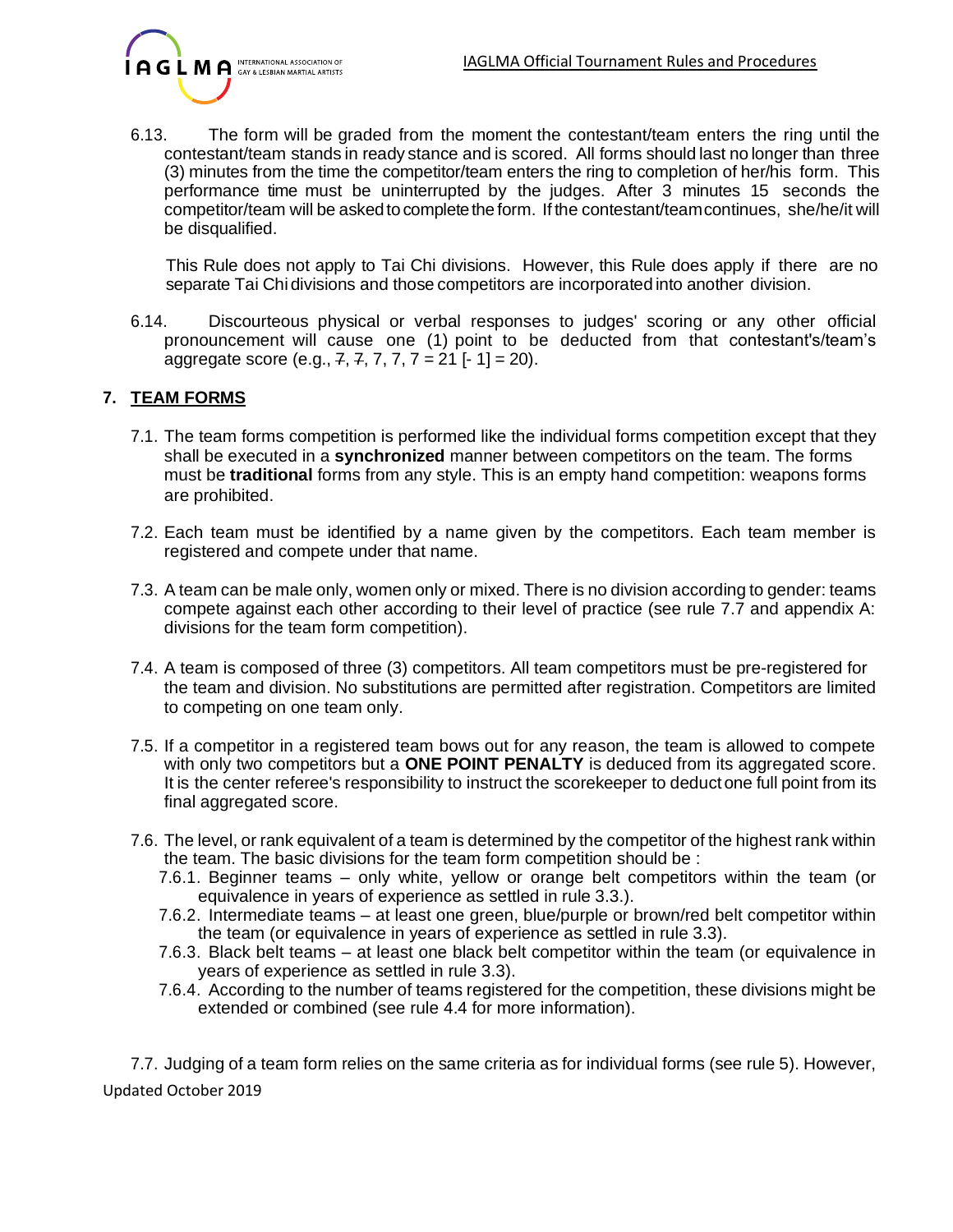

the criterion of **synchronization** is added to these basic criteria. This is a central criterion for judging this competition.

- 7.8. Any external help made in order to assist the synchronization of competitors is PROHIBITED. For example:
	- noises made to start and stop the form,
	- loud breathe,
	- strokes on the floor with the feet,
	- strokes on the chest with the arms,
	- rhythm given by any mean from the side of the competition area.
- 7.9. A team form should not be interrupted before its end or before the time limit (see rule 6.13 for applicable time limits).
- 7.10. Outside help (e.g., tapping, breathing, clapping or rhythmic sounds made by persons outside of the ring) is prohibited and, at the judges' discretion, may result in the disqualification of the team.
- 7.11. The order of performance of the teams is randomly picked. If possible, the order of performance will be announced one day prior to the competition.
- 7.12. All competitors of the team shall enter the ring opposite to the central referee and offer courtesy or salutation to the judges. See rules 6.9 and 6.10 for more information.
- 7.13. The center referee acknowledges that the team should begin. If the team leader had to move ahead to offer courtesy and salutation to the judges, she/he goes back to her/his starting place before beginning.
- 7.14. All competitors must start and end the form in front of the central referee. All competitors must perform the form in the same direction in a synchronized way.
- 7.15. Blatant errors made during the performance follow rule 6.7.
- 7.16. Scoring of the teams follow rules 6.1. to 6.4. and rule 6.12.
- 7.17. In the event of a tie, rule 6.5. applies.
- 7.18. Judges arrangement for team form competition. If possible, side judges of the team form competition should sit at each corner of the competition area in the safety zone. The central referee is sitting in the safety zone in the middle of the side opposite to the entrance of the teams. This side must be chosen so the central referee can have direct eye contact with the time and scoring table.
	- 7.18.1. Five judges: arrangement: 4 judges at each corner of the square.
	- 7.18.2. Three judges: arrangement: 2 judges at each corner opposite side of the central referee's side.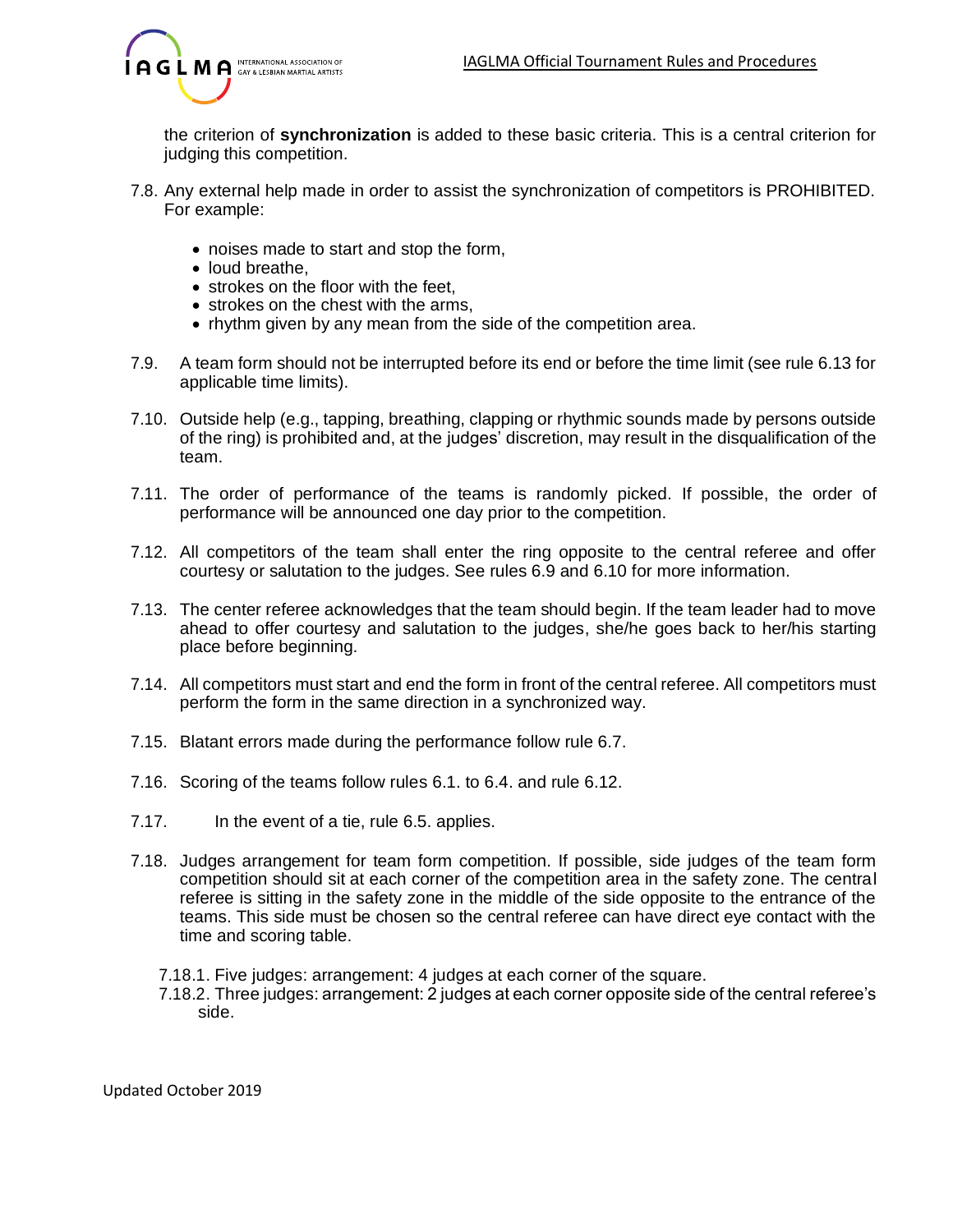

#### 8. **WEAPONSFORM**

- 8.1. All weapons must be inspected by the center judge or a designated judge as the cards/charts are being readied. Thisinspection is to determine(a) that the weapon is safe, and (b) to ensure that the weapon is a traditional martial arts weapon of traditional materials (i.e., not of plastic or rubber).
- 8.2. All weapons must be under the constantcontrol of the competitor's limbs. No throwing or flying projectiles are permitted.
- 8.3. If the weapon is handled in such a way that the judges (3 of 5) decide that the contestant handles the weapon in a manner unsafe to her/himself or to others, the contestant is disqualified.
- 8.4. If a weapon is deemed unsafe (i.e., frayed cords, weak chain, blade/tang loose, etc.), the contestant will have two (2) minutes to replace the weapon or to fix it.
- 8.5. If the weapon breaks or is broken during the performance, the contestant is disqualified.
- 8.6. If the weapon is dropped, the black belt contestant is disqualified. Color belt contestants are permitted to begin one more time, but a full point will be deducted from the contestant's final aggregate score. *See Rule 6.7.*
- 8.7. If the weapon is put or placed on the ground, it is the decision of the individual judges as to whether it is inadvertent or a deliberate placement.

#### 9. **MUSICAL FORMS**

- 9.1. The time limit for musical forms is three (3) minutes. The clock begins to run the moment the contestant enters the ring and shall be uninterrupted by the judges. For each second after 3 minutes, one point will be deducted from the competitor's aggregate score. After 3 minutes 6 seconds the competitor is disqualified.
- 9.2. The musical form will be scored like regular forms, except that, as in open form, creative non-traditional elements will add to - not detract from - the scores.
- 9.3. Each contestant must supply her/his own music. In the circumstance where the venue does not provide a music source, competitors will have to provide their own. Power will be provided but back-up batteries are recommended. Back-up copies or alternate media of your music and converter plugs and dongles are also suggested.
- 9.4. Out of respect for the competitors, judges and spectators, the selected music should not contain explicit, demeaning or profane lyrics. It is the discretion of the tournament director to disqualify inappropriate music choices.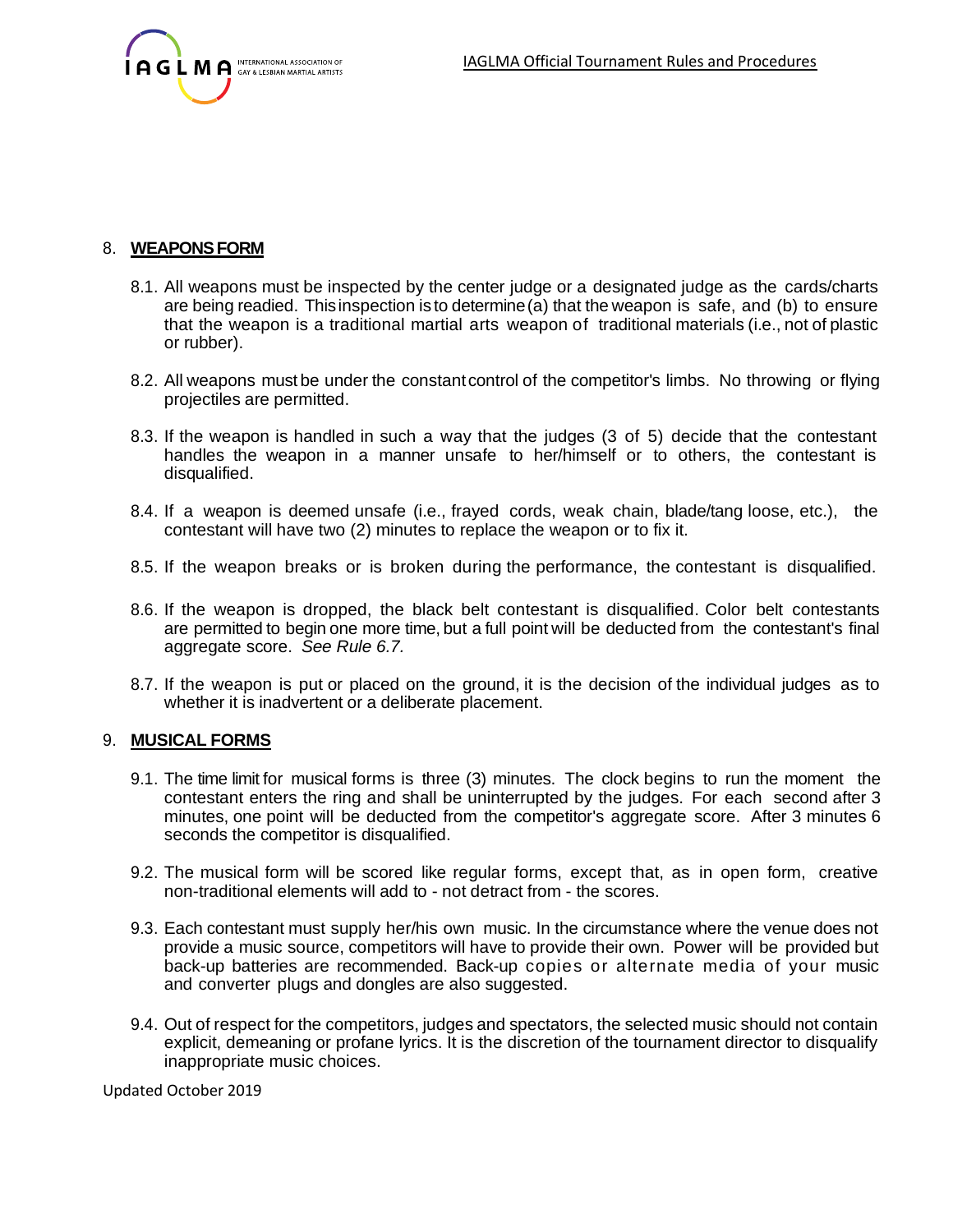

- 9.5. No weapons are allowed in this division. This includes fans. A separate musical weapons form division *may* be added.
- 9.6. Only one contestant is permitted to compete. i.e., there are no two person sets.
- 9.7. It is strongly suggested that the competitor enlist an assistantto start and to attend to the music.
- 9.8. Only one (1) attempt to fix the tape recorder/music source will be allowed or two (2) minutes, whichever comes first. A second failure of the machine or music will result in disqualification.
- 9.9. The suggested scoring range is the same as empty hand and weapons forms. *See rules 6.1 to 6.5 and rule 6.12.*

#### **10. TWO PERSON SETS**

- 10.1. Empty Hand
	- 10.1.1. Two competitors (may be female/female, male/male or female/male, abled/differently abled, any 2 styles, any 2 ranks - although close in rank is usually better) are scored as a team.
	- 10.1.2. The competitors use continuous, flowing attack and defense techniques, i.e., a choreographedfight. Itis not a self-defense skit, so one competitor doesn't "win" at end or end up flattened. The competitors work together to demonstrate varied attacks and defenses, similar to Aikido, Judo kata but continuous motion - no stops.
	- 10.1.3. IAGLMA Rulesregarding formsapply however the time limit for these forms is 5 minutes. *See Rule 6.*
- 10.2. Weapons
	- 10.2.1. The same definitions as in Rule 11.1.1 and 11.1.2 apply, only incorporating weapons. These sets are usually done with a long weapon vs. a short weapon - but can be long vs. long or short vs. short as well. Sets can also be empty hand vs weapon.
	- 10.2.2. Sets can begin empty hand followed by technics using weapons. Weapons are placed on the ground, on the edge of the contest area. When a contestant needs a weapon, she/he takes it in the shortest time possible.
	- 10.2.3. The number of weapons used during the set is limited to four weapons.
	- 10.2.4. IAGLMA Rules regarding weapons forms apply, however the time limit for these forms is 5 minutes. *See Rule 8.*
- 10.3. The two person sets competitions follow the rank equivalent system as described in rule 3.3. For teams with competitors of different levels, the competitor with the highest rank determines the division of the team.

#### **11. GRAND CHAMPIONSHIP - FORMS (If applicable)**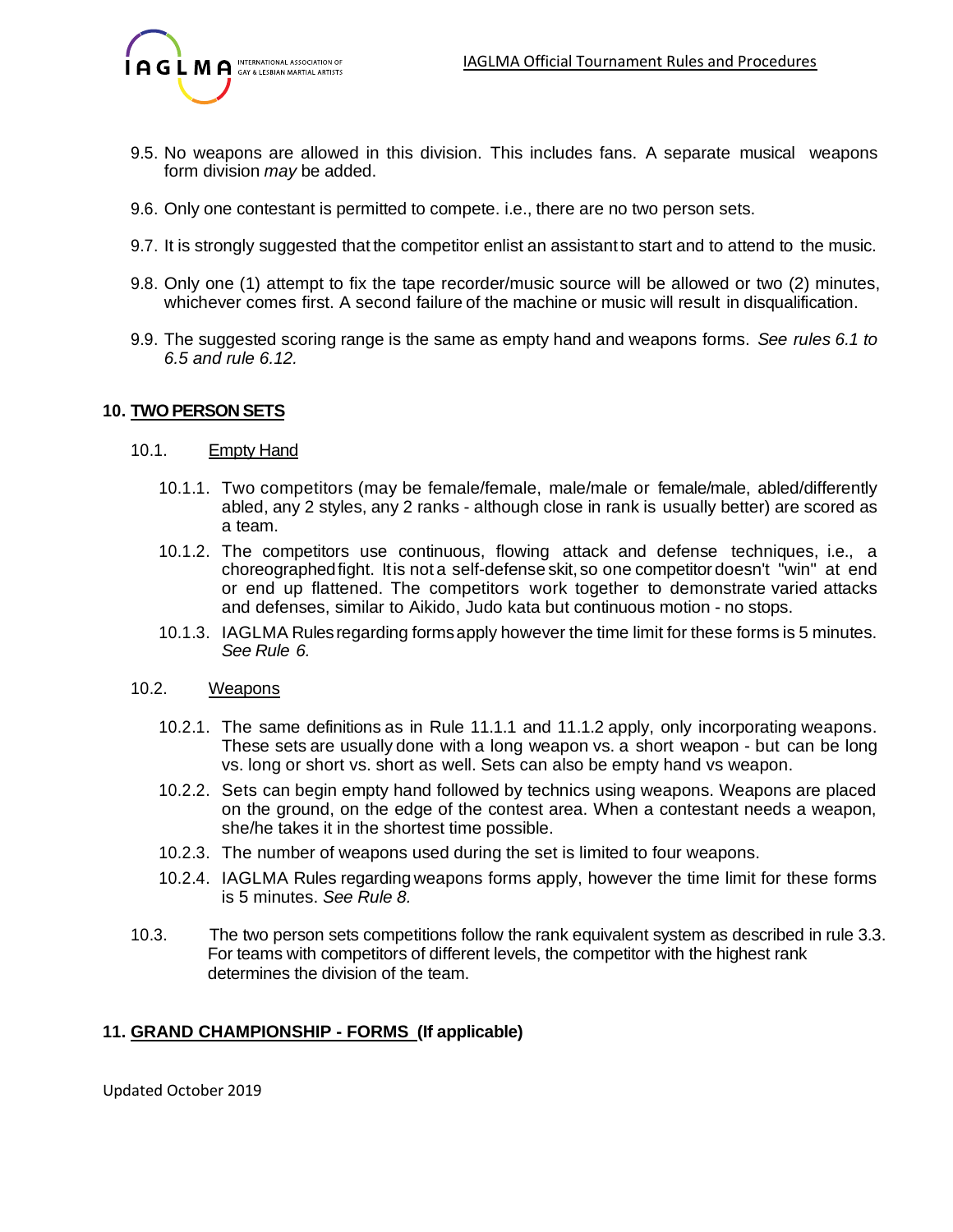

# 11.1 Empty Hand Forms

- 11.1.1 7 judge panel.
- 11.1.2 First place winners in all black belt empty hand forms divisions (soft, hard, musical, open/creative, seniors, special needs,etc.) compete for form grand champion.
	- 11.1.2.1 Women's grand champion.<br>11.1.2.2 Men's grand champion.
	- Men's grand champion.
	- 11.1.2.3 If there are fewer than 3 divisional winners (5 would be better), the men's and women's division may bejoined.
- 11.1.3 IAGLMA Rulesregarding forms apply, including the3 minute timelimit. *See Rule 7.*

#### 11.2 Weapons Forms

- 11.2.1 7 judge panel
- 11.2.2 First place winners in all black belt weapons divisions (soft, hard, musical, open/creative, seniors, special needs, etc.) compete for weapons grand champion.
	- 11.2.2.1 Women's grand champion.
	- 11.2.2.2 Men's grand champion.
	- 11.2.2.3 If there are fewer than 3 divisional winners (5 would be better), the men's and women's division may be joined.
- 11.2.3 IAGLMA Rules regardingweapons forms apply, including 3-minute time limit. *See Rule 8.*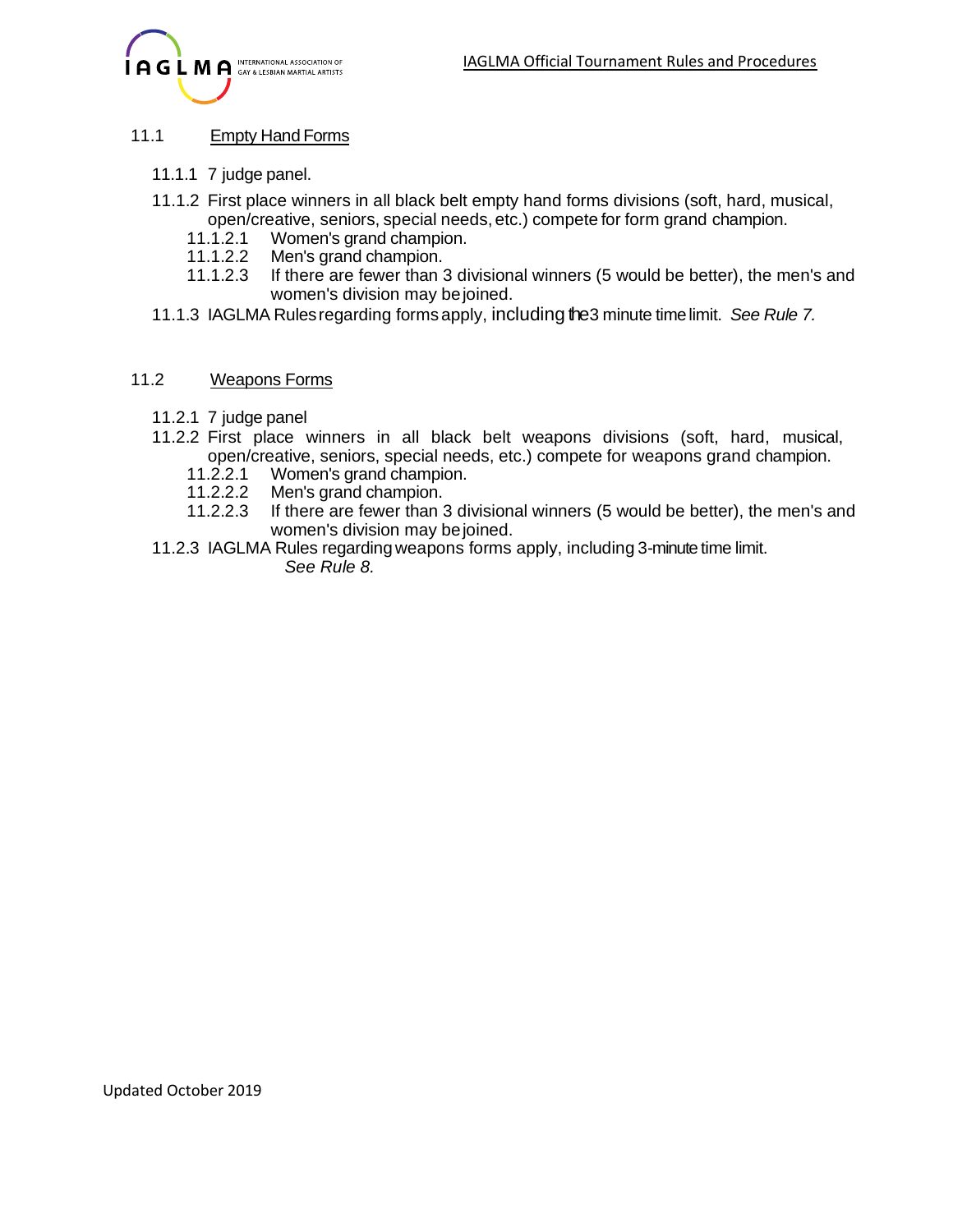

#### 12. **SPARRING: NO FACE/HEAD CONTACT RULE**

- 12.1. There is **NO FACE/HEAD CONTACT** in any color belt division. The face area is designated as the maskpart of the face, hairline to chin point and from ear to ear. This DOES NOT include the throat, sides or back of the neck, top or back of the head - and these areas are neither touch nor target areas. (*For Black Belt divisions see Rule 12.5*)
- 12.2. The face is a **TARGET AREA** in color belt divisions. The face as a target area is designated as the maskpart of the face, hairlineto chin pointand from ear to ear. This DOES NOT include the throat, sides or back of the neck, top or back of the head. A winning point strike shall be just a fraction of an inch short of contact without interference or without being blocked by the opponent. There must be extension left in the technique. *See Rule 22.12.*
- 12.3. If a contestant, while **ATTEMPTING** to score with a kick, punch, or any type of direct strike, inflicts any cut that causes external or internal bleeding, laceration, bruise, abrasion, or swelling of the skin of the face, she/he will automatically be disqualified.
- 12.4. If there is blood or serious injury, a disqualification must be given by the center judge. A majority rule is not required for a bleeding or serious injury, disqualification is automatic. However, a majority rule (3 of 5) will decide whether the injury is serious enough to warrant disqualification if the injury is non-bleeding.
- 12.5. **LIGHT CONTACT** is allowed in Black Belt divisions, however, Rules 3 and 4 always apply. **LIGHT CONTACT MEANSTOUCH.** If the opponent's head moves significantly as a result of the contact and a majority judges call contact, the contestant causing the head to move receives a foul. A second contact against the same competitor during the same match which causes the opponent's head to move significantly a majority of judges calling contact will result in automatic disqualification. (*See Note at end of Rule 21.*)

The touch and target area is the mask part of the face, hairline to chin point and from ear to ear. This DOES NOT include the throat, sides or back of the neck, top or back of the head - which are neither touch nor target areas.

**NOTE:**Ifthe liability insurance procured by IAGLMAand/or by the tournamentdirectors does not permit face contact or removes other scoring areas, those areas will be target areas only in all divisions, including black belt divisions.

#### 13. **BODY CONTACT RULE**

- 13.1. There is **MODERATE CONTACT** (*see Rule 3.*) to the body in all divisions. Moderate contact does not mean to rock opponent back two feet. A score to the chest, flanks, or abdominal region must be **SEEN AND CONTROLLED**. Light touch is also a point, but you must actually touch.
- 13.2. **EXCESSIVEBODYCONTACT** (*see Rule 3.*) shall be dealtwith in the following manner: if a majority of judges (2 when there are 3 judges and 3 when there are 5 judges) call excessive contact, the contestantreceives one foul. If a majority of judges (2 when there are 3 judges and 3 when there are 5 judges) call for excessive contact a second time, the contestant is automatically disqualified. (*See Note at end of Rule 21).*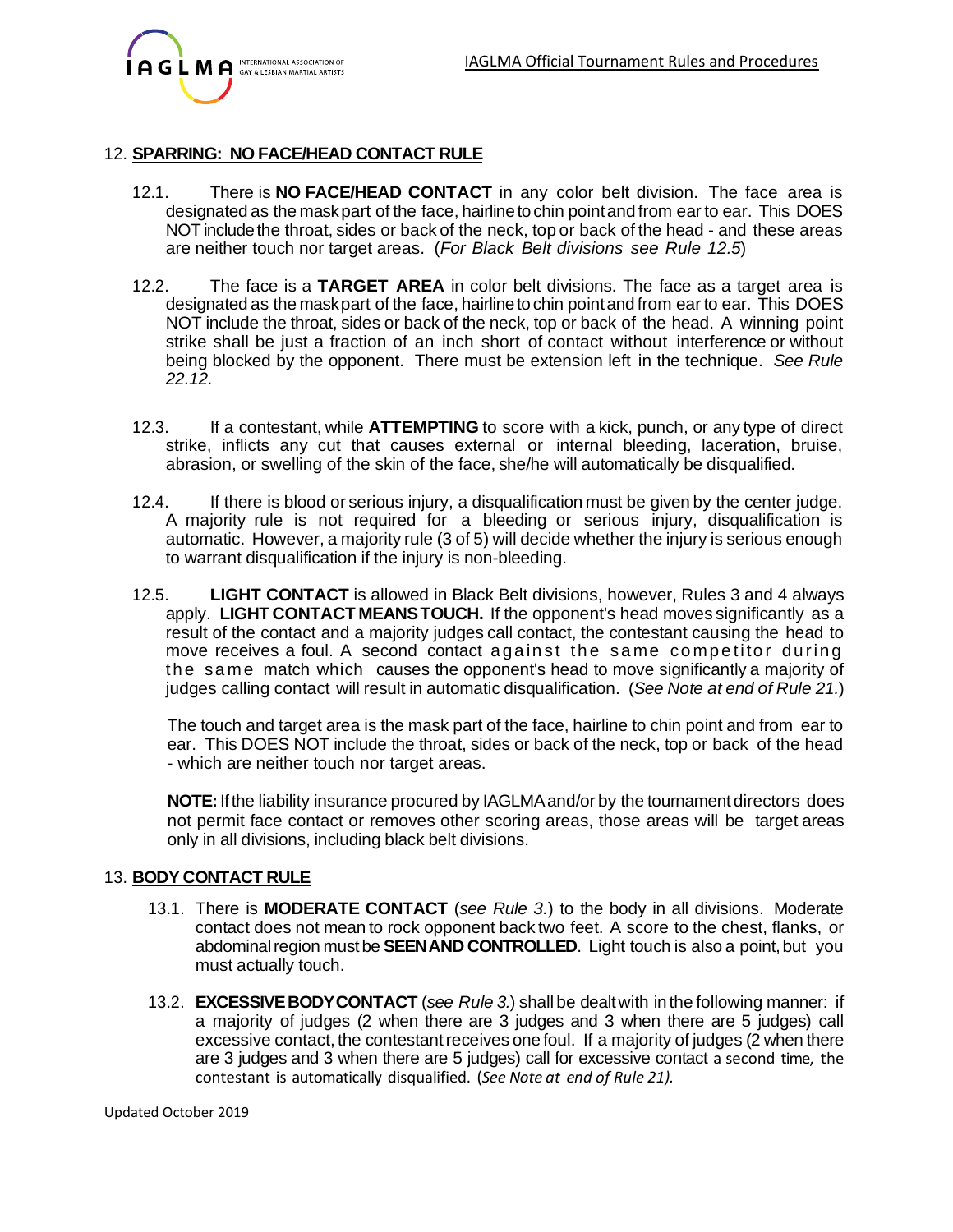

- 13.3. If, at any time during the match, a majority of the officials agree that a competitor cannot or should not continue as a result of injuries received in the match, the competitor who inflicted the injury shall be disqualified if the injury was inflicted while attempting a technique.
- 13.4. If a contestant slips and falls and is injured, the opponent is not disqualified unless she/he pushed the injured contestant down or caused the fall by excessive contact. *See Rule 17.10*

#### 14. **POINT SCORING CONTACT AND TARGET AREAS**

- 14.1. Point scoring contact areas are the **mask part of face (for black belts only), torso (which includes chest and the abdominal region above the belt) and flanks (sides) of the torso.**
- 14.2. There will be no contact above the shouldersor to the groin. (*For Black Belt divisions, see Rule 12.5 and Rule 14.3*)
- 14.3. THE **GROIN IS A TARGET AREA IN BLACK BELT DIVISIONS ONLY.** Target area means no contact. A winning point must be just a fraction of an inch short of contact without interference or without being blocked by the opponent and there must be extension left in the technique. A touch = 1 warning; 2 touches = disqualification. *See Rule 3.7*

The groin is designatedas the triangular region in front, approximately two (2) inches below the navel. Underneath, between the legs (i.e., the area exposed during a kick) is not a target area.

**NOTE**: if the liability insurance procured by IAGLMA and/or the tournament directors does not permit the groin as a target area, then the groin will be eliminated as a legal scoring area for all divisions, including black belt divisions.

- 14.4. The kidneysare not atarget area orcontact areafor color beltdivisions. The kidneys are located next to the spine, partially covered by the ribs.
- 14.5. Sweeps are allowed in all divisions. Sweeps are not permitted against a joint. Sweeps are only to be executed to the lower (distal) 1/3 of the region of the leg, which is between the foot and knee. The attacker may use only the lower (distal) 1/3 of the region of the leg which is between the knee and the foot. Attempted sweeps which are executed above that region are considered kicks to the legs and are fouls. A sweep is not a point itself and must be followed through immediately with a skillful technique executed in a continuous motion with the body of the person being swept kept under controlat alltimes. Sweeps which do not controlthe defender's body and sweeps which result in injury to the defender are fouls. Sweeps in which the attacker drops to the floor are not permitted.

#### 15. **HOW TO SCORE A POINT**

15.1. Techniques which may be used to obtain a point are: punch, back fist, hammer fist, ridge hand, edge of hand, palm heel, wrist strike, front kick, side kick, roundhouse kick, wheel kick, heel kick, back kick, crescent kick, drop kick and any of the above kicks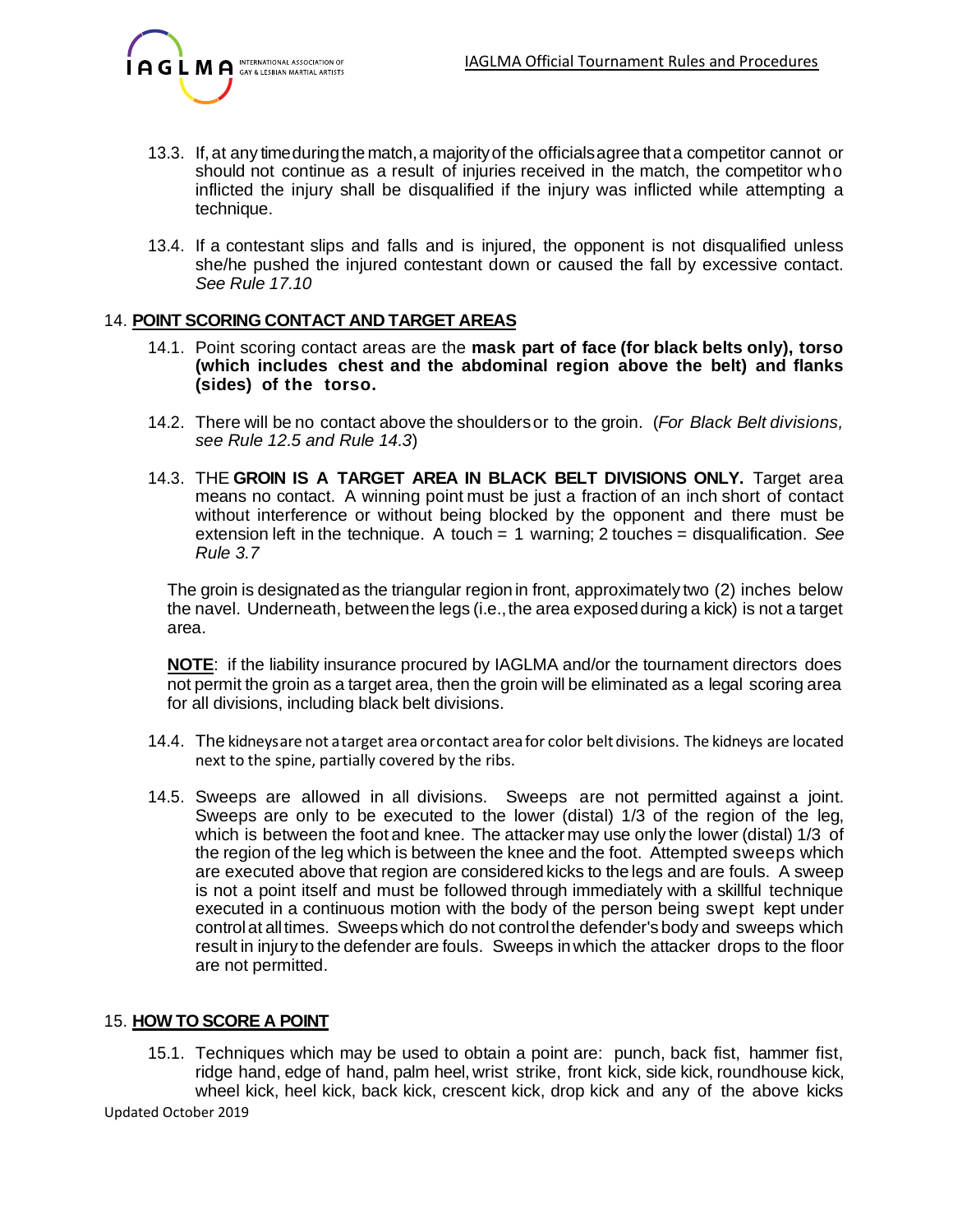

combined with a jump or spin. This includes any technique in which the contestant drops to the floor with a kick or hand technique which reaches a legal target or contact area.

# 15.2. Techniques that may **not** be used are:

- 1 ) head butting,
- 2) finger jabs,
- 3) ripping and gouging techniques,
- 4) techniques to the throat,
- 5) blind techniques,
- 6) any takedowns or sweeps where the opponent's body is not under control,
- 7) a jump or spin where the attacker's body is not under control
- 8) any other uncontrolled techniques.

# 16. **HOW TO RECOGNIZE A POINT**

- 16.1. Any point given must be recognized on the basis of:
	- 1) correct form,
	- 2) correct distance,
	- 3) body balance and control,
	- 4) strength of technique,
	- 5) no obvious interference,
	- 6) extension left in strike.

# 17. **POINT SYSTEM AND LENGTH OF MATCHES**

- 17.1. All divisions under Black Belt shall last two (2) minutes running time, or three (3) points, whichever comes first. Time can only be stopped by the center referee to allow equipment adjustments, to hear legal protest, to attend to an injured contestant, or if more than "normal time"is needed to conduct voting, award points, assess penalties, administer warnings, or return contestants to the center of the ring.
- 17.2. All Black Belt divisions will be three (3) minutes and total points. Five (5) point spread will apply (i.e., the first competitor to be ahead by 5 points wins the match).
- 17.3. Only full points shall be awarded for hand or foot techniques.
- 17.4. A majority of the officials (3 of 5 or 2 of 3) must agree in order to award a point. Every effort will be made to have a full complement of 5 judges in all divisions. However, if necessary, the IAGLMA officials and/or the tournament directors reserve the right to allow a ring to run with 3 judges.
- 17.5. A contestant who has one (1) foot inside the contest area may score on an opponent or be scored upon. The foot inside the ring must be the supporting foot.
- 17.6. A final win must be awarded by the center referee and judges in all matches. No draws will be permitted.

Updated October 2019 **NOTE**: Any competitor may bow out at any time at his/her own discretion. Any instructor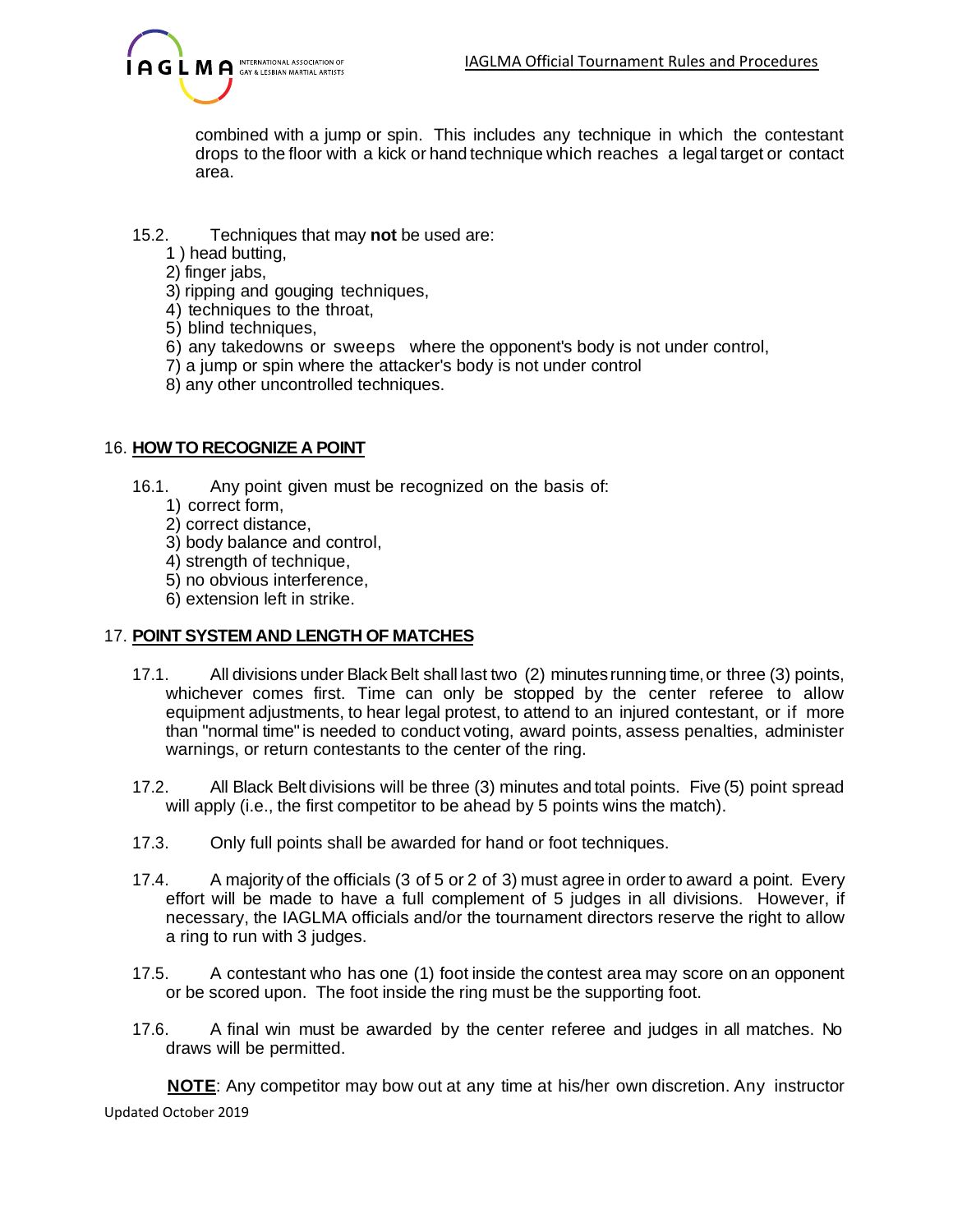

may require her/his student to bow out at her/his discretion. However, the bow out must be in a traditional and courteous manner. Furthermore, any competitor who bows out forfeits her/his standing in that match and/or division.

- 17.7. All overtime will be "sudden victory" (first point wins) except for Black Belt divisions where there is a timed one (1) minute overtime and then, if necessary, sudden victory will apply. There will be a 30 second interval before overtime and/or sudden victory begin.
- 17.8. The time limit of a contest shall not be fewer than two (2) minutes continuous time or more than three (3) minutes continuous time. This does not include overtime and/or sudden victory to break tie matches.
- 17.9. Contestants may win in the following ways:
	- 17.9.1. Score the required number of points or be ahead on points when time is called.
	- 17.9.2. Disqualification of opponent.
	- 17.9.3. Opponent violates any of the Rules.
	- 17.9.4. One opponent bows out to another. (**NOTE**: A contestant may bow out at any time, at her/his discretion, with no explanation necessary. That participant then forfeits her/his standing for that match or division. *See Rule 30.13.*)
- 17.10. A slip and fall competitor is not subject to attack. The center judge must intervene and restart the match. A slip and fall injury is not the responsibility of the opponent. *See Rule 13.*
- 17.11. Ifa competitor has the wind knockedout of her/him, a reasonable time(five (5) minutes or under) will be allowed to permit the competitor to recover.
- 17.12. During an injury, discussion or other stoppage, the non-involved competitor(s) must kneel/sit back facing each other at a proper distance until they are called to rise and continue.

# **18. GRAND CHAMPIONSHIP - SPARRING (if applicable)**

- 18.1. Sparring
	- 18.1.1 5 judge panel (1 center referee, 4 corner judges).
	- 18.1.2 First place winners in all black belt sparring divisions (feather, middle, heavy weight, seniors, special needs, etc.) compete for sparring grand champion.
		- 18.1.2.1 Women's grand champion.
		- 18.1.2.2 Men's grand champion.
		- 18.1.2.3 If there are fewer than 3 divisional winners, no grand championship will be held. The men's and women's division will not be joined for sparring.
	- 18.1.3 There will be two (2) rounds, (3) minutes each, one (1) minute rest between rounds. The competitor with the highest total points after the two rounds is the sparring grand champion. If there are no points at the end of the two rounds, or if there is a tie, there will be a one (1) minute overtime. If no points are scored during that one minuteovertime, of ifthere is still a tie, then there will be a one (1) minuterest followed by a round in which the first competitor to score a point is the sparring grand champion (i.e., "suddenvictory").

Updated October 2019 *18.1.4* IAGLMA Rules regarding fighting apply, including 5 point spread for each match. *See*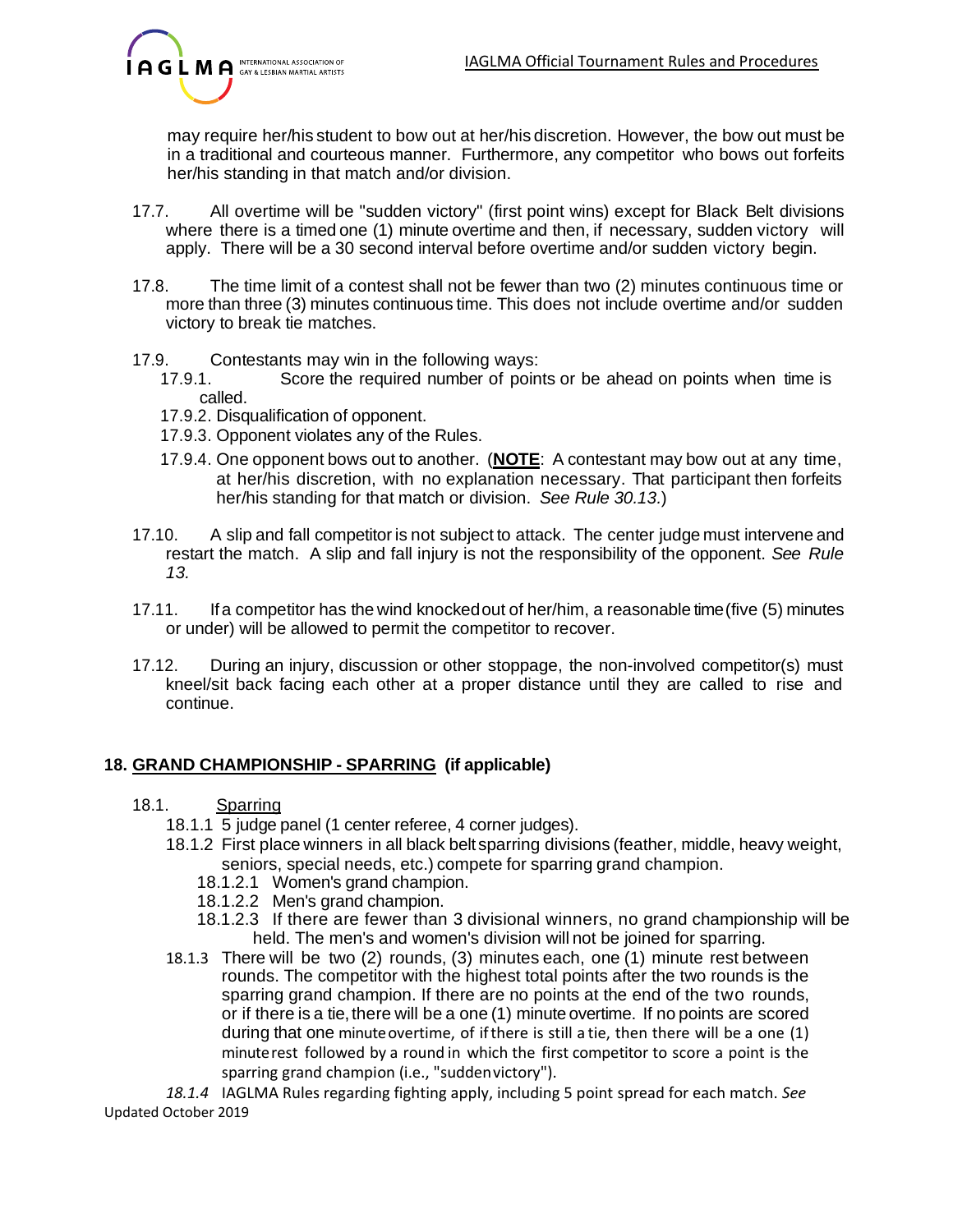

*Rule 17.*

#### 19. **TEAM SPARRING**

- 19.1. All team competitors must be pre-registered for the team and the division.
- 19.2. A team must have the required number of competitors in order to register as a team.
- 19.3. A competitor may not fight in 2 separate registered teams.
- 19.4. All IAGLMA Rules regarding age, rank, sex, weight class and weigh-in apply.
- 19.5. All IAGLMA Rules concerning fouls and scoring apply.
- 19.6. Team order will be selected by a drawing and byes will be chosen by use of the IAGLMA bye chart.<br>19.7. A competitor
- A competitor or team who bows out for any reason will disqualify the entire team. (Note: This is often a strategy to reconfigure a team after assessing the other team's fighters. Often a competitor will "discover" an injury after (or before) her/his first round in order to be replaced by one with differing talents. It also means that the other fighter must fight a fresh and rested competitor.) Therefore, teams may have one alternate male OR female competitor. The alternate must be registered with the team and no substitutions are permitted. The registered alternate may fight *if and only if* a team fighter must bow out because of an injury. The team fighter who bows out because of an injury and is, consequently, replaced by an alternate, is not permitted to return to compete in later matches.
- 19.8. Each competitor will accumulate as many points as possible during his/her match. The team with the most accumulated points at the end of all matches wins the division.
- 19.9. If a competitor is disqualified for a technical violation of the IAGLMA Rules (e.g., low kick, blind technique, top/back of head, etc.), that team retains the number of points accumulated up until the disqualification, but the other team receives one extra point. That competitor and team may continue on to subsequent rounds. If a competitor is disqualified for a substantive violation of the IAGLMA Rules (e.g., excessive face or body contact, unsportsman/woman-like behavior, disrespect to competition officials, etc.), that team loses any points accumulated by that competitor during that match. (E.g., if a team consists of 4 competitors, then only the pointsof the 3 not disqualified for a substantive foul will be counted.) If a substantive disqualification is called during the final rounds (i.e., fighting for 1st, 2nd and 3rd place), then the entire team is disqualified.

#### 20. **SELF-DEFENSE**

The purpose of a self-defense competition is for competitors to demonstrate what they or their style would do to defend against a given attack.

- 20.1. All self-defense sets should be performed in a continuous,realistic style CONSISTENT WITHFULLATTENTION TO SAFETY. Pause after each set of three attacks so that judges may enter score, and contestants may secure weapons and adjust clothing. Each counter attack of each set will be scored a separatemaximumscore of 10 points for a maximum possible score of:
	- 90 points in Black Belt divisions,
	- 60 p o ints in intermediate/advanced divisions,
	- 30 points in Beginner divisions.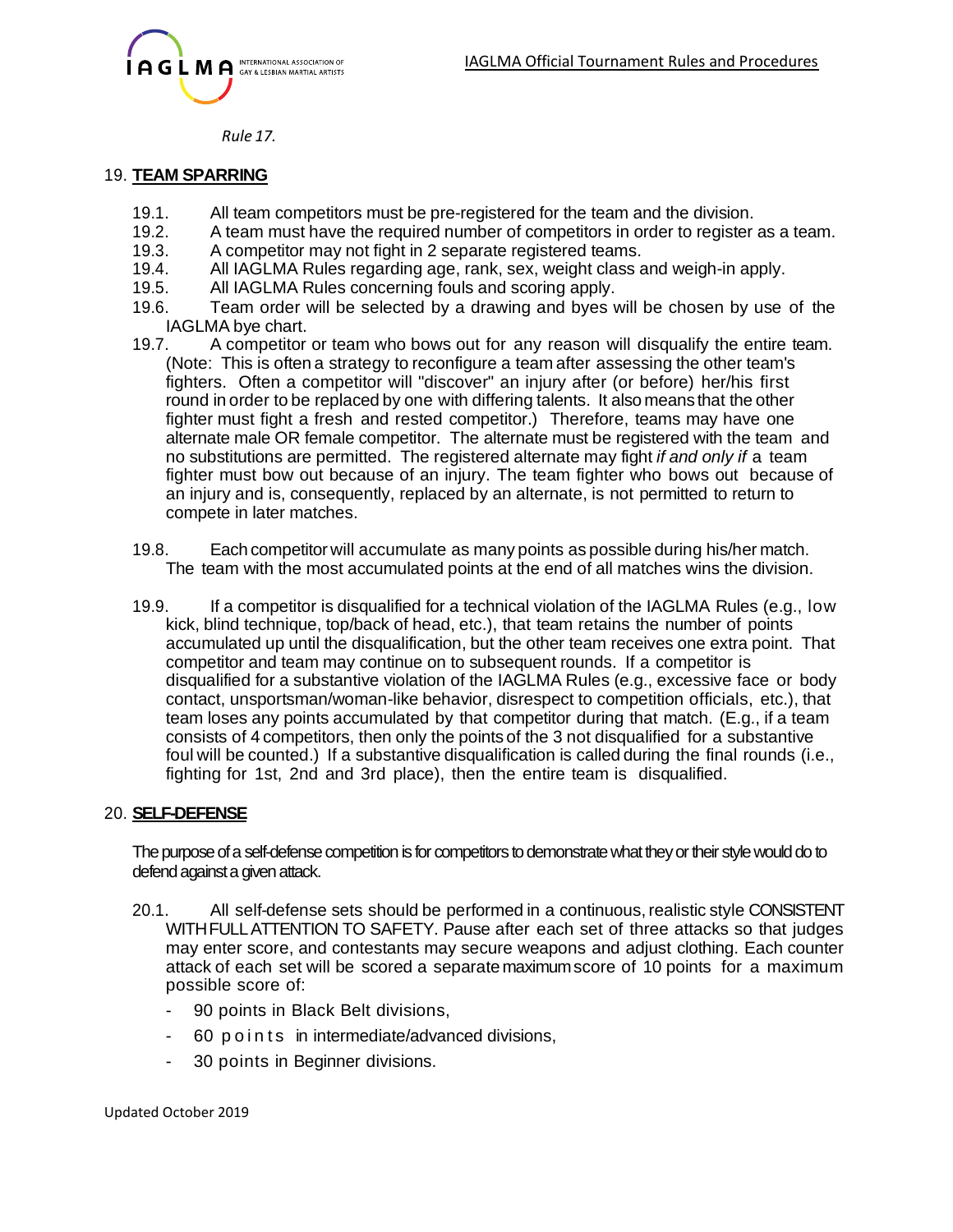

Scoring will be done after each set of 3 attacks. The highest and lowest points from a contestant's score will be eliminated and the remaining scores totaled to determine the competitor's score. In the event of a tie, the highest and lowest scores will be added back in to break the tie.

- 20.2. Self-defense divisions will be judged by a seven-jud ge panel, four judges on each corner of the ring, the remaining three judges placed along the sides of the ring. Every attempt will be made to include both mat artists and floor artists on the panel. Judges will score the competitor based upon the realism, accurateness and appropriateness of the defensive techniques against the attack. Philosophical and stylistic positions regarding the appropriate "finish" to the attacker (i.e., whether to kill or incapacitate the attacker or to run away) should not influence the judges' scoring.
- 20.3. Contestants are encouraged to bring their own partners. If a contestant does not provide her/his own partners, Tournament Directors should make any effort to provide partners so that the contestant can enter the competition.
- 20.4. Knives used must be rubber, wood, durable plastic or unsharpened metal (no live blades). Clubs must be approximately 26 inches (66 cm) long (escrima stick size),made of light wood or bamboo.
- 20.5. The only uniform requirements are that contestants have their upper and lower body suitably covered (a t-shirt and shorts are considered adequate covering); no hard objects (such as metal jewelry or glasses); contestants will perform on a matted surface, no shoes will be permitted (socks or bare feet only.).
- 20.6. The competition will be divided into divisions based on the experience levels of the contestants. Male andfemalecompetitorswill compete togetherinthe same divisions, unless there are a sufficientnumber of competitors to warrant separating the division.
- 20.7. Sets must be performed in the order given. If there are no specific directions to the contrary, one or more attackers may be used and the attack may be from any direction (i.e., front/back/side of defender).

| Beginner              | (Set #1 only)             |
|-----------------------|---------------------------|
| Intermediate/Advanced | (Sets $#2$ and $#3$ )     |
| Black Belt            | (Sets $#4, #5$ and $#6$ ) |

20.8. **Self-Defense Competition Sets**: The tournament director will choose a total of nine (9) attack techniques for the black belts (sets #4, #5 and #6), six (6) attack techniques for intermediates and advanced divisions (sets#2 and #3) and three (3) attack techniques for the beginners (set #1).

> These techniques must be published at least three (3) months prior to the IAGLMA sponsored/sanctioned local competition, six (6) months prior to a regional competition, one year prior to an International competition. **See Appendix D, "IAGLMA Self-Defense Techniques", for a list of all attack techniques that can be selected.**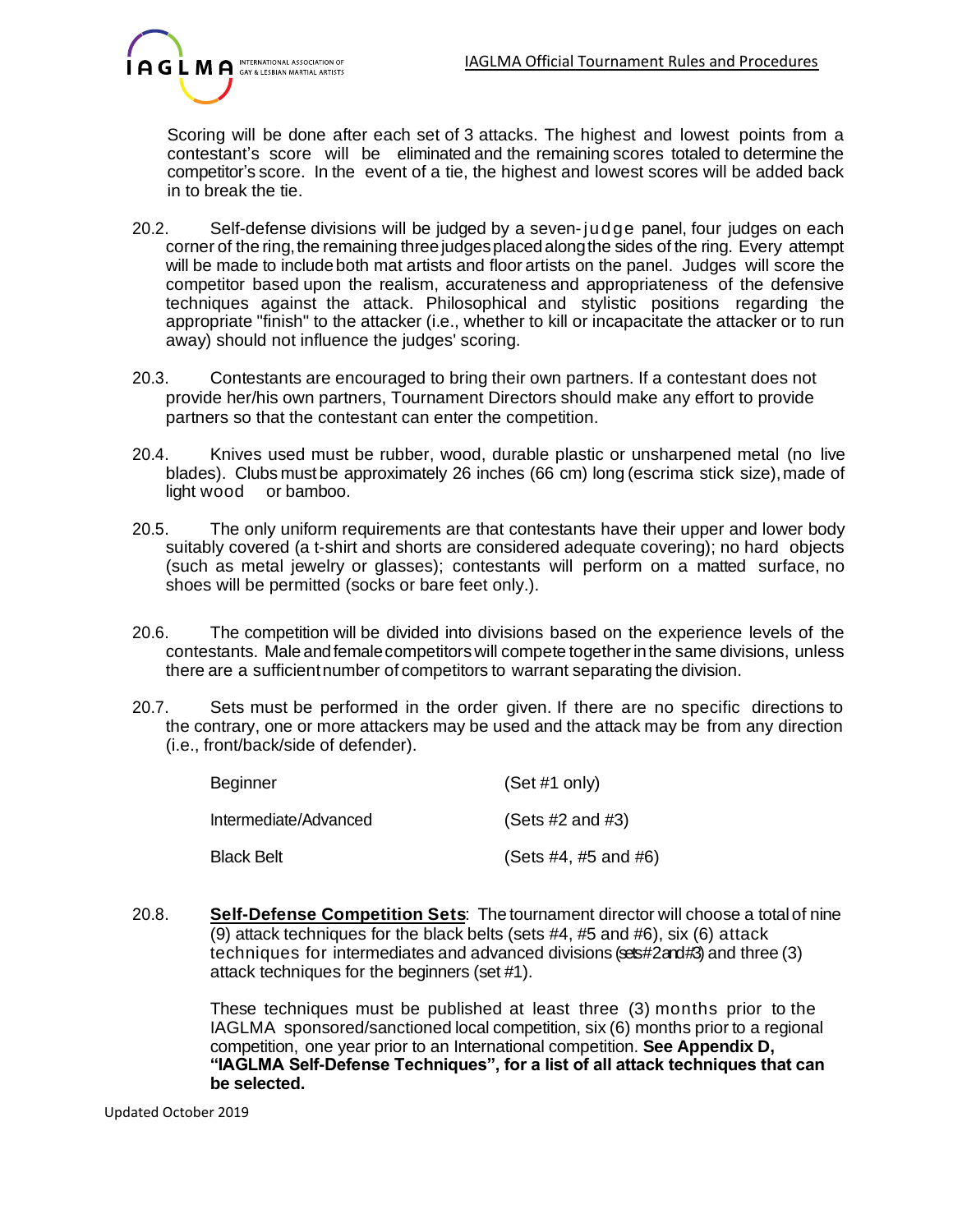

The attack technique sets in use for the 10th Gay Games "Paris 2018" will be **(see also Appendix E)**:

- **Set #1: Reverse punch to torso Lapel grab with one hand, punch with the other hand Front kick**
- **Set #2: Front lapel grab, both hands Overhead strike with escrima stick Choke from behind with the forearm**
- **Set #3: Round kick Defender supine, attacker in guard position Slash to the body with a knife**
- **Set #4: Mounted position, attacker sitting straddled on supine defender Head lock, held at side Two circular punches to the face**
- **Set #5: Horizontal strike to torso with escrima stick Defense against two attackers, attacks are optional but must be simultaneous Kick (any height and style is acceptable)**
- **Set #6: Overhead knife attack Knife held to throat from the front Gun to the body from the front**

#### 21. **DISQUALIFICATIONS**

- 21.1. The following shall be cause for disqualifications:
	- 21.1.1. The competitor, coach or team mate of competitor ignores the center referee's or judge's instructions.
	- 21.1.2. A competitor loses her/his temper.
	- 21.1.3. A competitor stalls or deliberately prolongs a contest.
	- 21.1.4. A competitor makes meaningless cries, remarks or gestures, derogatory to the opponent, center referee, judges or officials.
	- 21.1.5. If both competitors are outside the ring and one is struck with enough force to warrant disqualification, standard disqualification rules will be enforced regardless.
	- 21.1.6. A competitorreceivestwo fouls **OFTHESAME KIND** (i.e., two low kicks, two blind techniques, two face contact calls) from either the judges or the center referee for violation of any of the tournament Rules.
	- 21.1.7. A competitor receives three fouls **OF ANY KIND** from either the judges or the center referee for violation of any of the tournament Rules.
	- 21.1.8. If a visible or serious injury (blood, swelling, deformity) is caused by the attacker, the attacker loses the match.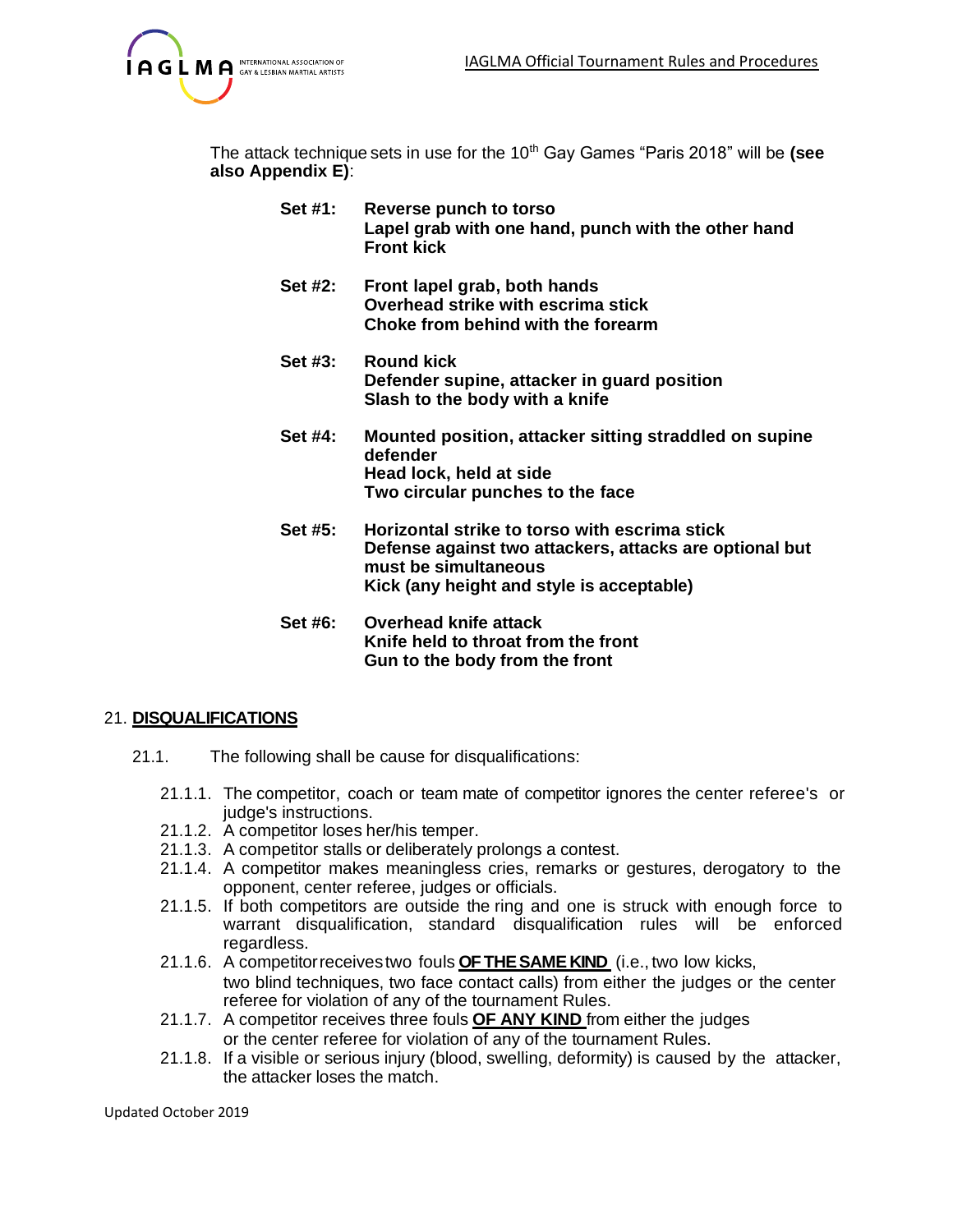

- 21.1.9. If a contestant shows disrespect to the officials or makes disparaging remarks concerning the tournament or officials, she/he is disqualified from further competition.
- 21.1.10.Any competitor who shows up to the ring without her/his equipment will be given two (2) minutes to get the proper equipment before she/he is disqualified. The equipment must be in acceptable condition.
- 21.1.11.Contestants must be at the designated competition area within three (3) minutes of announcement of the start of their division. A roll call will be taken. Any contestant whose name appears as registered for the division called and who is not present when the roll is called will have two (2) minutes to appear at the designated competition area and to make their presence known to the officials presiding in that ring. If at the end of the roll call and the two (2) minute grace period a contestant fails to make her/his presence known to the officials, that contestant forfeits the opportunity to compete. **Once the charts have been completed and bye's assigned, no one will be added to the chart.**
	- **NOTE:** Competitors must receive a minimum of one (1) official foul before disqualification for other than endangering or malicious conduct. (**NOTE**: Endangering or malicious conduct includes excessive contact. *See Rule 12 and Rule 13*).

#### 22. **PROHIBITED ACTS**

- 22.1. Face contact in color belt divisions. (*For Black Belt divisions, see Rule 12.5*)
- 22.2. Persistent deliberate attack to the shins.
- 22.3. Attack to the joints of the hips, to the knees, or to the insteps, to the back or top of the head, to the throat, spine or groin. (**NOTE**: Groin is a **TARGET AREA** in black belt divisions only. **There is NO CONTACT to the groin.** *See Rule 14.3*).
- 22.4. Butting or ramming opponent with head or body, finger jabs, pushing and/or shoving, ripping and gouging techniques, blind techniques and uncontrolled techniques.
- 22.5. Excessive grabbing or holding. Grabs or holds can be no longer than one second followed immediately by an attack.
- 22.6. Delay of match.
- 22.7. *No coaching from the sidelines.* The first violation will result in an official warning for the coached competitor. The next violation will result in the disqualification of the contestant being coached. The coach/teacher or colleague of a competitor may not enter the ring during the competition or order a ring to stop. The coach/teacher or colleague must ask the side judge to halt the match and request permission to clarify a Rules issue with the center judge. *See Rule 29.* Judges should clear the area directly around the ring of coaches, other competitors and spectators.
- 22.8. No sweeps against the joints.
- 22.9. Contestants shall not push an opponent outside of the contest area.
- 22.10. No attacks to the kidney in color belt divisions.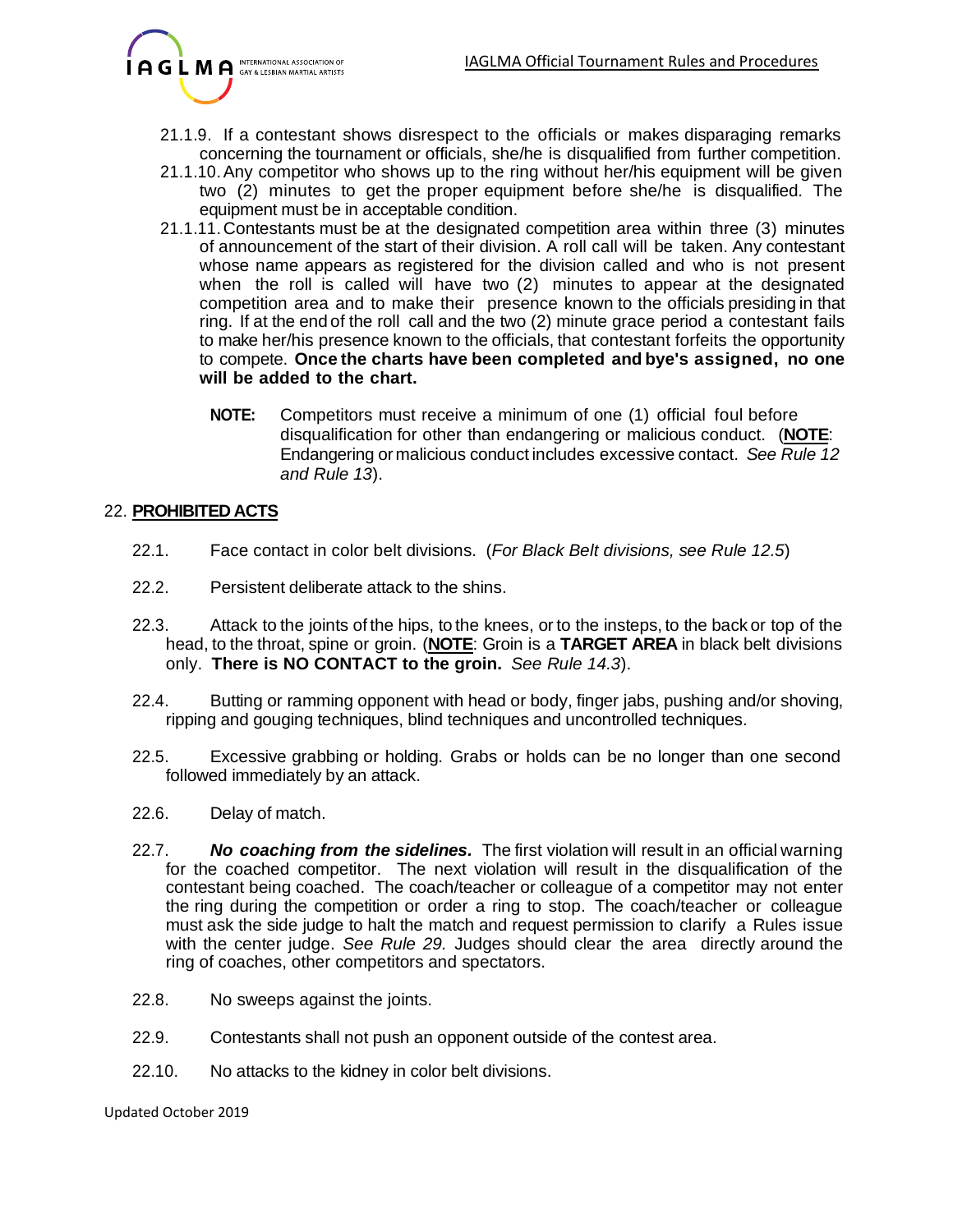

- 22.11. No sweeps or foot grab take-downs in color belt divisions.
- 22.12. No face contact in color belt divisions. However, the face is a **TARGET AREA**. Therefore, a technique to the face that is not blocked by the opponent and which has extension left in the technique can score a point. *See Rule 12.2.*
- 22.13. **THE GROIN IS NEITHER A CONTACT NOR A TARGET AREA IN COLOR BELT DIVISIONS.** *See Rule 14.2.*

#### **23. RUNNING OUT OFTHE CONTEST AREA**

23.1. A contestant who runs out of the ring to avoid attack while making no offensive or counterattack effort will be considered running out of bounds. The contestant must be warned twice (2x) by the center referee and on the **THIRD** violation, a point will be awarded to the opponent.

#### 24. **OTHERTECHNIQUES ALLOWED**

- 24.1. Foot sweeps and foot grab take-downs are allowed **INBLACKBELTDIVISIONS ONLY** (*See Rules 14.5 and 22.11*), but must be followed through with a skillful technique executed in a continuous motion. (**NOTE**: The contestant executing the take-down must be skilled in controlling the opponent throughout the take-down. Otherwise the technique is not correct in form and does not demonstrate proper body balance and control and, therefore, is not a point. *See Rule 16.*) Sweeps where the competitor drops to the floor are not permitted.
- 24.2. Grabbing of the arms, legs, and uniform are allowed in all divisions **FORONESECOND** if followed through immediately with a skillful technique executed in a continuous motion.

#### **25. OFFICIAL HAND SIGNALS, RULES AND PROCEDURES FOR SPARRING**

- 25.1. Center referee begins the match.
	- 25.1.1. Gets the fighters facing each other in the center of the ring (standing position).
	- 25.1.2. Determines that each competitor has the required and proper safety equipment and that the equipment is in good condition. See Rule 4.6 and Rule 32.
	- 25.1.3. Instruct side judges thatupon the command"judges call," each judge is to call any foul first and, if applicable, at the same time indicate that she/he also has a point call. (E.g.,"I have 2 calls," "I call a foul on A and I saw a pointfor B.")
	- 25.1.4. Check to see that side judges are ready.
	- 25.1.5. Check to see that score/timekeepers are ready.
	- 25.1.6. Point to each fighter, palm up, open hand.
	- 25.1.7. Tell fighters to bow to you (center referee), bring hands to your side and bow.
	- 25.1.8. Tell fighters to bow to each other, at the same time cross your arms.
	- 25.1.9. Tell fighters to get into a fighting stance, at the same time step in between them.

25.1.10. To start the match, say "**BEGIN**" and clap your hands together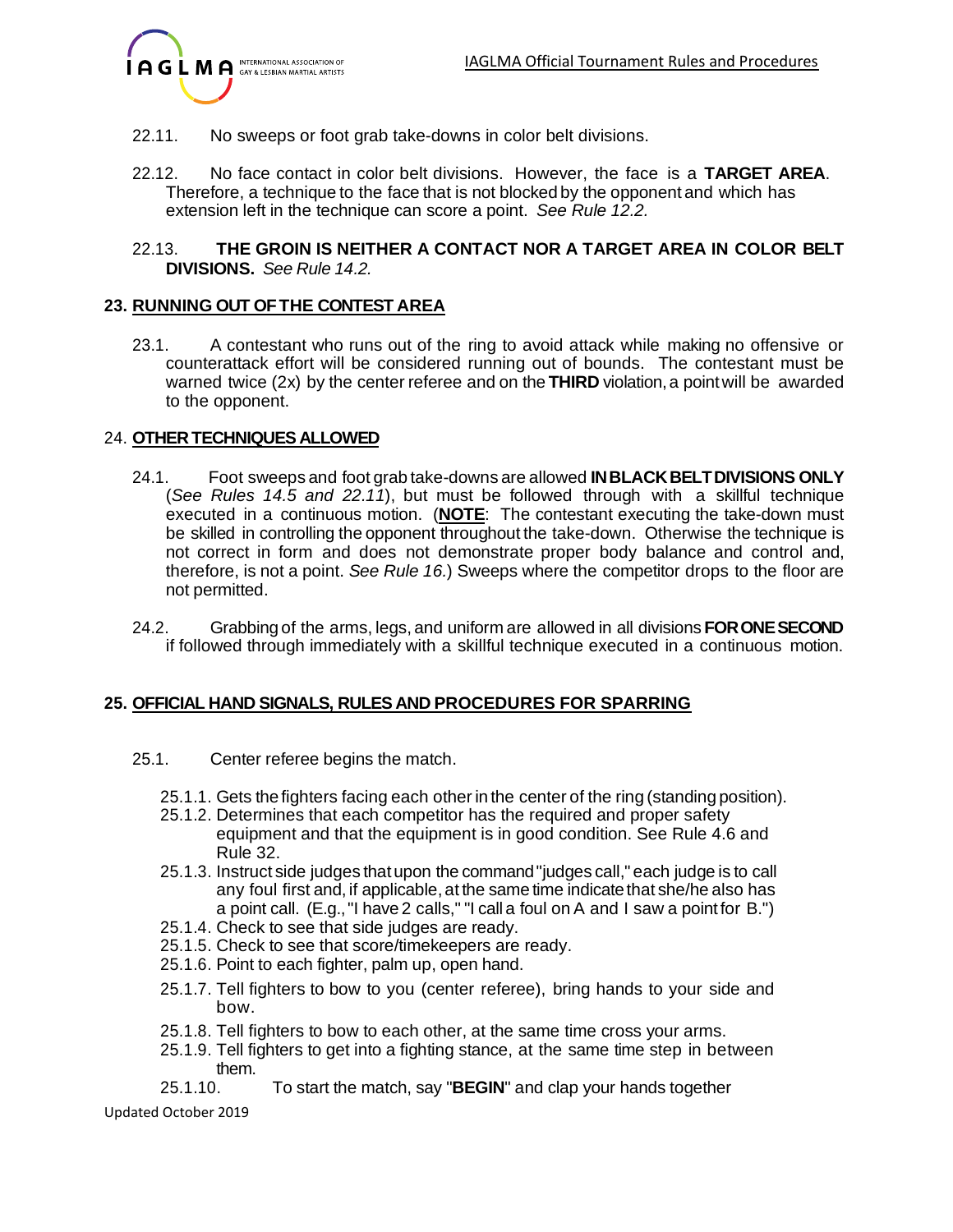

- 25.2. How to indicate/call points.
	- 25.2.1. The center referee calls "**STOP**" to halt the action. The corner judges should say "**CALL**" when they want the center referee to stop the action.
		- 25.2.1.1. Gets the fighters to return to starting position.
		- 25.2.1.2. Says: "**JUDGES CALL**."
			- 25.2.1.2.1. Center referee and side judges will make their calls **IMMEDIATELY AND SIMULTANEOUSLY**. Any judge who is late with her/his call forfeits that call. If the center referee and side judges determine that one judge is consistently late with her/his calls, the center referee should notify the tournament directors immediately. The tournament directors, in conjunction with the IAGLMA officials, have the sole discretion to remove that judge from that division and from further judging at that particular competition.
			- 25.2.1.2.2. Each judge must call any foul first and, at the same time, indicates that she/he also has a point call. (E.g., "I have 2 calls," "I call a foul on A and I saw a point for B.")
			- 25.2.1.2.3. Calls are not on what technique but on whether or not a scoring point was made.
		- 25.2.1.3. Count all other calls and give official call after facing all side judges. 25.2.1.3.1. If no official point or call - cross arms back and forth while
			- saying "**NOSCORE,NO POINTor NO CALL**."
			- 25.2.1.3.2. If official pointis to be called point hands toward the fighter's feet who will receive the point and say out loud **"POINT"**.
		- 25.2.1.4. After official call is made, restart the match.
			- 25.2.1.4.1. Have fighters get into fighting stance and stand in between them.
				- 25.2.1.4.2. Say "**BEGIN**" and clap hands together.
- 25.3. Indicating face contact, excessive body contact, foul or illegal technique procedures.
	- 25.3.1. Follow steps through rule 25.2.
	- 25.3.2. If a judge wishes to call a foul on one competitor and a point for the other competitor, the judge should use the hand signal for foul and, *at the same time*, indicate that she/he also has a call for a point. The center referee will first determine if there are sufficient calls for an official warning for a foul and/or if there is a disqualification. It takes two judges or one judge and the center referee to make it an official call of a foul. Only after the fouls and/or disqualification have been determined will the center referee then call for points.
	- 25.3.3. A judge must **IMMEDIATELY** indicate she/he has two calls, otherwise the second call is forfeited.
	- 25.3.4. If official contact or foul is to be called, point hand upward indicating the participant who committed the foul and give the correct call (warning or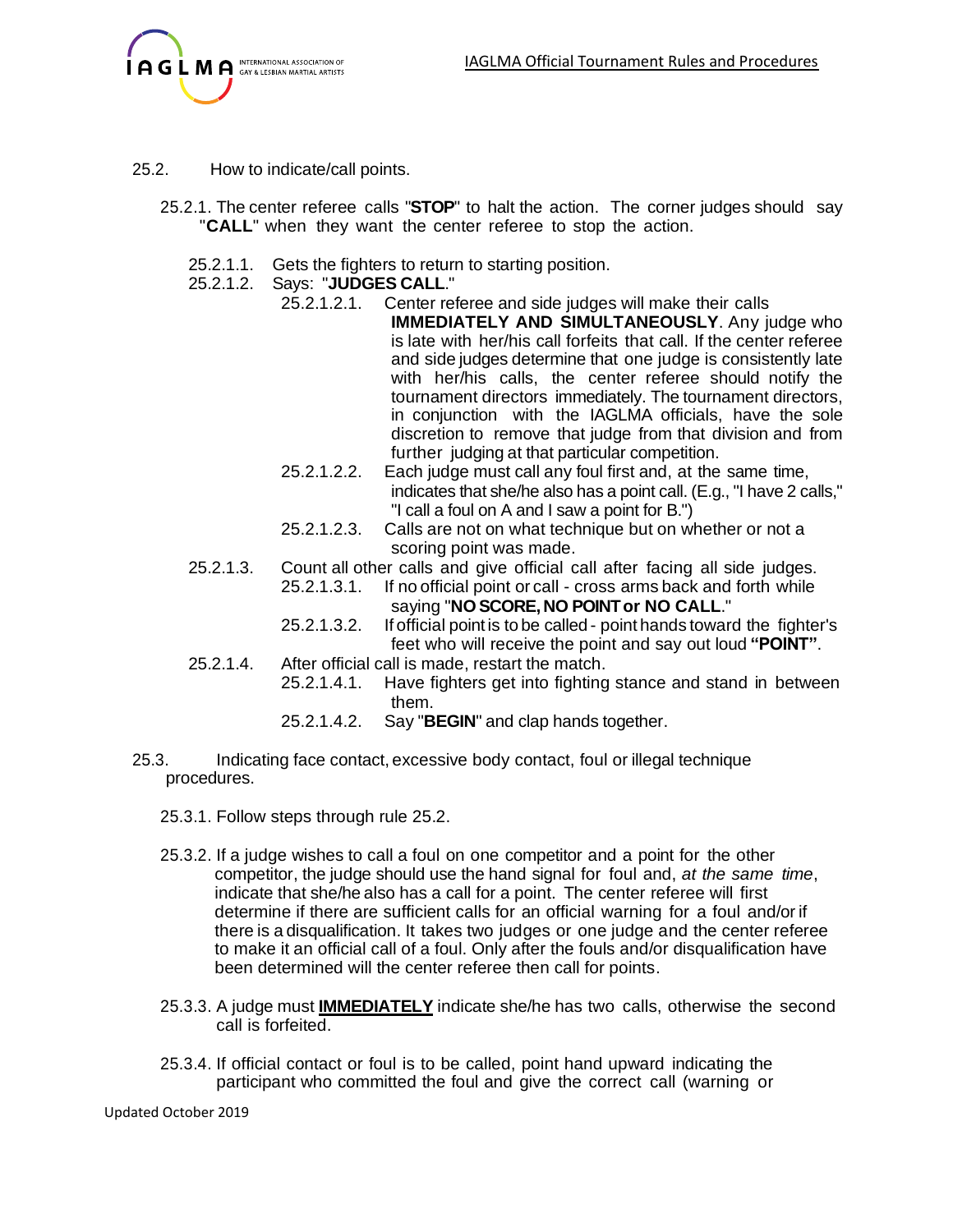

disqualification). See rule 26.1.

- 25.3.5. Follow steps in rule 25.2.1.4
- 25.3.6. If a competitor receives a foul, she/he cannot also receive a point. Only the competitor not fouled can receive a point if a majority of the judges call a point for that competitor.
- 25.4. Unofficial Cautions.
	- 25.4.1. Center referee and side judges are allowed to make unofficial cautions or warnings.
	- 25.4.2. An unofficial caution is between the competitor and center referee or between the competitor and a side judge that gives such a call. The side judge mustinform the center referee that she/he wishes to give an unofficial warning. An unofficial warning is primarily to warn a competitor that she or he is doing something improper and should stop.
- 25.5. Center referee ends the match, after the timekeeper calls TIME or after the accumulation of the appropriate number of points for that division.
	- 25.5.1. Call fighters to starting position facing each other.
	- 25.5.2. Make the official call of either point, disqualification or forfeit.
	- 25.5.3. Give the official score, pointing toward the competitors' feet as the scores are announced.
	- 25.5.4. If disqualification is called, now announce the call and pointupward (hand on the side of the competitor receiving the disqualification).
	- 25.5.5. Bowing out the competitors.
		- 25.5.5.1. Point toward competitors' feet, open hand, palm up.
		- 25.5.5.2. Have competitors bow to you and bring your hands to your side and bow.
		- 25.5.5.3. Have competitorsbow to each other at the same timecross your arms.
		- 25.5.5.4. Designate who is the winner by pointing open hand toward her/his head and say out loud "**WINNER**."

#### **26. HAND SIGNALS**

- 26.1. Side judges and referees:
	- 26.1.1. Indicatingpoint open hand, palm upwards toward scorer's head, with your arm straight.
	- 26.1.2. Indicating face or excessive body contact fist cupped over by open hand at chest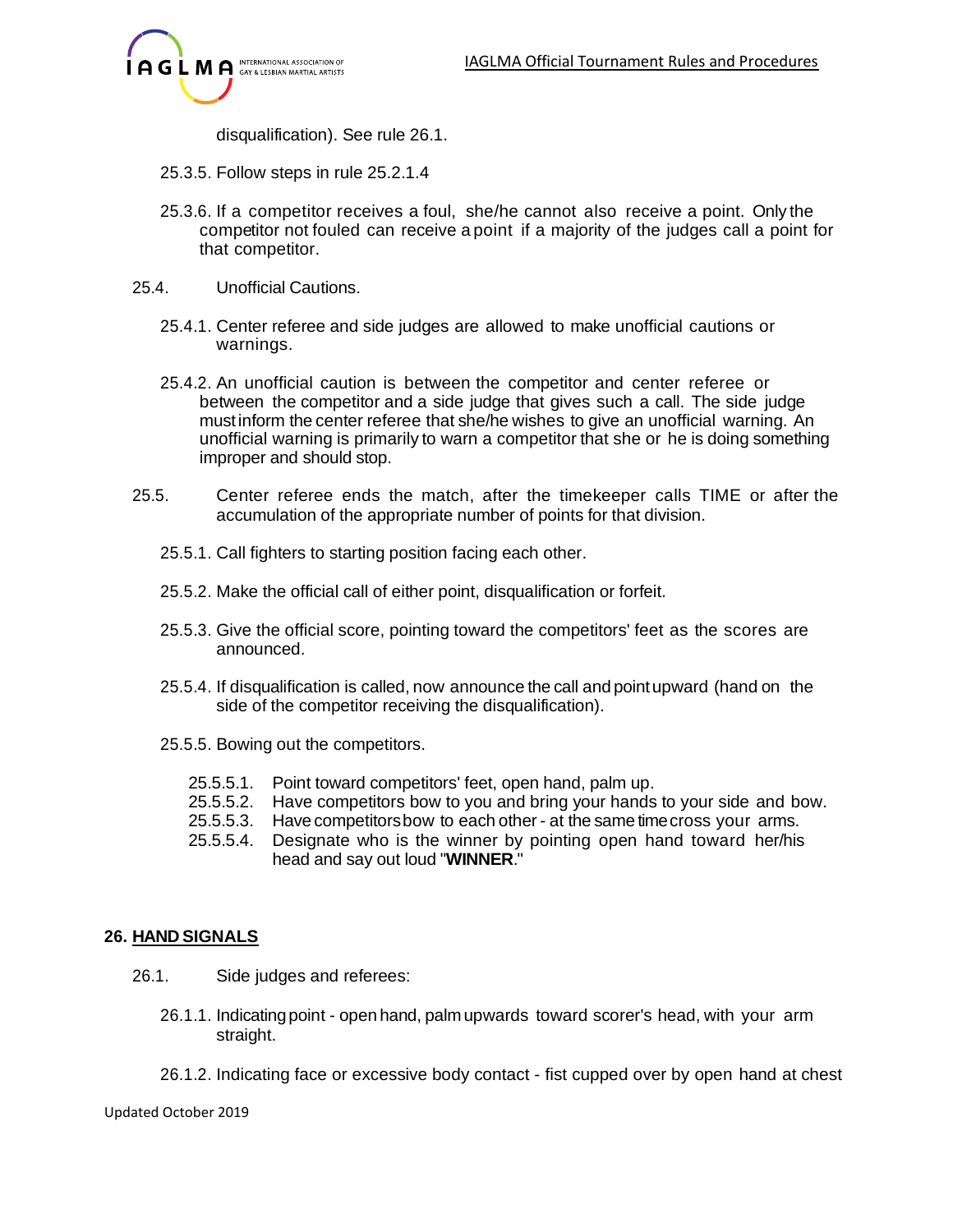

level.

- 26.1.3. Indicating foul or illegal technique (including running out of the ring) hand closed, index finger pointing upward, circle high overhead.
- 26.1.4. Indicating no call crossed arms, at waist level, closed hands.
- 26.2. Center referee only:
	- 26.2.1. Official Point open hand, palm facing upward, point toward scorer's feet.
	- 26.2.2. Official contact or foul point open hand upward (elbow bent to right angle) using the hand nearest the competitor receiving call.
	- 26.2.3. Official no call wave open hands back and forth crossing them.
	- 26.2.4. Official winner point open hand, palm up, arm straight, toward winner's head.
	- 26.2.5. Bowing competitors to each other cross arms, at chest level, palmstoward the floor.
	- 26.2.6. Bowing to competitors bring hands to your side and bow.

# **27. FLAG SIGNALS**

- 27.1. Remember tocall a foul first and, if applicable, a point at the same time (i.e.,raise both flags: "I HAVE 2 CALLS.") Foulsare determined first, then points. Judges cannot call a point and a foul simultaneously for the same competitor. *See Rule 25.3.2.*
- 27.2. Center referee only:
	- 27.2.1. The center referee uses hand signals, not flags. Those hand signals are described in detail in *Rule 26.*
- 27.3. Side judges:
	- 27.3.1. Indicatingpoint- raise appropriately colored flag that corresponds to color of cloth attached to belt of competitor for whom point is being called.
	- 27.3.2. Indicatingfoul raise and circle appropriately colored flag as in using a hand signal. *See Rule 26.*
	- 27.3.3. Indicating face or excessive contact strike sticks of two flags together repeatedly and raise the appropriately colored flag.
	- 27.3.4. Indicating running direct appropriately colored flag to side and tap floor repeatedly.
	- 27.3.5. Indicating no point, no call, did not see repeatedly cross the flags in front of the body at waist level.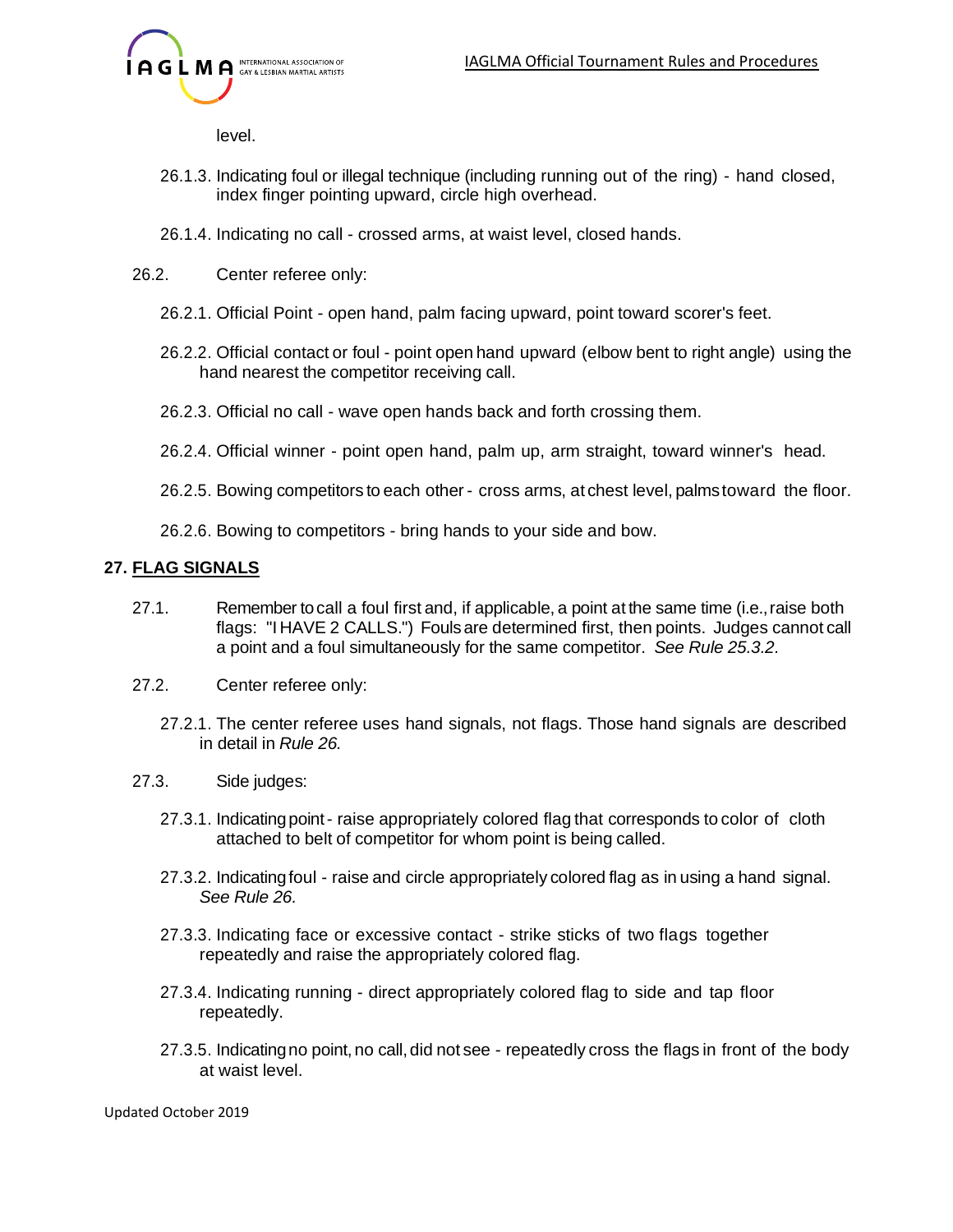

27.3.6. Indicating2 calls - raise both flags and say "I have 2 calls." Call the foul first as the same individual cannot have a foul and a point. A foul negates a point.

#### **28. CONTEST AREA**

- 28.1. Every effort will be made to insure that the contest area shall be at least of 20 feet by 20 feet (6 by 6 meters) and ideally of 26 feet by 26 feet (8 meters by 8 meters) on a resilient floor such as wood, cork or carpet or tatami or mat (self-defense).
- 28.2. The contestants starting positions shall be marked by two lines, each two feet in length, located parallel to the sides of the ring, and each two feet from its center, approximately six feet apart or 1/3 the length of the ring.

#### **29. PROTEST AGAINST A DECISION**

29.1. Protest made by a contestant, coach/teacher against a decision shall not be considered unless it is made :

(a) immediately after a questionablecallor score, or, ifthe contestant needs to consultwith her/his teacher/coach, no later than immediately after the match or immediately after the performance by the final form competitor in that division;

(b) in a traditional and courteous fashion;

(c) and directly to the center judge who shall consult with the IAGLMA officials and the tournament directors or their designees. *Protests will not be heard once the division has concluded and final places awarded.*

#### **NOTE**: **PROTESTS ARE LIMITED TO CLARIFICATIONS REGARDING THE APPLICATION OF THE RULES, NOT OF THE DISCRETIONARY CALLS OF ANY JUDGE.** (E.g., if 3 of 5 or 2 of 3 judges call excessive contact, or if a competitor is disqualified for continuing beyond the 3 minute 6 second time limit in the musical form division, there will be no appeal.)

#### **30. CONTESTANTS: SEQUENCE OF COMPETITION**

- 30.1. When possible, the order of performance will be randomly picked prior to the day of the competition. Otherwise the order of performance will be randomly picked immediately prior to the division.
- 30.2. Contestants must be at the designated competition area within three (3) minutes of announcement of the start of their division. A roll call will be taken. Any contestant whose name appears as registered for the division called and who is not present when the roll is called will have two (2) minutes to appear at the designated competition area and to make their presence known to the officials presiding in that ring. If at the end of the roll call and the two (2) minute grace period a contestant fails to make her/his presence known to the officials,that contestant forfeits the opportunity to compete. **Once the charts have been completed in any competition, no one will be added to the chart.**
- 30.3. If a contestant is also judging, she/he should be aware when her/his own competitive division is going to take place. If the judge/competitor is judging a form division, no substitutions in judges are permitted until that entire division has finished. Therefore, the judge/competitor should inform the center judge of her/his competitive division that she/he is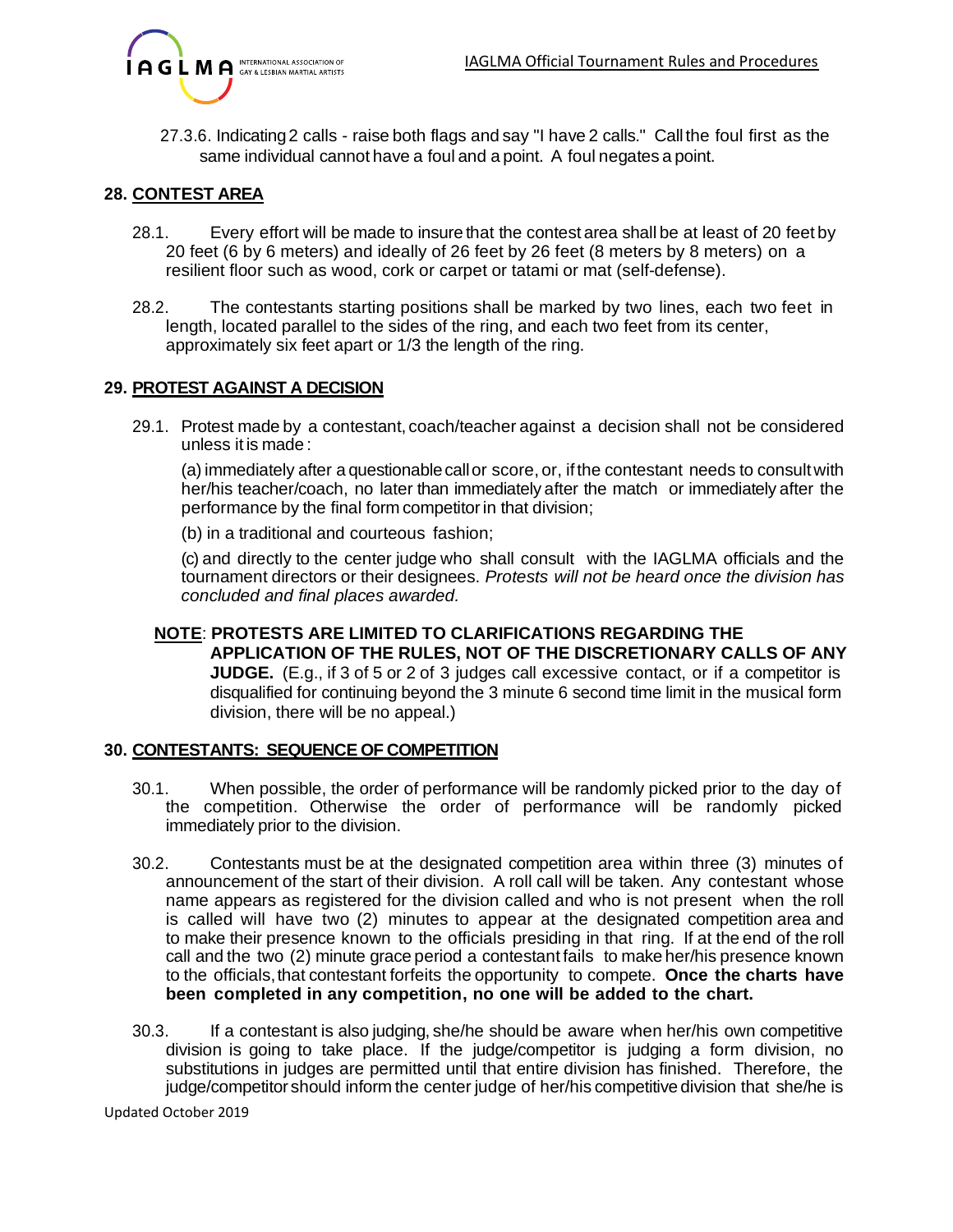

still judging. In turn, the center judge should inform the competitor/judge of her/his place in the sequence of competition and that ring will be halted until the judge/competitor is free to perform in her/his designated position.

If the judge/competitor is judging a sparring division, she/he may secure a side judge to replace them when her/his own competitive division is called.

Competitors should try to anticipate their own competitive divisions before accepting a judging responsibility. Every attempt will be made to minimize the conflict of responsibility between judging and competing.

- 30.4. The sequence and order of competition are the same for all competitions, i.e., three (3) minutes to appear at designated competition area and two (2) minute grace period; two (2) minutes to secure proper equipment and/or to fix equipment. A competitor not present and ready to compete within these parameters will be disqualified. *See Rule 21.1.11.*
- 30.5. At the start of sparring competition, contestants shall stand facing each other on the tape lines in the ring approximately four to six feet apart, with the center referee midway between them.
- 30.6. The center referee will bow the contestants in. The contestants shall then exchange salutation by bowing to each other simultaneously. Upon the center referee's command of "**BEGIN**" the contest will begin.
- 30.7. At the end of the contest the center referee will bow the contestants out. The contestants shall bow to each other, as the center referee announces the winner of the contest by raising her/his arm toward the contestant who won.
- 30.8. Contestants may adjust their outfits and tie their belt without the center referee's permission but will remain subject to attack.
- 30.9. Contestants from the same school or association will not fight one another, if possible, in the first elimination round only.
- 30.10. Contestants shall be in good physical condition and not under the influence of any alcohol or controlled substances. By entering the competition, a contestant has warranted that she/he is physically capable of participating and has been deemed so by her/his attending physician or health careprovider. By entering the competition, a contestant also warrants that she/he is not under the influence of any alcohol or controlled substances which impair or enhance performance.
- 30.11. A competitor shall not be faulted for a technique to an opponent's pre-existing injury. The competitor may actually be awarded a point.
- 30.12. Contestants may spar in any style favored, provided such style follows the IAGLMA Official Tournament Rules and Procedures as provided herein.
- 30.13. Any competitor may bow out at any time at his/her own discretion. Any instructor may require her/his student to bow out at her/his discretion. However, the bow out must be in a traditional and courteous manner. Furthermore, any competitor who bows out forfeits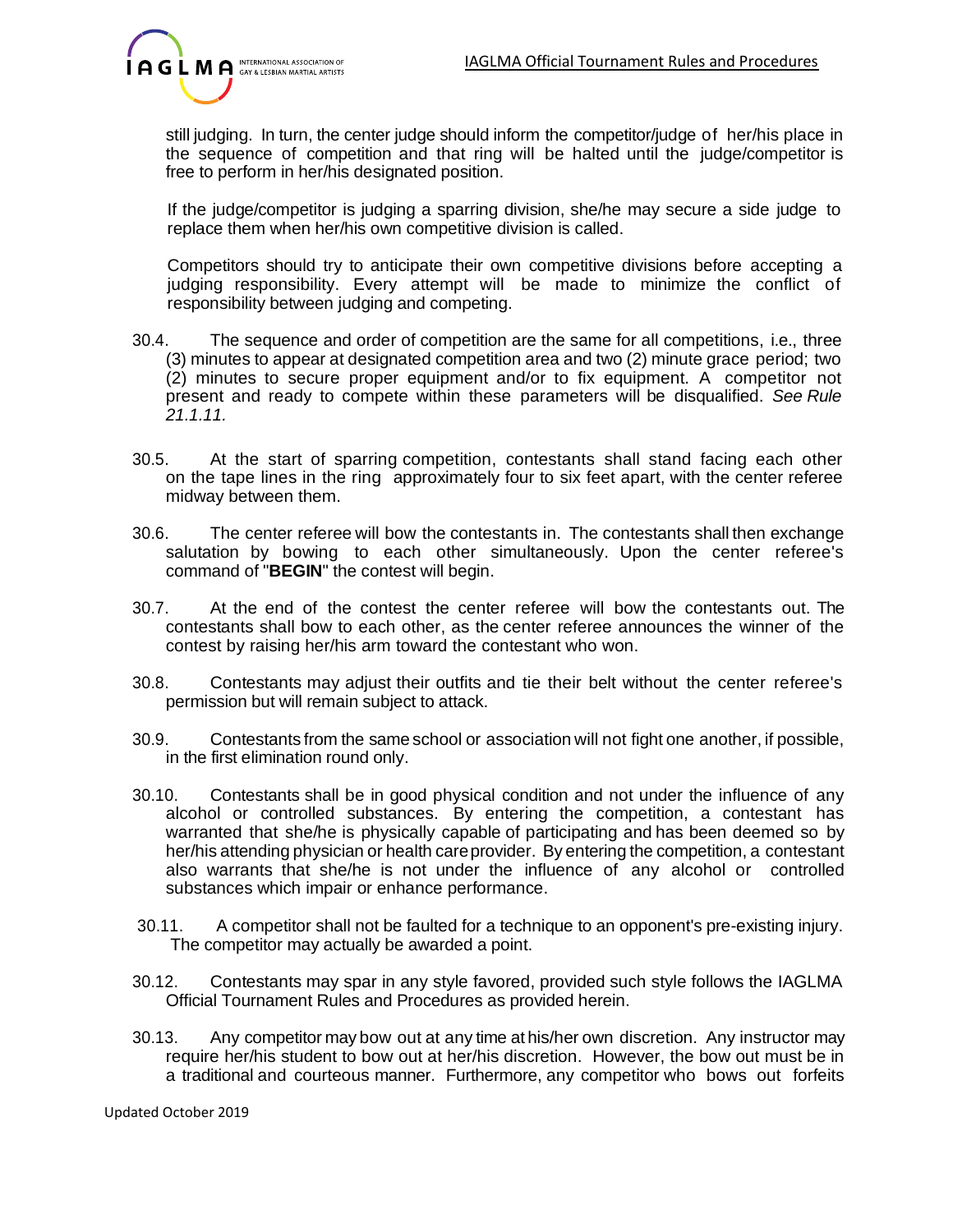

her/his standing in that match and/or division.

# 31. **MARTIAL ARTISTS WITH SPECIAL NEEDS**

- 31.1. Physically challenged martial artists are encouraged to participate in the appropriate special needs divisionsat all levelsof form and fighting. (**NOTE**: Depending upon the number of contestants, some divisions may be joined.)
- 31.2. **By entering the competition, a contestant has implied her/his consent to compete with anyone that is assigned to her/his division.** (**NOTE:** A contestant is free to bow out at any time but forfeits her/his standing in that match and/or division.)

#### 32. **APPEARANCE AND DRESS OF CONTESTANTS**

- 32.1. *In exceptional cases,* the officials may allow the wearing of a bandage or safety device to avoid further injury to an injuredarea. The IAGLMA officials and tournament directors reserve the right to make thefinal decision regarding such bandage or safety device. A medical cast may not be worn in the sparring or self- defense divisions. Taping of hands, feet, ankles in the manner of full contact sparring or boxing is not permitted in any division.
- 32.2. Contestants may wear whatever uniform she/he feels most comfortable in as long as it is clean, not excessively torn, and provided that no part of the outfit is perceived to threaten the safety of the contestant or her/his opponent (i.e., no rings, jewelry, sharp buttons, pins or trinkets of any kind that may cause injury). If any part of the contestant's outfit is deemed unacceptable by the IAGLMA officials and the tournament directors, the contestant will be given a grace period of no more than five (5) minutes to change outfits or to alter the existing outfit. Any contestant who refuses to abide with an official's directive may be disqualified from the competition at the sole discretion of the tournament directors in consultation with the chief IAGLMA officials. Footwear should only be worn in forms competition and shouldbe acceptable martial arts footwear.
- 32.3. **Free sparring**: Sparring equipment is mandatory in all sparring divisions. This includes headgear, mouth guard and hand and foot coverings for all competitors. Accounting for individual appropriate anatomic morphology, groin protection (specifically a 'tuck under' type cup/box) is required for men. Groin protection may not be worn outside of the uniform. A **chest protector**is recommended for women, however, is not required. The handcovering must cover the knuckles. The foot gear must cover the toes and heel. Itmay be either foam dipped type (e.g. Century, Jhoon Rhee, Shihan, etc.) or vinyl (Tiger Claw, KP, etc.). All equipment must be in good condition or repair. *See also Rule 4.5.*
- 32.4. No shoes, sneakers, slippers, etc., may be worn in conjunction with the required safety gear by any competitor in the fighting divisions.

# **33. POOL SYSTEM (if applicable)**

33.1. In order to offer an alternative to the single elimination system, organizers of a competition can adopt a pool system for the sparring competition. This system allows all contestants to do several matches. The following rules outline the general shape of a competition with pools. Adaptations are possible.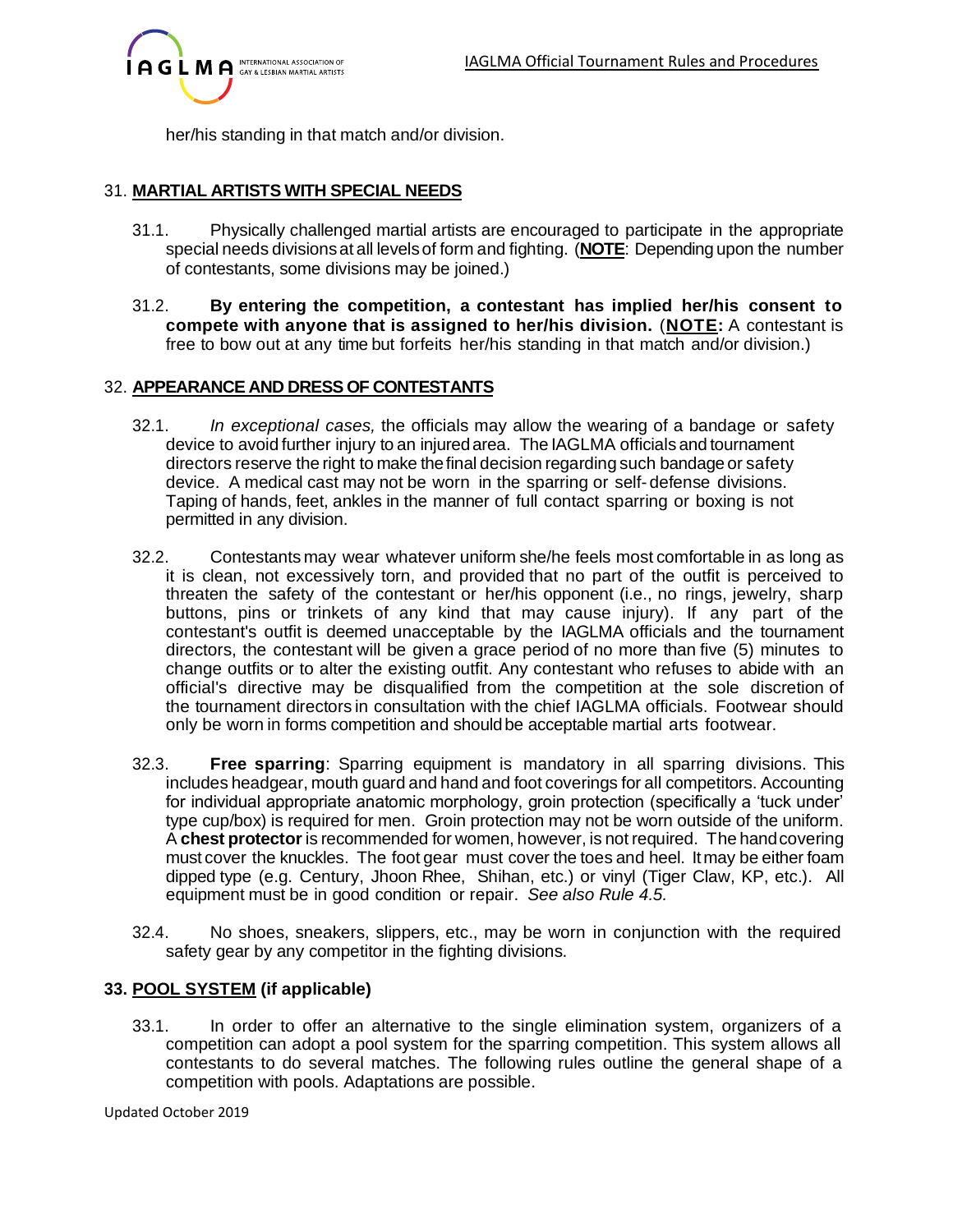

- 33.2. A pool is a group of competitors belonging to the same division. A pools' composition should be randomly picked. However the meeting of people from the same school at first round should be avoided if possible (see rule 30.9). Pools can be rearranged by organizers with this intent. In a pool system, a contestant spars against every other contestant in her/his pool. All the sparring rules apply: the pool system does not modify the general rules for this competition.
- 33.3. A pool's size is three (3), four (4) or five (5) contestants. If the competition for a division has more than 5 contestants, then several pools are created as well as a second round in order to establish the ranking of the competition (see below for the second round rules). This second round can be organized right after the first round or it can be separated from the first round in order to place emphasis on the finals of the different divisions of the competition.
- 33.4. In the case where several pools are necessary and several combinations of pools are possible, the organizers should choose the combination of pools which contains the largest number of smallest pools. For instance, for a competition with twelve contestants, the combination of 4 pools of 3 should be preferred rather than the combination of 3 pools of 4 contestants. Indeed, smaller pools mean fewer matches for the competitors and the organization. See Appendix C for a table of pools according to the number of contestants.
- 33.5. If a division has 3, 4 or 5 contestants, then the winner of the pool is the winner (gold) of the competition, the second is silver and the third bronze.
- 33.6. A second round has to be organized for divisions with several pools (which are divisions with at least 6 competitors). The organization of this second round rely on the number of pools at first round:
	- 33.6.1. Two (2) pools at the first round: the winners of these pools fight for the final (gold and silver) and the second of these pools fight for the bronze medal;
	- 33.6.2. Three (3) pools: a new pool of 3 is created with the winners, the winner of this new pool wins gold, the second silver and the third bronze;
	- 33.6.3. Four (4) pools: two semi-finals are organized where a winner of a previous pool fights against another winner, the two winners of these semi-finals fight for gold and silver (grand final), the two losers of these semi-finals fight for bronze and  $4<sup>th</sup>$  place (small final) ;
	- 33.6.4. Five (5) pools: second round consists in a new pool of 5 which result determines the final result ;
	- 33.6.5. Six (6) pools: 3 semi-finals are organized, the winners meet in a new pool of three which result is the final result.
	- 33.6.6. More than 6 pools (highly unlikely to happen): second rounds should be built in order to organize the fewest matches possible.
- 33.7. Pool winners: the winner of a pool is the contestant who has won the greatest number of matches in this pool. The second is the contestant who comes right after her/him in terms of number of matches won and so on.

If two competitors have won the same number of matches, the winner is the one who won their contest (this rule may be used to determine any ranking place).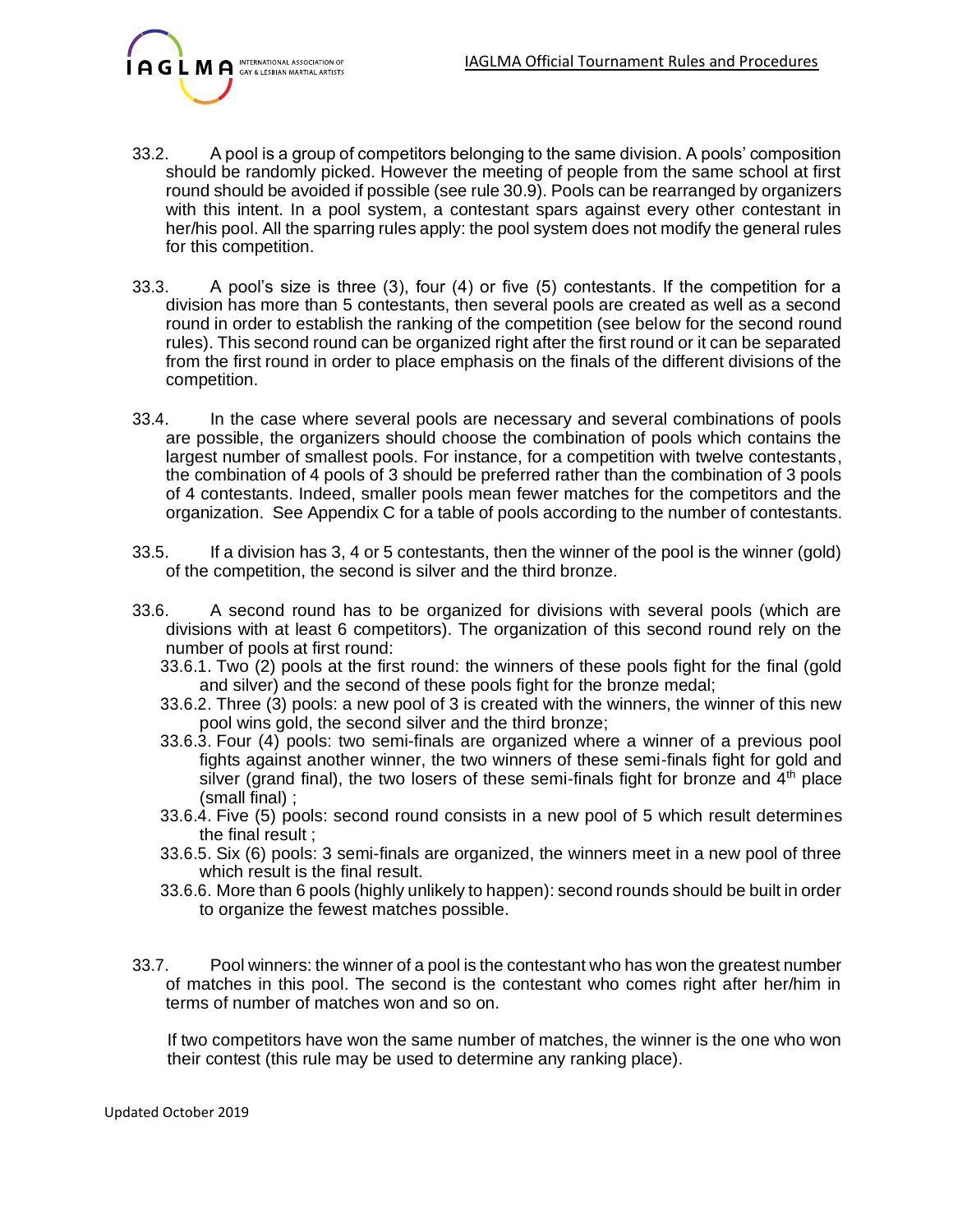

If there is a tie between **more than two competitors** (3 or 4 or more competitors have won the same number of matches), the points made by each of these tied competitors are added up in order to establish their ranking. The competitor who scored the most points globally is the winner and so on. If this method does not allow to separate two competitors within the tied ones, then the previous rule applies, considering who won the contest between these particular two and so establishing their ranking.

If this "adding up points" method is insufficient to establish the ranking of the pool, then all fouls made by the tied competitors should be considered. The competitor who made the least fouls during his contests wins over the other tied competitors and so on. As for the previous "adding up points" method, if this "adding up fouls" does not allow to establish the ranking of two tied competitors, the "who won their contest" rule applies.

If there is still a tie between more than two competitors after having applied successively the "adding up points" and "adding up fouls" methods, then each tied competitor should be granted an additional point for each contest he/she won before the end of the official contest time (i.e. for each contest he/she won by points). All his/her additional points are added up and the result is compared to the other tied contestants to establish the ranking. If this is still not enough, then for each contest lost before the end of the official contest time a tied competitor is granted one point penalty and two points penalty for each contest lost by disqualification. These penalty points are added up and the tied competitor with the least penalty points is ranked first between the tied competitors and so on.

- 33.8. Contestants should be able to rest between matches. Organizers of the competition should organize matches so the contestants benefit a pause of at least five minutes before sparring again. Contestants must rest close to the contest area.
- 33.9. In a division with several pools the pools should fight on the same contest area alternatively. For instance in the hypothesis of a competition with 3 pools, first match is from pool 1, second match from pool 2, third match from pool 3, fourth match from pool 1, fifth from pool 2, and so on until all matches for all pools have been done. If pools that compete have different length, then the largest pools start.

However, Tournament directors, in accordance with IAGLMA officials, can decide that pools of the same division fight on different contest areas.

33.10. In order to limit time loss between matches all contestants of all pools are called before the start of the competition (see rule 30 sequence of competition) and stay on the side of the contest area. If a contestant does not answer to her/his name when she/he is called for a match, she/he forfeits this match and her/his opponent wins. However the competitor is not disqualified from her/his pool and can compete for other matches scheduled for her/him.

If a competitor wins a match because his/her opponent does not show up, he/she is granted with the maximum points that can be given in a match according to the division he/she is in.

33.11. Judges and referees cannot judge too many matches one after another. Organizers of a pool competition should try to keep that in mind and find a way to change judges during the competition if it is too long.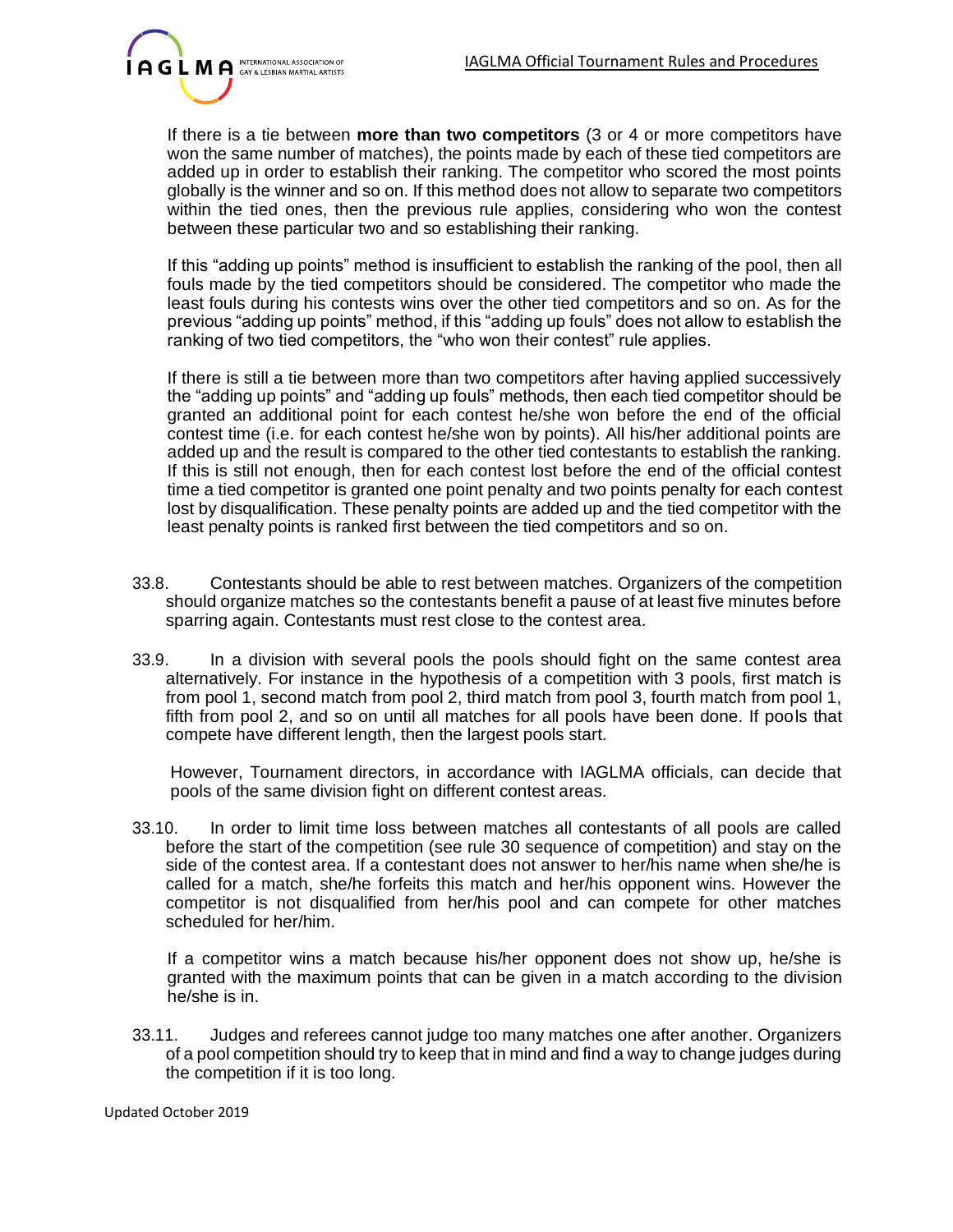

33.12. Appendix C provides references for a competition under a pool system.

### **34. SELECTION OF OFFICIALS**

34.1. All Judges/Referees may only be certified through an IAGLMA approved certification process. Only persons who have met the requirements as set forth in the *IAGLMA Official Tournament Rules and Procedures* will be eligible to officiate at IAGLMA and IAGLMA sponsored/sanctioned martial arts tournaments. IAGLMA retains the right to remove candidates for any violation of the traditional martial arts rules of respect, courtesy, sportsmanship or any violation of IAGLMA Rules, IAGLMA Bylaws, and/or any organizational policies and procedures. IAGLMAmayremove judges/referees for these as well as for any violation listed in *IAGLMA Official Tournament Rules and Procedures* 36.1 through 36.8.

34.2. The IAGLMA Rule Committee will maintain a register of all certified IAGLMA judges/referees including the judges' name, address, age, style, rank, certification number, date of certification, and renewal date. Any judge/referee who does not renew her/his status before expiration date may not judge at subsequent IAGLMA and IAGLMA sponsored/sanctioned events until he/she has been recertified.

34.3. Black belt mat style martial artists who are not also black belts in a floor style may not judge or referee in individual forms, team forms, weapons forms or sparring. They may certify in and judge in self-defense and two person sets.

34.4. One centerreferee or center judge will be chosen for each ring and mustbe an A level IAGLMA certified official.

34.5. Every effort will be made to secure one center referee/judge and four side judges/referees for form and fighting (sparring) divisions. The tournament directors and the IAGLMA Officials reserve the right to run a division with one center referee/judge and two side judges if a full complement of five judges is not available. If seven judges are not available for Self Defense, IAGLMA and the tournament directors reserve the right to run Self Defense with one center judge and four side judges.

34.6. An official score keeper and an assistant for forms and self-defense and an official score keeper and timekeeper for fighting (sparring) will be designated for each ring.

#### **35. OFFICIALS CONDUCT**

#### 35.1. Officials must be **UNBIASED, IMPARTIAL AND NEUTRAL**.

- 35.2. Officials must present a **NEAT** appearance and maintain a **DIGNIFIED** attitude.
- 35.3. Officials must maintain constant **CONCENTRATION** on the match and must render exact judgment of all matches.
- 35.4. Officials shall not talk during a match unless there is an official stoppage of the action by the center referee, or judges are in a dialogue concerning officiating.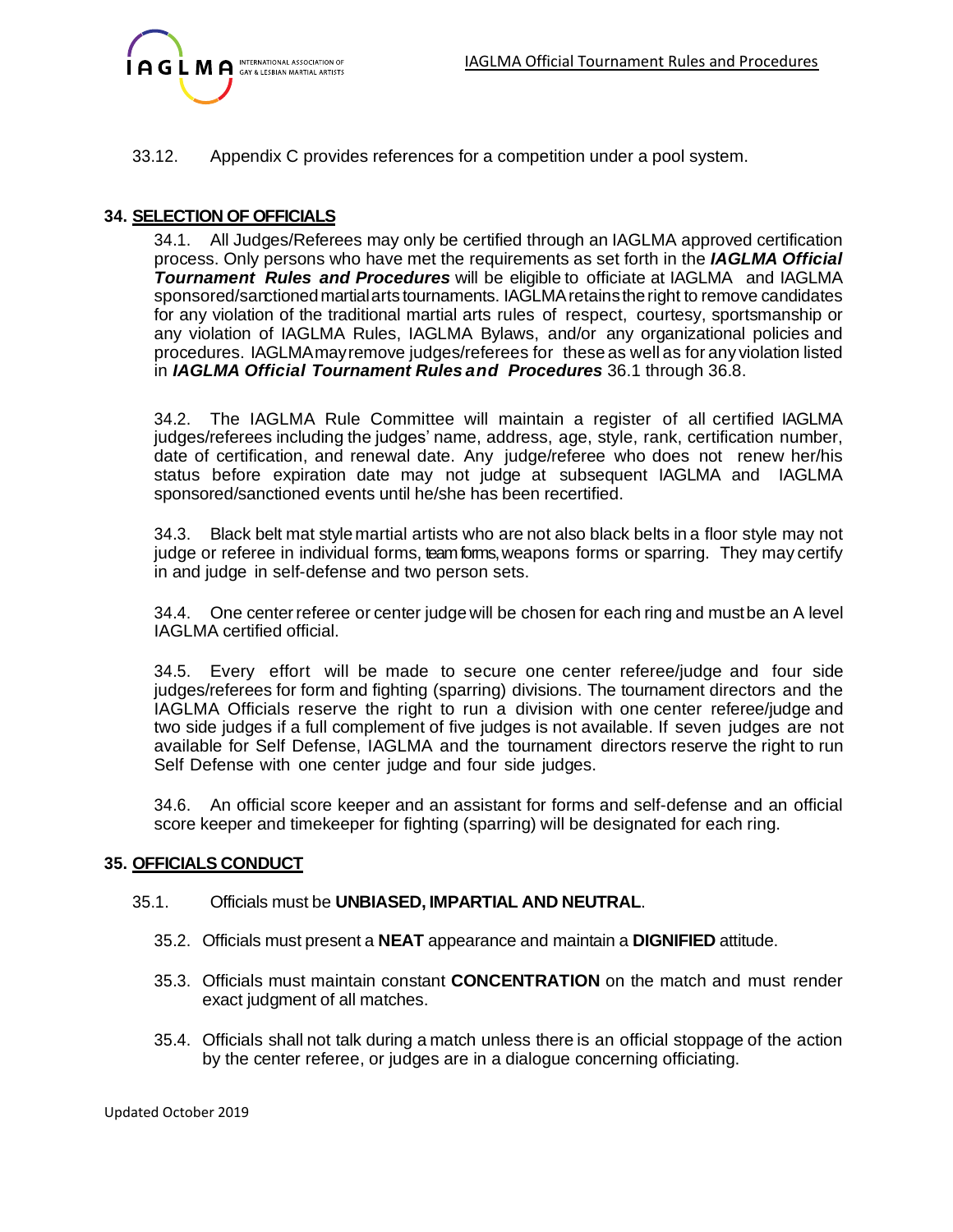

- 35.5. Officials **WILL NOT** officiate matches involvingtheir own students except in **FORMS**. A violation will result in the disqualification of the contestant.
- 35.6. Officials should wear a uniform of their style, or garb or insignia designated by the tournament directors in conjunction with the chief IAGLMA officials.
- 35.7. Removal of judges for cause is at the sole discretion of the tournament directors in consultation with the chief IAGLMA officials. Proper courtesy must be observed at all times.

#### **36. JUDGE/REFEREECLASSIFICATION AND REQUIREMENTS**

- 36.1. Classifications
	- 36.1.1. Judges/Referees Certification Official
	- 36.1.2. ClassA: International: Center Referee/Judge (Black Belt) for international tournaments (includes center and side)
	- 36.1.3. Class A National or Regional: Center Referee/Judge (Black Belt)(includes center/side)
	- 36.1.4. Class B: Referee/Judge (Black Belt)(side only)
	- 36.1.5. Class C: Judge for Self Defense divisions only
	- 36.1.6. Class D: Referee/Judge in Training (Black Belt)

#### *During a tournament each judge/referee classification should be denoted by a different colored ribbon or other visible device.*

- 36.2. Judges/Referees Certification Official. Certified by IAGLMA Rules Committee and authorized to run judges certification clinics and certify all A and B level judges/referees.
	- 36.2.1. Must be of at least 35 years of age;
	- 36.2.2. Must be a Black Belt Member of IAGLMA for 4 years;
	- 36.2.3. Must have been an IAGLMA A International level referee for a minimum of two years;
	- 36.2.4. Must have attended a minimum of six judges certification clinics;
	- 36.2.5. Must have judged in a minimum of two Gay Games or international level tournaments;
	- 36.2.6. Must demonstrate a complete knowledge of the IAGLMA Rules;
	- 36.2.7. Must run an IAGLMA judging clinic under supervision;

36.2.8. Must apply to the IAGLMA Rules Committee, submit two letters of recommendation and a detailed Martial Arts CV.

36.2.9. Must be a Black in a floor style martial art that includes sparring and form as part of its regular training such as Tae Kwon Do, Kung Fu, Karate, etc.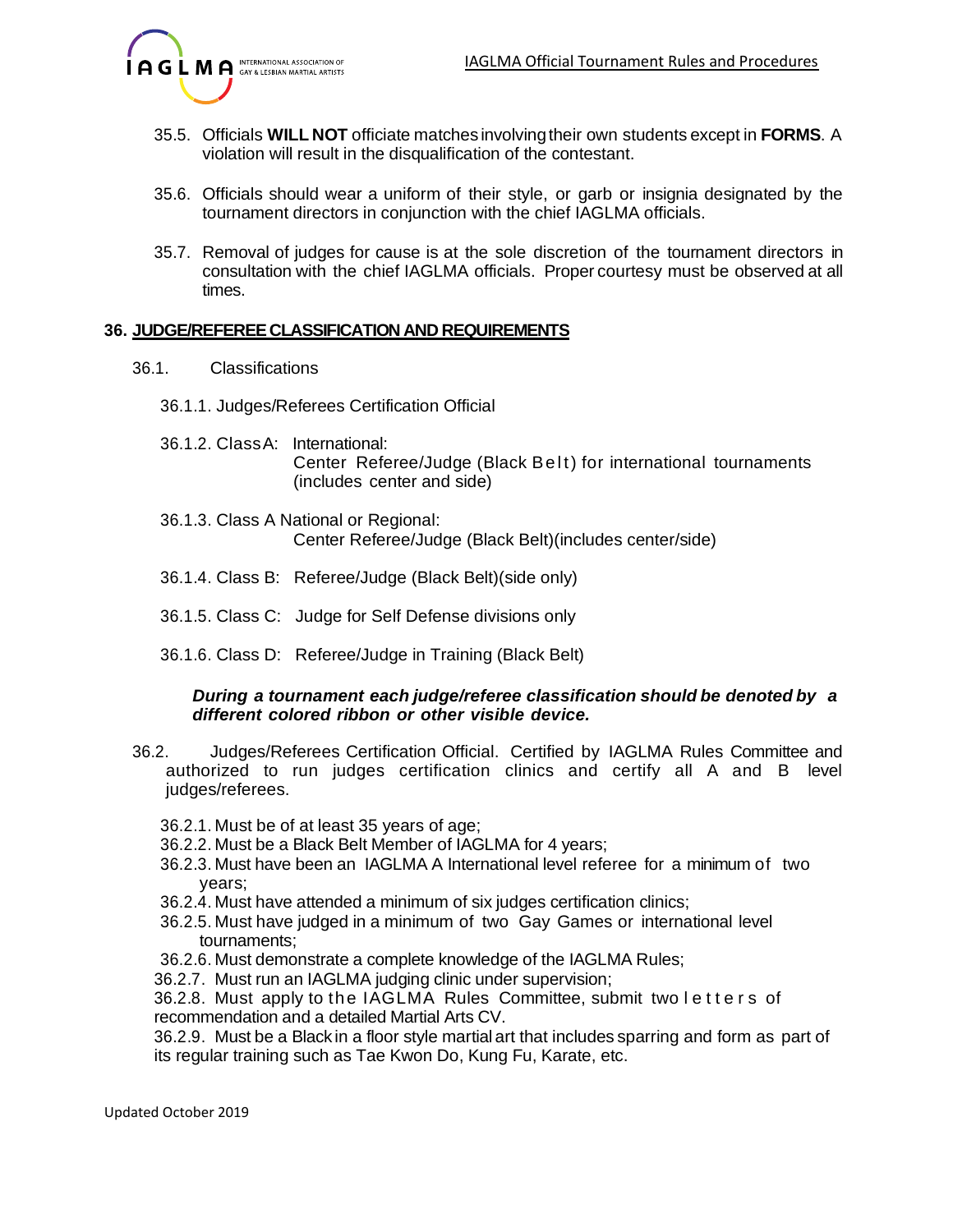

- 36.3. Class A International (Center and side). Center judges will be chosen from the A International certified judges/referees who have the most experience.
	- 36.3.1. Must be at least 30 years of age;
	- 36.3.2. Must be a Black Belt in a floor style martial arts that includes sparring and form as part of its regular training such as Tae Kwon Do, Kung Fu, Karate, etc.
	- 36.3.3. Must be a member of IAGLMA for four years or a member of an IAGLMA member organization;
	- 36.3.4. Must demonstrate a complete knowledge of the IAGLMA rules;
	- 36.3.5. Must have attended minimum of 4 IAGLMA clinics;
	- 36.3.6. Must pass the Certification written test;
	- 36.3.7. Must pass the Certification practical test (conducted by one of IAGLMA=s certification officials)
	- 36.3.8. Must have experience in judging/refereeing at the international and national level for example Gay Games, EuroGames, etc.;
	- 36.3.9. May offer certification from another multi-style martial arts organization as proof of experience;
	- 36.3.10. May offer certification from another single style martial arts organization as proof of experience;
	- 36.3.11. Must have judged in a minimum of two Gay Games or other International tournaments plus a minimum of ten national or regional;
	- 36.3.12. Must provide letters/documents from tournament directors and /or officials, teachers, etc. stating that the candidate has judged/refereed at the relevant international and national tournaments.
- 36.4. Class A National (Center and Side). Center judges will be chosen from the  $>A=$ National certified judges/referees who have the most experience.
	- 36.4.1. Must be 25 years of age;
	- 36.4.2. Must be a Black in a floor style martial art that includes sparring and form as part of its regular training such as Tae Kwon Do, Kung Fu, Karate, etc.;
	- 36.4.3. Must be a member of IAGLMA for two years or a member of an IAGLMA member organization;
	- 36.4.4. Must demonstrate a complete knowledge of the IAGLMA rules;
	- 36.4.5. Must have attended minimum of 2 IAGLMA clinics;
	- 36.4.6. Must pass the IAGLMA Certification written test;
	- 36.4.7. Must pass the IAGLMA Certification practical test (conducted by one of IAGLMA=s certification officials);
	- 36.4.8. Must have judged in a minimum of four National or regional tournaments;
	- 36.4.9. May offer certification from another multi-style martial arts organization as proof of experience;
	- 36.4.10. May offer certification from another single style martial arts organization as proof of experience;
	- 36.4.11. Must provide letters/documents from tournament directors and /or officials, teachers stating that the candidate has judged/refereed at the relevant international and national tournaments.
- 36.5. Class B (National or Regional side judge/referee only)
	- 36.5.1. Must be 18 years of age;
	- 36.5.2. Must be a Black in a floor style martial art that includes sparring and form as part of its regular training such as Tae Kwon Do, Kung Fu, Karate, etc.;<br>36.5.3. Must have attended 2 IAGLMA iudaing clinics:
		- Must have attended 2 IAGLMA judging clinics;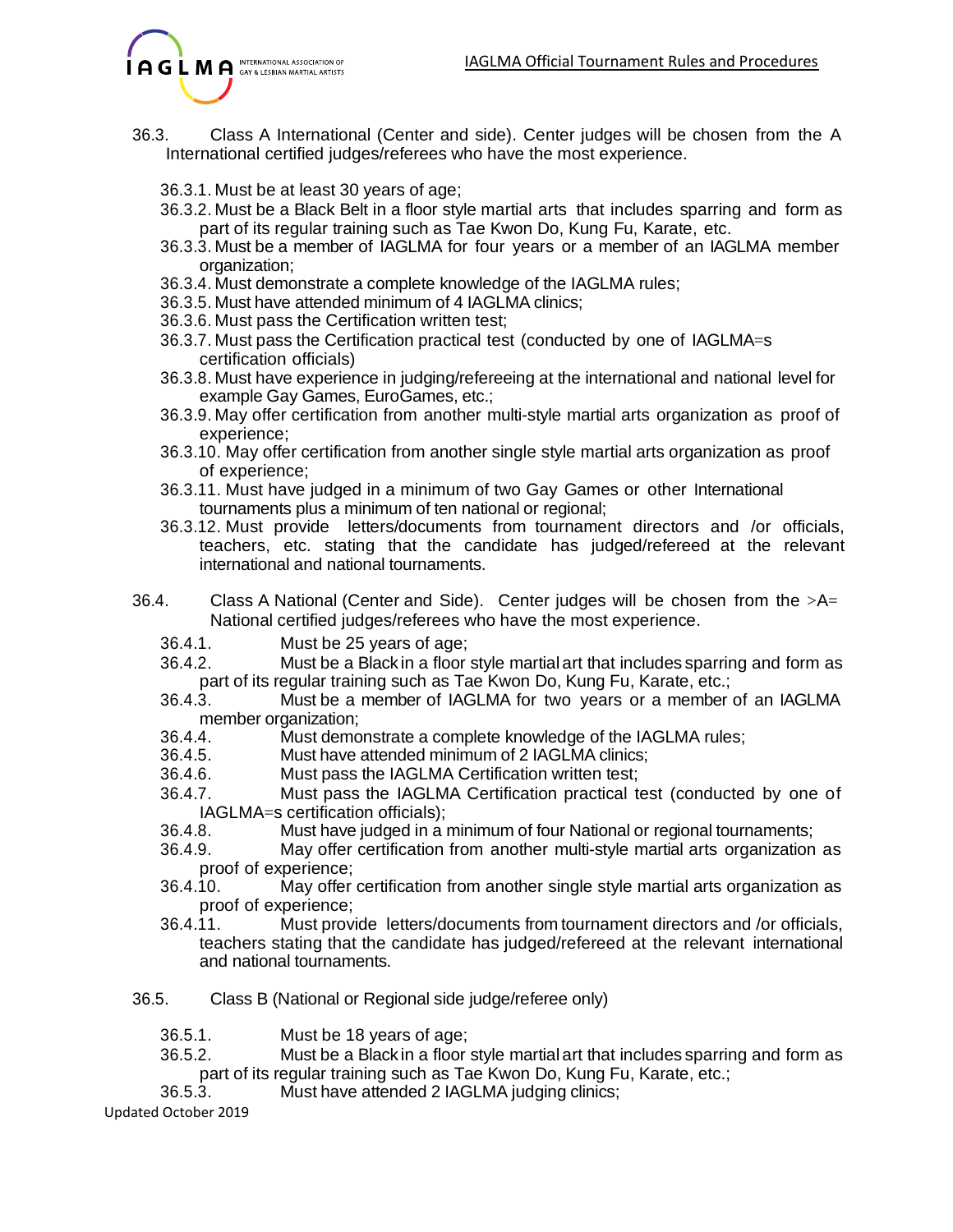

- 36.5.4. Must demonstrate that they have judge/refereed at the national or regional
- level;<br>.36.5.5 Must provide one or more of the following: 36.5.5.1. Letter from tournament directors;
	- 36.5.5.2. Letter and or certificate from Judges organization;
	- 36.5.5.3. Letter from teacher or official from your martial artsorganization;
	- 36.5.5.4. Pass IAGLMA Certification practical test.
- 36.6. Class D (Referee/Judge in Training. These persons are judges/referees in training and may not be employed as a judge/referee in an IAGLMA tournament at any level local, regional, or international.
- 36.7. Practical Exam For A Judges/Referees, International and National. There will be a practical and/or written exam for all levels of IAGLMA judges and referees certification. Certification is for four years from the date of issuance and may be renewed by attending further IAGLMA Judging clinics and by continued fulfillment of officials qualifications.

The areas to be examined should include the following categories (minimally) with a score for each on a 1 to 10. A score of 7 is needed to pass.

- 36.7.1. Knowledge of the *IAGLMA Official Tournament Rules and Procedures* for form, sparring, and self-defense;
- 36.7.2. Understands the spirit behind the rules as well as the letter of the rules;<br>36.7.3. Understands the responsibility of a judge and referee:
- 36.7.3. Understands the responsibility of a judge and referee;<br>36.7.4. Ability to control the ring and the area around the ring:
- Ability to control the ring and the area around the ring;
- 36.7.5. Ability to give clear instructions to the competitors and score/timekeepers;
- 36.7.6. Ability to de-escalate stress levels of competitors, coaches, judges;
- 36.7.7. Stays cool and respectful under pressure;
- 36.7.8. Knows when to seek Rules clarification;
- 36.7.9. Checks equipment;
- 36.7.10. Checks weapons;
- 36.7.11. Knows when to ask for removal of inattentive or bad side judges;
- 36.7.12. Calls for Emergency Medical treatment or security;
- 36.7.13. Is proficient in all hand and flag signals as well as verbal commands;
- 36.7.14. Is proficient in all forms and weapons scoring protocols.
- 36.8. Practical Exam for B Judges/Referees
	- 36.8.1. Understands the responsibility of a side judge/referee;
	- 36.8.2. Knows the rules;
	- 36.8.3. Assists the A/Center judge referee in the categories listed;
	- 36.8.4. Is proficient in all hand and flag signals as well as verbal commands.
- 36.9. Information concerning required letters of recommendation and Martial Arts CV.
	- 36.9.1. All letters of documentation and recommendation should include the rank and title, and experience of the individual writing the letter, number of tournaments or length of experience that the letter writer has known the individual.
	- 36.9.2. Please provide a copy of other documents such as rank certification, judges certification, licenses, etc.

Updated October 2019 36.9.3. Martial Arts CV should minimally include name, address, phone, fax, e-mail, rank,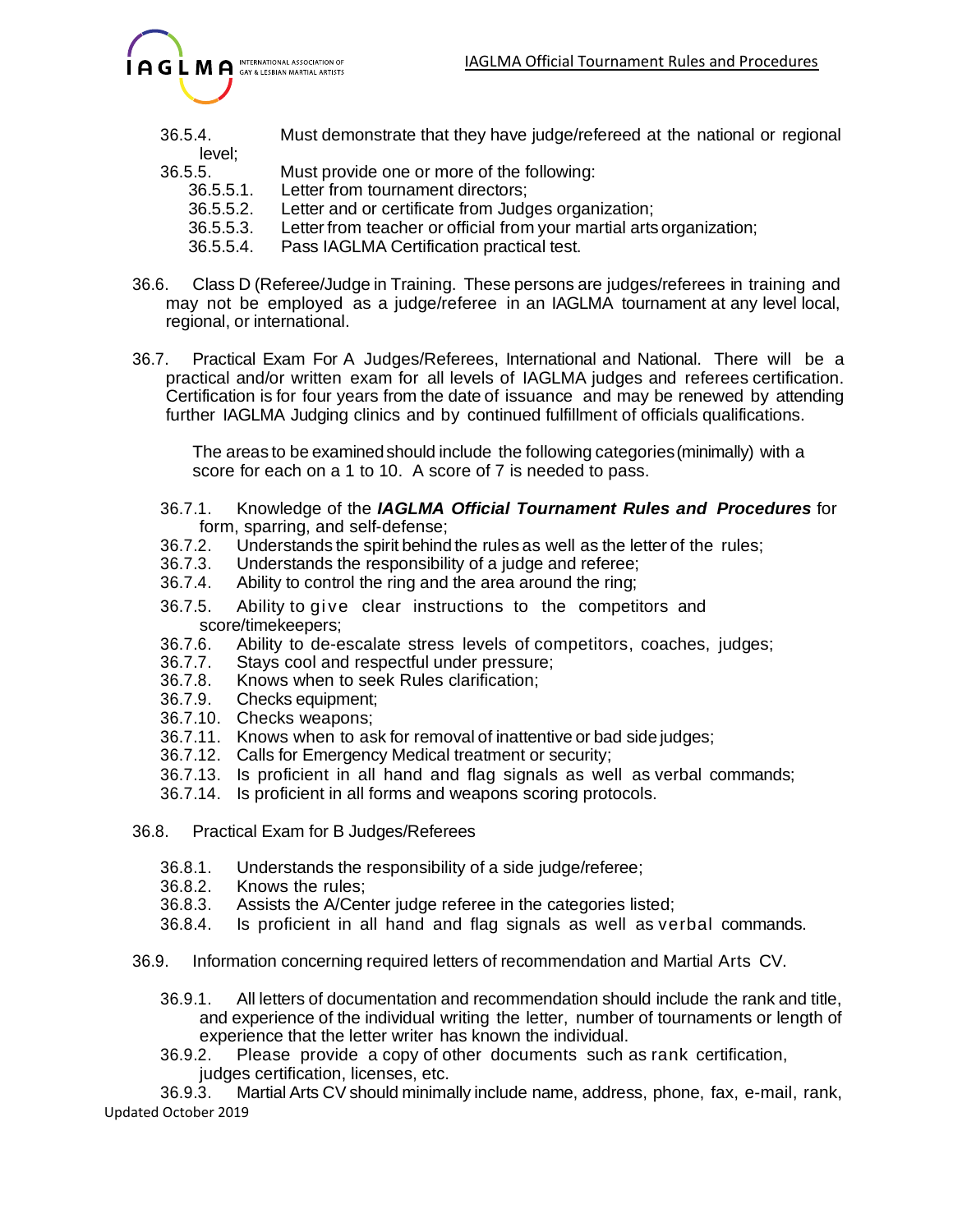

number of year's experience, styles studied, certifications to judge, certification to teach, organizational membership, positions held in organization, tournament experience as a competitor, judge/referee, director or administrator.

36.9.4. Should include reference con ta ct pho ne numbers, e-mail addresses.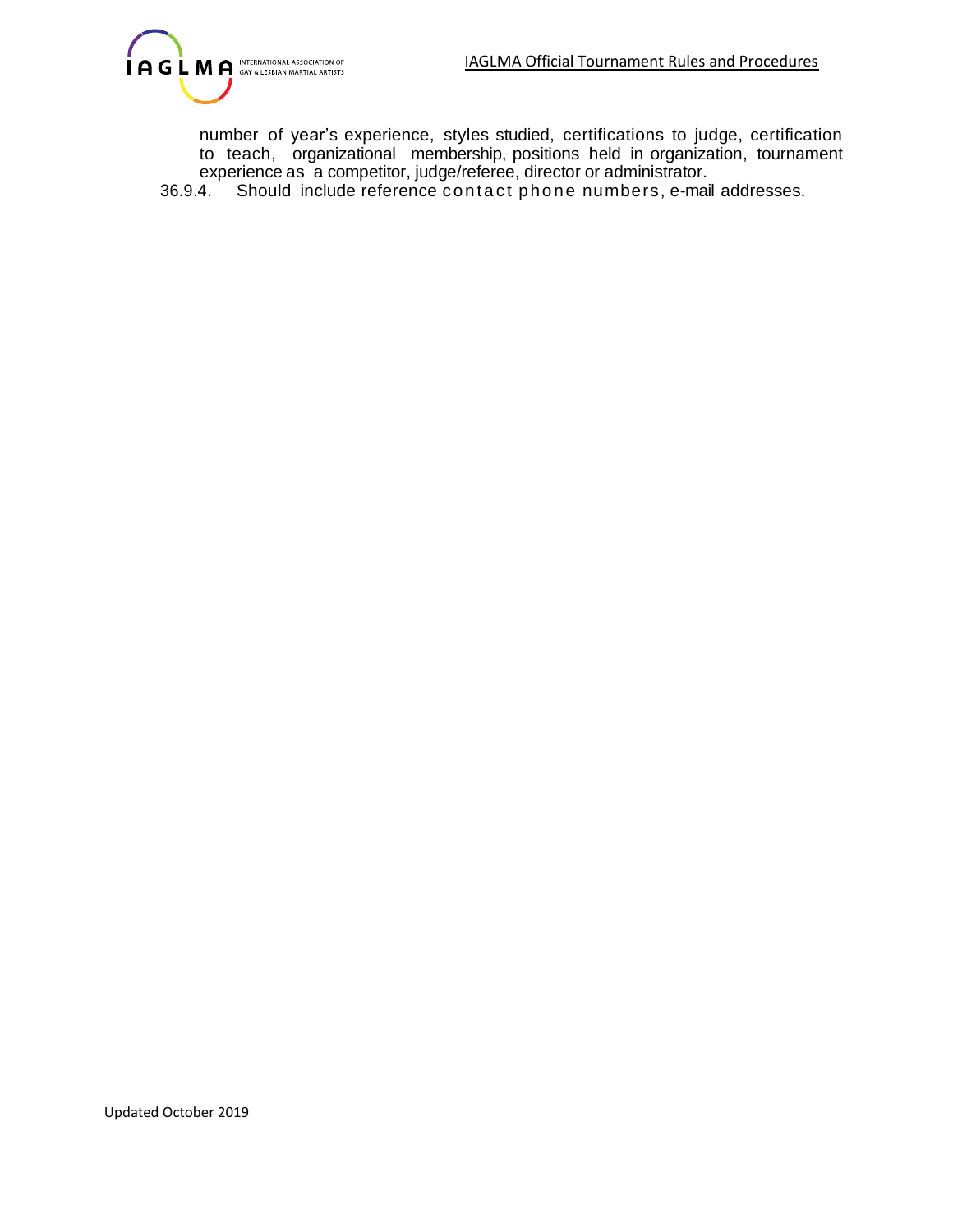

# **APPENDIX A**

### **CLASSIFICATION OF DIVISIONS**

*General Rules***:** All competitors can register for as many divisions as they want but there is no guarantee that all of the registered divisions will be available to them due to scheduling, staffing and numbers of competitors. Rings will not be held for competitors entered in more than one empty hand division.

# **FORM: EMPTY HAND – individual competition**

*General Rules***:** *If there are enough competitors, divisions may be divided into male and female, 45 and up, etc. If there are too few competitors (i.e., fewer than 5), divisions may be joined.*

#### **WOMEN MEN**

Beginners **Beginners** Intermediate **Intermediate** Advanced Advanced Advanced Advanced Advanced Advanced Advanced Advanced Advanced Advanced Advanced Advanced Advanced Advanced Advanced Advanced Advanced Advanced Advanced Advanced Advanced Advanced Advanced Advanced Advanc Black Belt (soft/hard styles) Black Belt (soft/hard styles) Senior Black Belt (35 and up) Senior Black Belt (35 and up) 3rd Dan and up 3rd Dan and up

#### **WOMEN and MEN**

#### 1. **DIFFERENTLYABLED/SPECIALNEEDS**

**Beginners** Intermediate Advanced Black Belt (soft/hard styles) Senior Black Belt (35 and up) 3rd Dan and up

# **2. BLACK BELT MUSICAL**

# **FORM: EMPTY HAND – team competition**

*General rules : If there are enough teams, divisions may be divided into male, female and mixed. If there are too few teams (i.e., fewer than 5), divisions may be joined. The division rank of a team is defined by its member with the highest rank (alternate competitor included).*

#### **WOMEN and MEN**

Beginner teams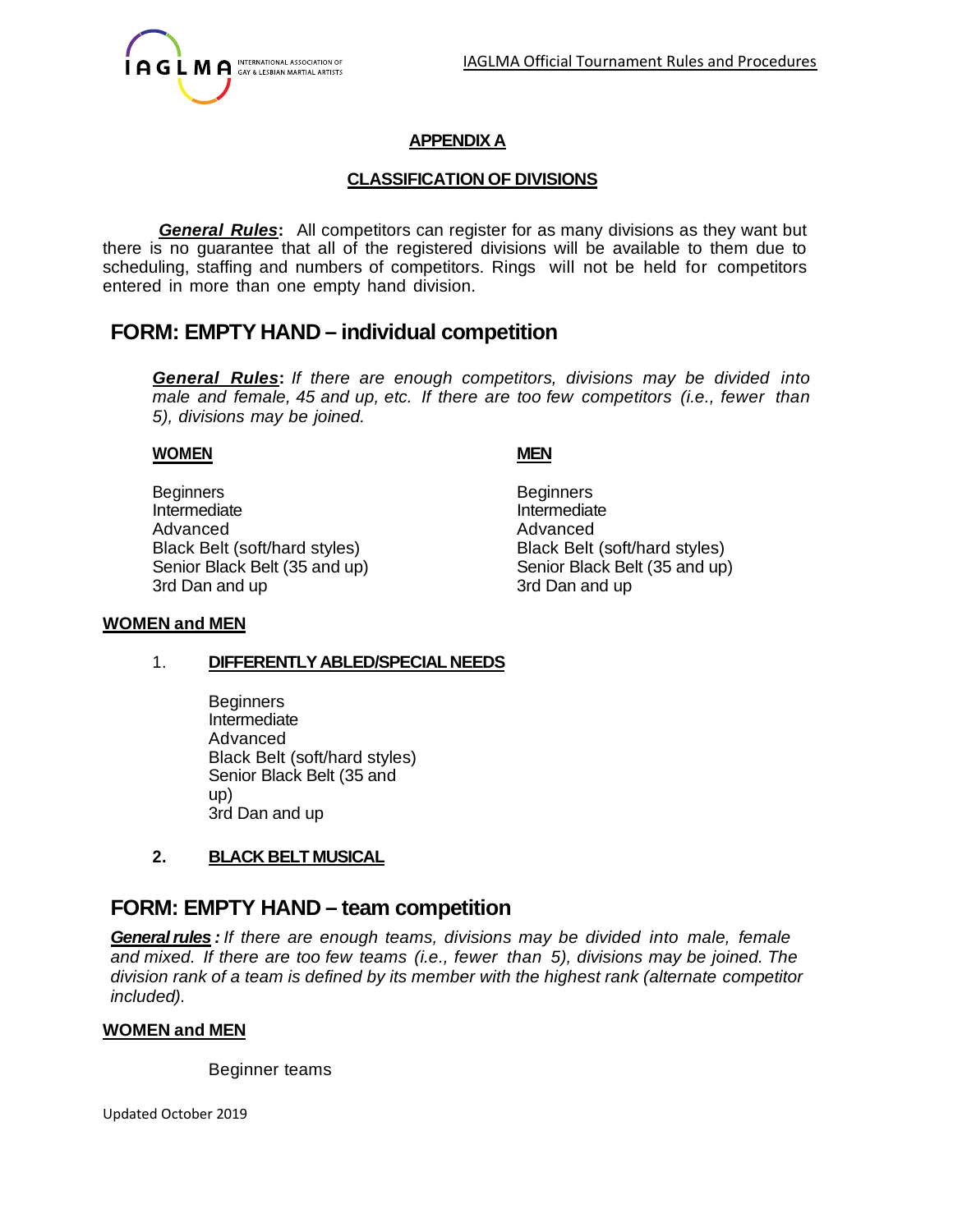

Intermediate teams Black belt teams

#### **WOMEN and MEN DIFFERENTLY ABLED/SPECIAL NEEDS**

Beginner teams Intermediate teams Black belt teams

# **FORM: WEAPONS**

#### **WOMEN and MEN WOMEN and MEN**

Beginners **Beginners** Intermediate **Intermediate** Advanced Advanced Advanced Advanced Advanced Advanced Advanced Advanced Advanced Advanced Advanced A Black Belt (soft) Black Belt (soft) Black Belt (hard) Black Belt (hard) Senior Black Belt (35 and up) Senior Black Belt (35 and up)

# **DIFFERENTLYABLED/SPECIALNEEDS**

# **SELFDEFENSE**

*General Rules*: If there are more than 20 competitors, the self- defense divisions will be divided into male and female divisions.

#### **WOMEN and MEN WOMEN and MEN**

#### **DIFFERENTLY ABLED/SPECIAL NEEDS**

Beginners **Beginners** Black Belt Black Belt Black Belt Black Belt Black Belt Black Belt Black Belt Black Belt

Intermediate/Advanced Intermediate/Advanced

# **FREE SPARRING**

28.1. *General Rules*: **Free sparring**: Sparring equipment is mandatory in all sparring divisions. This includes headgear, mouth guard and hand and foot coverings for all competitors. Accounting for individual appropriate anatomic morphology, groin protection (specifically a 'tuck under' type cup/box) is required for men. Groin protection may not be worn outside of the uniform. A **chest protector** is recommended for women, however, is not required. The hand covering must cover the knuckles. The foot gear must cover the toes and heel. It may be either foam dipped type (e.g. Century, Jhoon Rhee, Shihan, etc.) or vinyl (Tiger Claw, KP, etc.). All equipment must be in good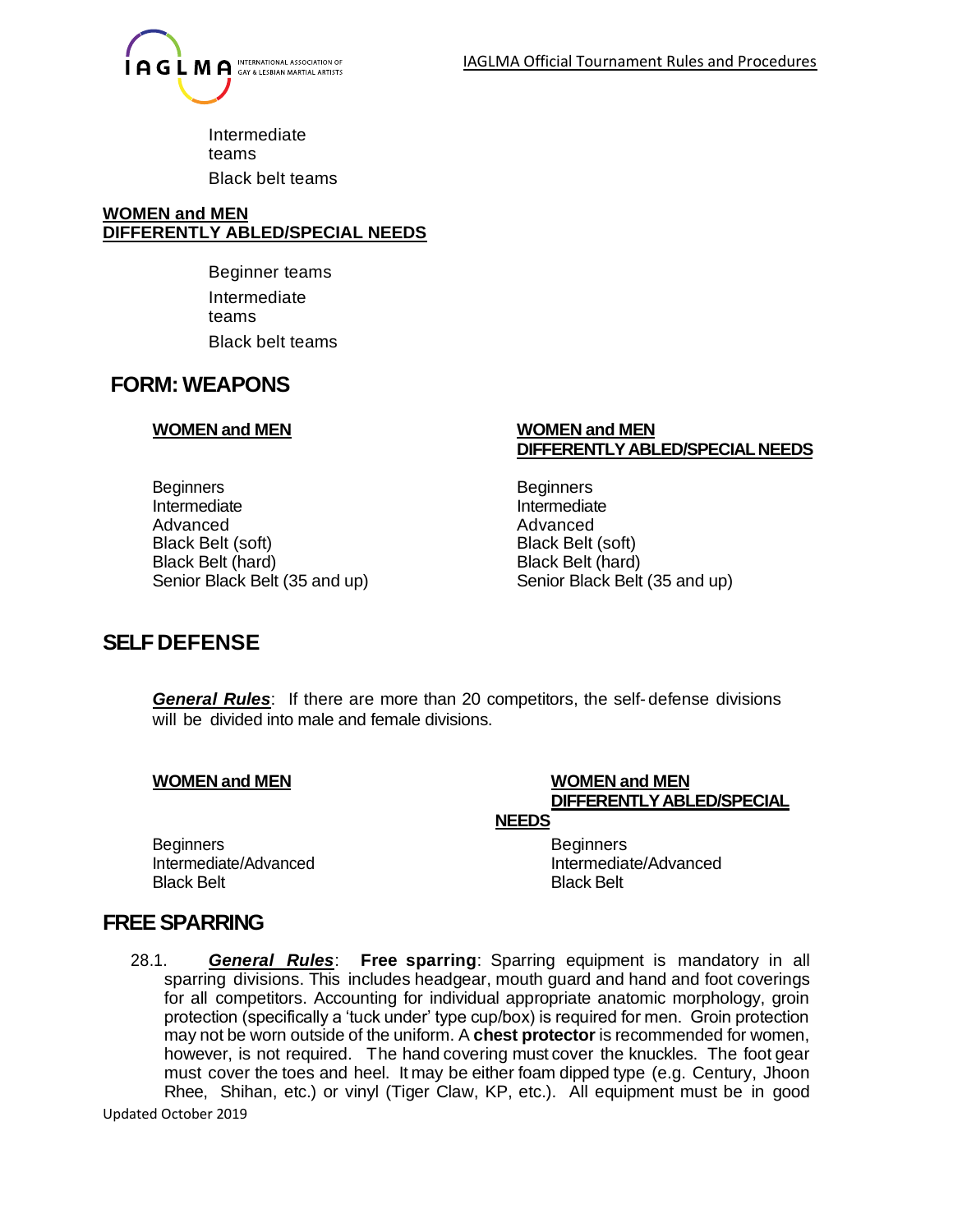

condition or repair. ( *See also Rule 4.5).*

All weight classes should be listed in kilos and in pounds. Weight classes may be further divided where numbers permit, or may be joined at the discretion of the tournament directors in consultation with the chief IAGLMA officials.

### **WOMEN MEN**

Beginners Beginners Advanced Advanced **Black Belt** - fly weight (121 lbs/55 kg & below)  $-$  fly weight (125 lbs/56.8 kg & below)

- feather weight (132 lbs/60 kg & below) light weight (151 lbs/68.6 kg & below)
- light weight (143 lbs/65 kg & below) middle weight (173 lbs/78.6 kg & below)
- middle weight (143.1 lbs/65.1 kg. & up) heavy weight (173.1 lbs/78.7 kg & above) Black Belt Seniors (35 and up) Black Belt Seniors (35 and up)

#### **DIFFERENTLY ABLED/SPECIAL NEEDS**

#### **WOMEN MEN**

Beginners **Beginners** Intermediate **Intermediate** Advanced Advanced Advanced Advanced Advanced Advanced Advanced Advanced Advanced Advanced Advanced Advanced Advanced Advanced Advanced Advanced Advanced Advanced Advanced Advanced Advanced Advanced Advanced Advanced Advanc Black Belt **Black Belt** Black Belt Seniors (35 and up) Black Belt Seniors (35 and up)

- Intermediate
- 
- 
-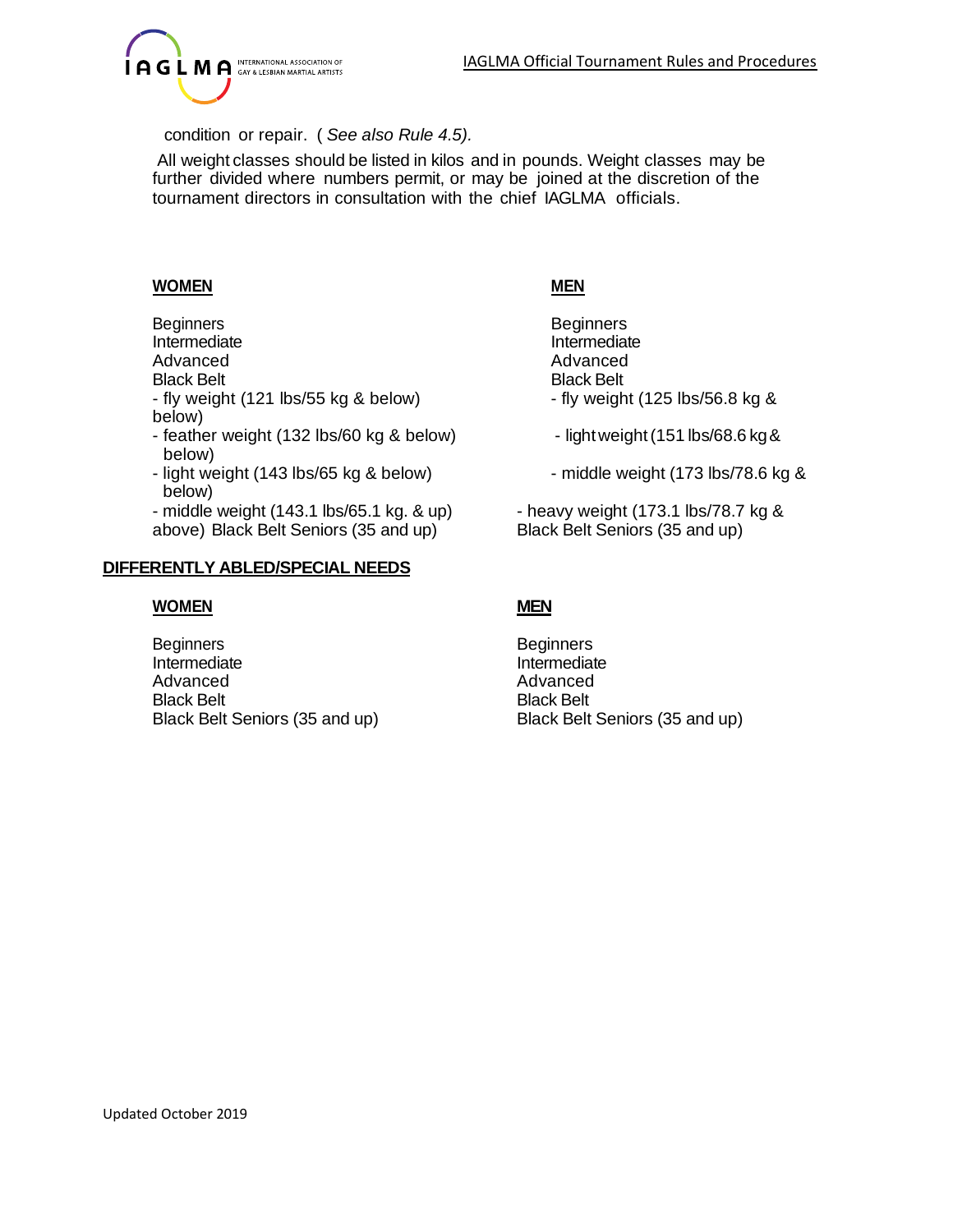

# **APPENDIX B**

# **SPARRING COMPETITION - BYE SHEET**

| Number of<br><b>Contestants</b> | <b>Number of Byes</b>     | <b>Number Who Fight</b> |  |
|---------------------------------|---------------------------|-------------------------|--|
| 5                               | $\ensuremath{\mathsf{3}}$ | $\mathbf{2}$            |  |
| 6                               | $\mathbf 2$               | $\overline{\mathbf{4}}$ |  |
| $\overline{7}$                  | $\mathbf 1$               | 6                       |  |
| 8                               | $\pmb{0}$                 | 8                       |  |
| $\boldsymbol{9}$                | $\overline{7}$            | $\overline{2}$          |  |
| 10                              | 6                         | $\overline{\mathbf{4}}$ |  |
| 11                              | $\sqrt{5}$                | 6                       |  |
| 12                              | $\overline{\mathbf{4}}$   | 8                       |  |
| 13                              | $\ensuremath{\mathsf{3}}$ | 10                      |  |
| 14                              | $\overline{2}$            | 12                      |  |
| 15                              | $\mathbf 1$               | 14                      |  |
| 16                              | $\pmb{0}$                 | 16                      |  |
| 17                              | 15                        | $\overline{2}$          |  |
| 18                              | 14                        | $\overline{\mathbf{4}}$ |  |
| 19                              | 13                        | 6                       |  |
| 20                              | 12                        | 8                       |  |
| 21                              | 11                        | $10$                    |  |
| 22                              | 10                        | 12                      |  |
| 23                              | $\boldsymbol{9}$          | 14                      |  |
| 24                              | $\bf 8$                   | 16                      |  |
| 25                              | $\overline{7}$            | $18$                    |  |
| 26                              | $\,6$                     | 20                      |  |
| 27                              | $\mathbf 5$               | 22                      |  |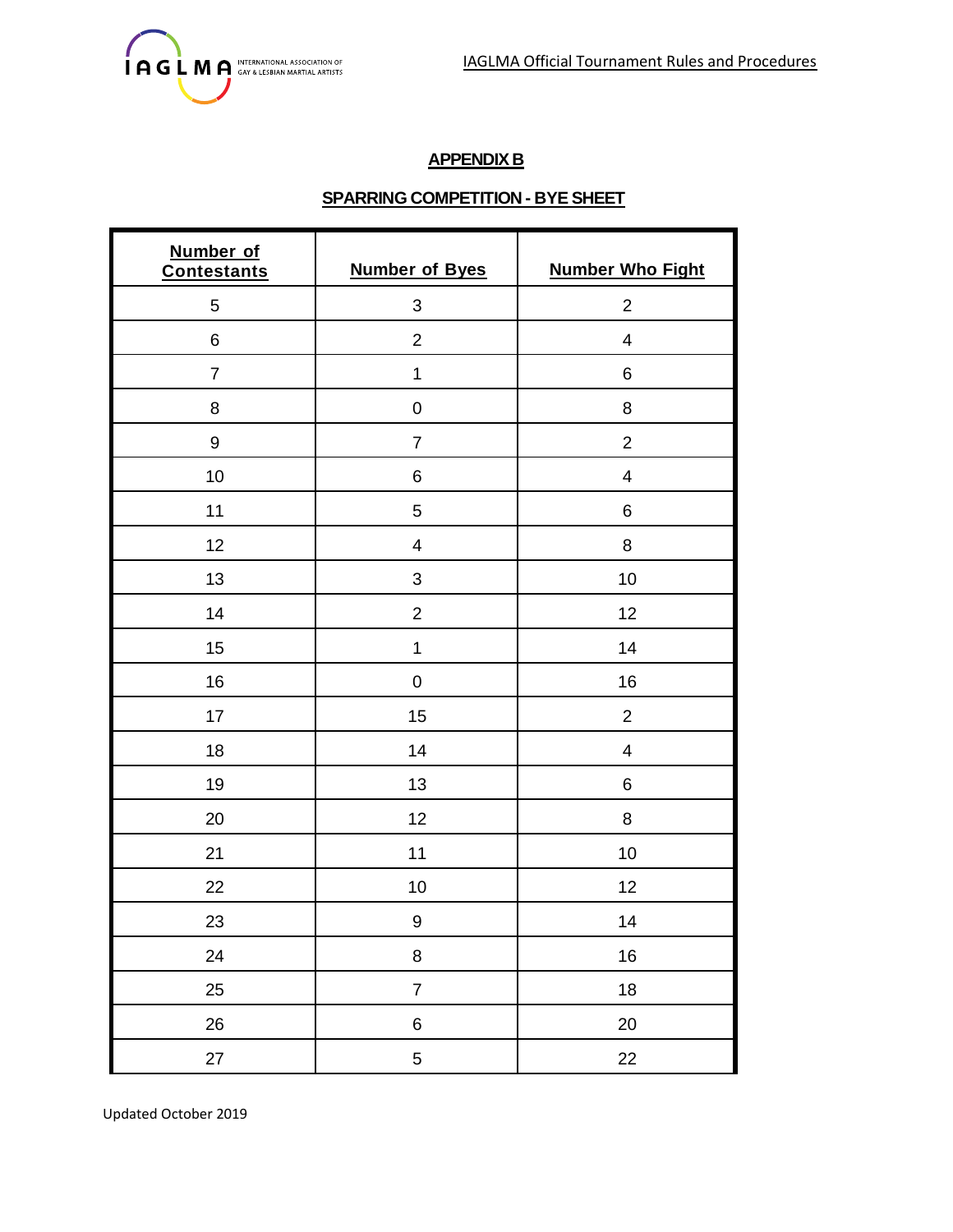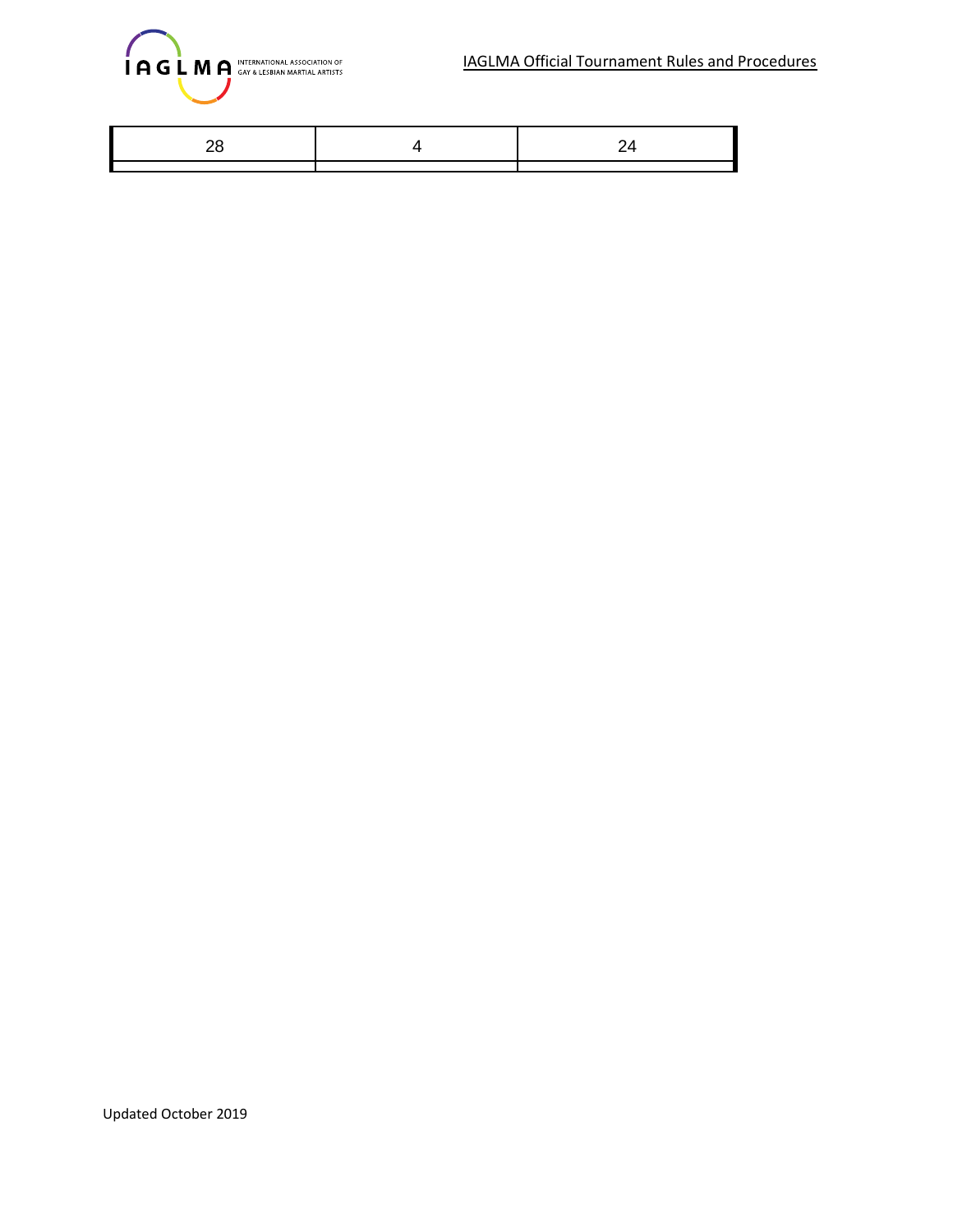

| Number of<br><b>Contestants</b> | <b>Number of Byes</b> | <b>Number Who Fight</b> |
|---------------------------------|-----------------------|-------------------------|
| 29                              | 3                     | 26                      |
| 30                              | $\overline{2}$        | 28                      |
| 31                              |                       | 30                      |
| 32                              |                       | 32                      |
| 33                              | 31                    | $\mathcal{P}$           |
| 34                              | 30                    | 4                       |
| 35                              | 29                    | 6                       |
| 36                              | 28                    | 8                       |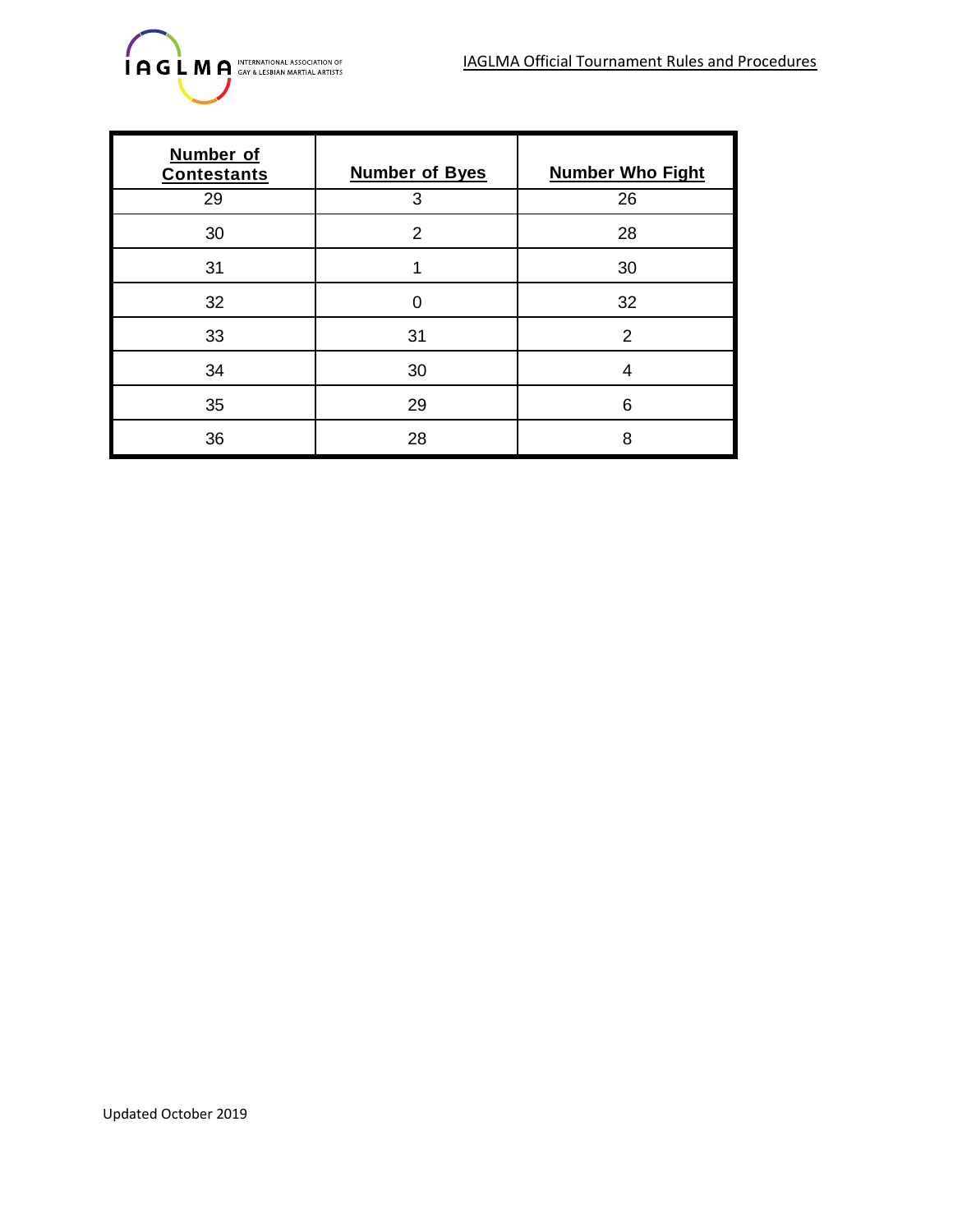

# **APPENDIX C**

#### **SPARRING COMPETITION – POOL SYSTEM REFERENCES**

| Number<br><b>of</b><br>contestants | 1 <sup>st</sup> round        | $2nd$ round                                              | Number of<br>matches to<br>be<br>organized | Length of the<br>competition<br>(hypothesis:<br>5mins and<br>7mins by<br>match) | Number of<br>match by<br>contestant                                                     |
|------------------------------------|------------------------------|----------------------------------------------------------|--------------------------------------------|---------------------------------------------------------------------------------|-----------------------------------------------------------------------------------------|
| $\overline{2}$                     | <b>Direct</b><br>elimination | None                                                     | $\mathbf{1}$                               | 5'(7')                                                                          | $\mathbf{1}$                                                                            |
| $\ensuremath{\mathsf{3}}$          | Pool of 3 (P3)               | None                                                     | 3                                          | 15' to 21'                                                                      | $\overline{2}$                                                                          |
| $\frac{4}{5}$                      | Pool of 4 (P4)               | None                                                     | 6                                          | 30' to 42'                                                                      | $\mathfrak{B}$                                                                          |
|                                    | Pool of 5 (P5)               | None                                                     | 10                                         | 50' to 70'                                                                      | $\overline{4}$                                                                          |
| $\overline{6}$                     | 2xP3                         | 2 matches :<br>small and big<br>finals                   | 8                                          | 40' to 56'                                                                      | $1^{st}$ to $4^{th}$ : 3<br>$5^{th} - 6^{th}$ : 2                                       |
| $\overline{7}$                     | $P3+P4$                      | 2 matches :<br>small and big<br>finals                   | 11                                         | 55' to 77'                                                                      | $1^{st}$ to $4^{th}$ : 3<br>or 4<br>$5^{th}$ to $7^{th}$ : 2<br>or $3$                  |
| 8                                  | 2xP4                         | 2 matches :<br>small and big<br>finals                   | 14                                         | 70' to 98'                                                                      | $1st$ to $4th$ : 4<br>$5th$ to $8th$ : 3                                                |
| 9                                  | 3xP3                         | P <sub>3</sub>                                           | 12                                         | 60' to 84'                                                                      | $1st$ to $3rd$ : 4<br>$4^{th}$ to $9^{th}$ : 2                                          |
| 10                                 | $2xP3+P4$                    | P <sub>3</sub>                                           | 15                                         | 75' to 105'                                                                     | $1st$ to $3rd : 4$<br>or <sub>5</sub><br>$4^{th}$ to $10^{th}$ : 2<br>or 3              |
| 11                                 | $2xP4+P3$                    | P <sub>3</sub>                                           | 18                                         | 90' to 126'                                                                     | $1st$ to $3rd$ : 4<br>or 5<br>$5^{th}$ to 11 <sup>th</sup> : 2<br>or 3                  |
| 12                                 | 4xP3                         | 4 matches: 2<br>semi-finals +<br>small and big<br>finals | 16                                         | 80' to 112'                                                                     | $1^{st}$ to $4^{th}$ : 4<br>$5^{th}$ to $12^{th}$ : 2                                   |
| 13                                 | $3xP3+P4$                    | 4 matches : 2<br>semi-finals $+2$<br>finals              | 19                                         | 95' to 133'                                                                     | 1 <sup>st</sup> to $4^{th}$ : 4<br>or 5<br>$5^{th}$ to $13^{th}$ : 2<br>or $3$          |
| 14                                 | 2xP3+2xP4                    | 4 matches : 2<br>semi-finals $+2$<br>finals              | 22                                         | 110' to 154'                                                                    | 1 <sup>st</sup> to $4^{th}$ : 4<br>or 5<br>$5^{th}$ to $14^{th}$ : 2<br>or <sub>3</sub> |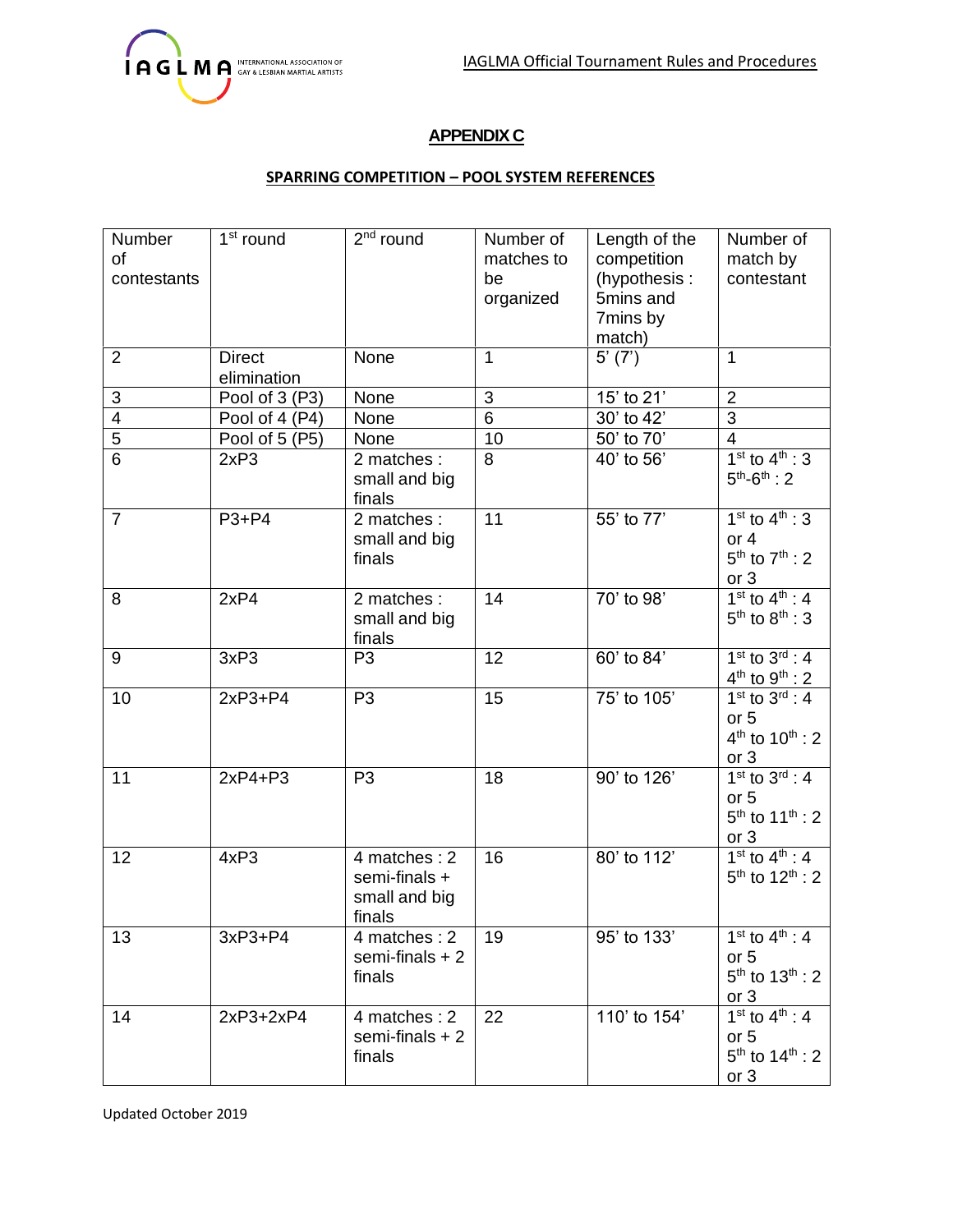

And so on…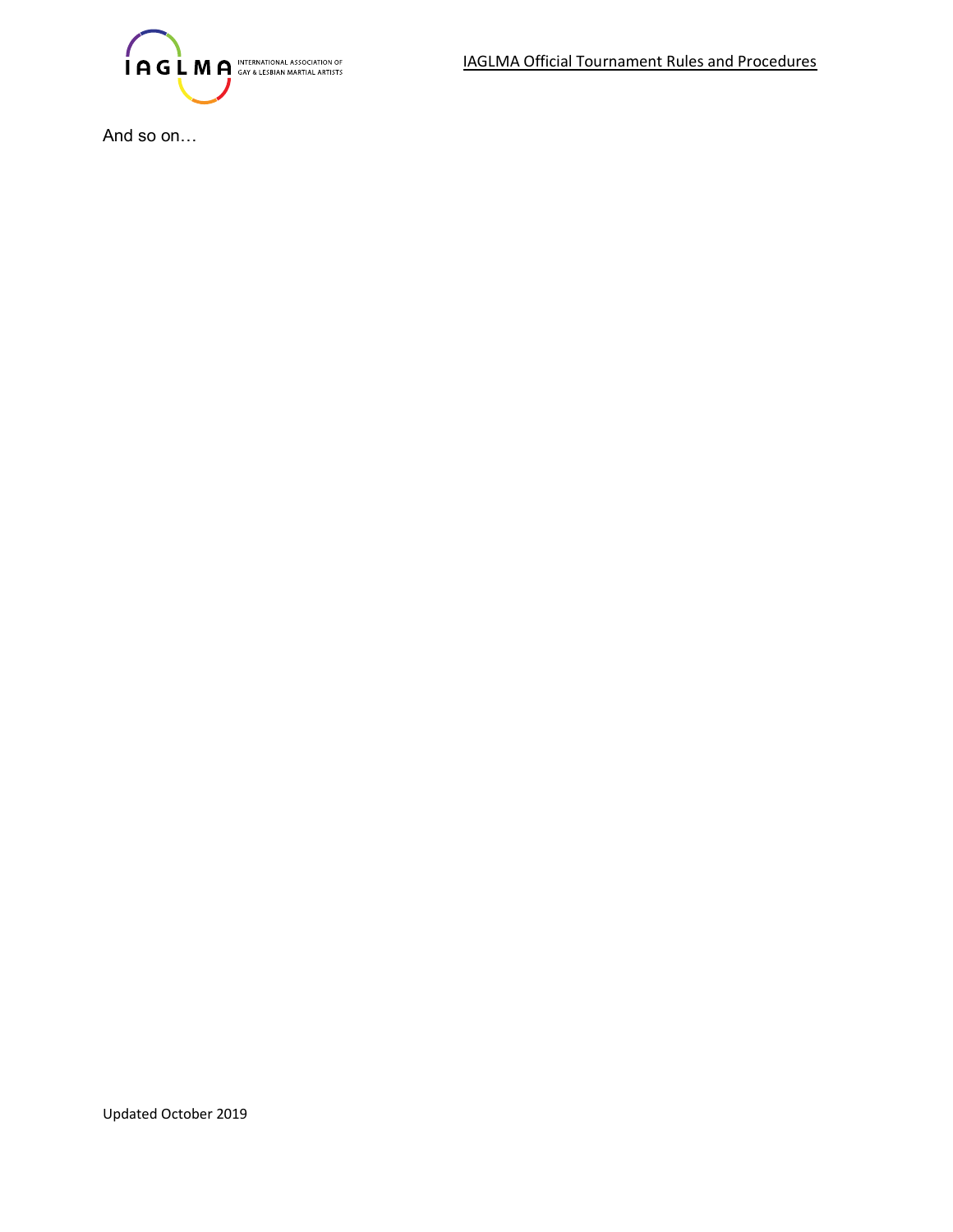

# **APPENDIX D**

# **IAGLMA SELF DEFENSETECHNIQUES**

#### **Set One**:

- 1) Front single wrist grab, same hand
- 2) Front single wrist grab, cross hand
- 3) Front double wrist grab
- 4) Front single wrist grab, both hands
- 5) Front lapel grab, one hand
- 6) Front lapel grab, both hands
- Front Choke hold both hands
- 8) Reverse punch face level
- 9) Reverse punch torso level
- 10) Rear bear hug around the arms
- 11) Shoulder grab from the side
- 12) Overhead strike with escrima stick
- 13) Circular/roundhouse punch to the face
- 14) Lapel grab with one hand, punch with the other hand

# **Set Two**

- 15) Circular horizontal knife slash to the face
- 16) Choke from behind with the forearm
- 17) Mounted position attack, attacker sitting straddled on supine defender
- 18) Head lock, held at the side
- 19) Hair grab from the front
- 20) Hair grab from the rear
- 21) Front kick
- 22) Round Kick
- 23) Side kick
- 24) Two circular punches to the face
- 25) Full nelson Bstanding
- 26) Double wrist grab from behind
- 27) Defender supine, attacker in guard position
- 28) Horizontal strike to torso with Escrima stick
- 29) Thrust to torso with Escrima stick

# **Set Three**

- 30) Defender seated on a chair, unable to use legsBknife thrust to face
- 31) Gun to the front of the head Aexecution@ style
- 32) Defense against two attackers, attacks are optional, but must be simultaneous
- 33) Round kick to the legs
- 34) Spinning back kick
- 35) Front inverted choke hold
- 36) Overhead knife attack
- 37) Underhand to the groin attack with a knife
- 38) Slash to the body with a knife
- 39) Thrust to the torso with a knife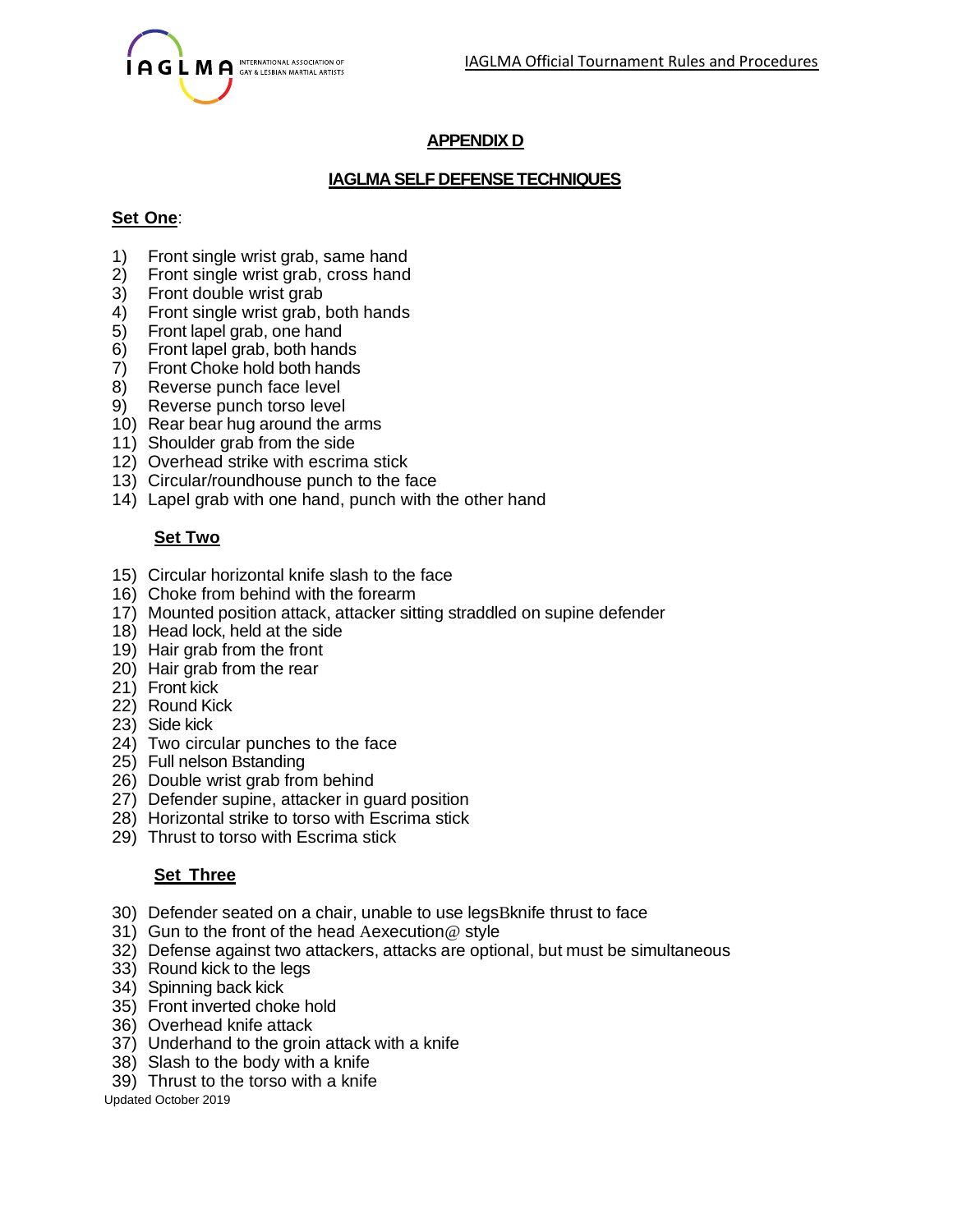

- 40) Knife to the back
- 41) Slash to the face with a knife reverse grip
- 42) Knife held to the throat from the front
- 43) Knife held to the throat from the rear
- 44) Gun to the head from the front
- 45) Gun to the body from the front
- 46) Gun to the back
- 47) Gun to the head with rear forearm choke hold (hostage position)

\*\*\*\*\*\*\*\*\*\*\*\*\*\*\*\*\*\*\*\*\*\*\*\*\*\*\*\*\*\*\*\*\*\*\*\*\*\*\*\*\*\*\*\*\*\*\*\*\*\*\*\*\*\*\*\*\*\*\*\*\*\*\*\*\*\*\*\*\*\*\*\*\*\*\*\*\*\*\*\*\*\*\*\*\*\*\*\*\*\*\*\*\*\*\*\*\*\*\*\*\*\*\*\*\*\*\*\*

Please note: These attack techniques may be modified for special needs participants. For example, a special needs competitor may be seated and then the grabs may be to the chair. Other attacks may be modifiedto accommodate other special needs conditions. All modifications mustbe accepted by the Tournament Director and the IAGLMA Rules Committee or an IAGLMA representative.

\*\*\*\*\*\*\*\*\*\*\*\*\*\*\*\*\*\*\*\*\*\*\*\*\*\*\*\*\*\*\*\*\*\*\*\*\*\*\*\*\*\*\*\*\*\*\*\*\*\*\*\*\*\*\*\*\*\*\*\*\*\*\*\*\*\*\*\*\*\*\*\*\*\*\*\*\*\*\*\*\*\*\*\*\*\*\*\*\*\*\*\*\*\*\*\*\*\*\*\*\*\*\*\*\*\*\*\*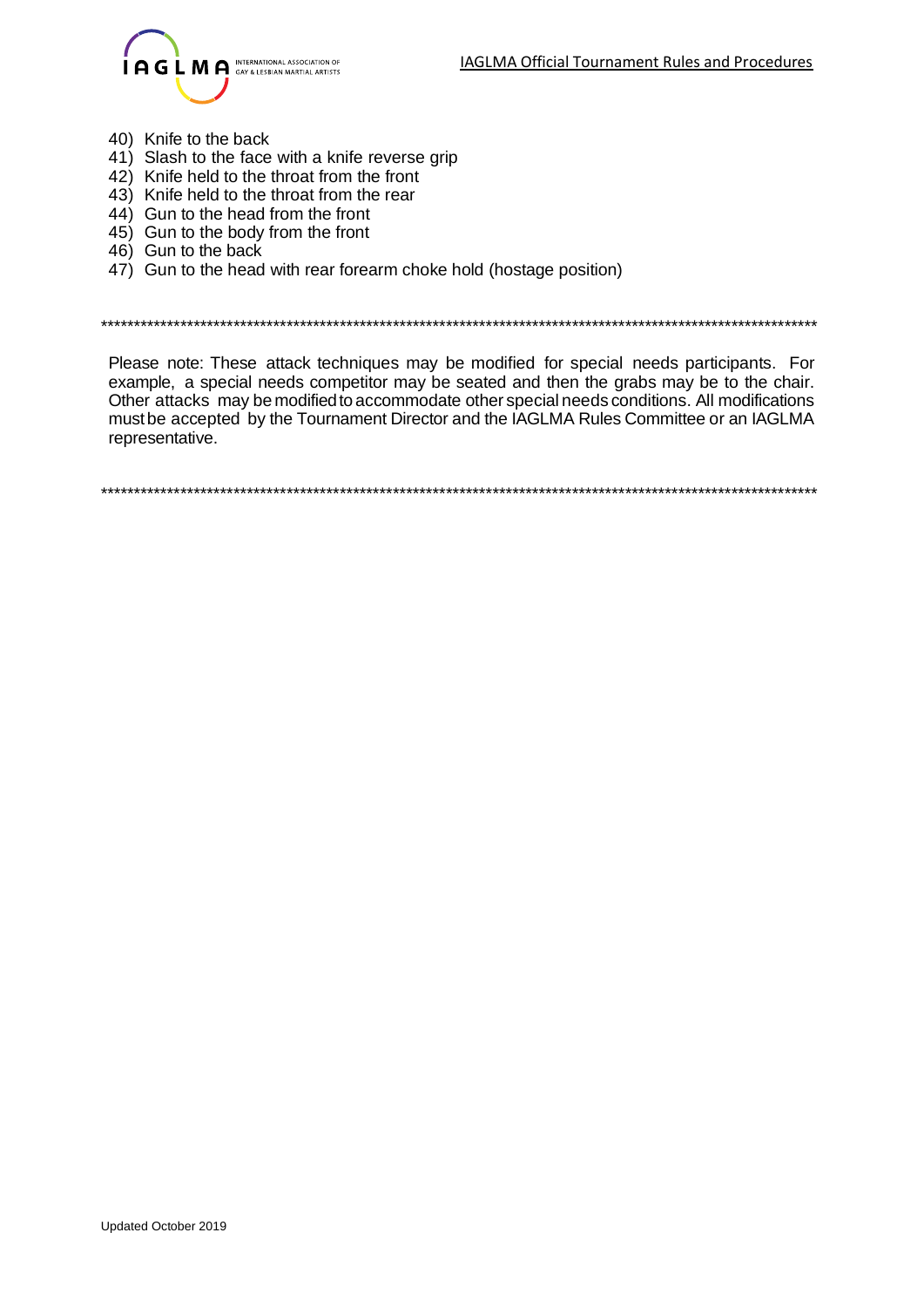

# **APPENDIX E**

#### **Self-Defense sets for 10th Gay Games "Paris 2018" tournament**

**General rules:** Beginners defend against attacks from Set #1, Intermediates and Advanced competitors defend against attacks from Set #2 and Set #3, Black belt competitors defend against attacks from Set #4, Set #5 and Set #6. All sets and attacks must be executed in the given order.

| Set #1:    | Reverse punch to torso<br>Lapel grab with one hand, punch with the other hand<br><b>Front kick</b>                                                                            |
|------------|-------------------------------------------------------------------------------------------------------------------------------------------------------------------------------|
| Set #2:    | Front lapel grab, both hands<br>Overhead strike with escrima stick<br>Choke from behind with the forearm                                                                      |
| Set $#3$ : | <b>Round kick</b><br>Defender supine, attacker in guard position<br>Slash to the body with a knife                                                                            |
| Set #4:    | Mounted position, attacker sitting straddled on<br>supine defender<br>Head lock, held at side<br>Two circular punches to the face                                             |
| Set #5:    | Horizontal strike to torso with escrima stick<br>Defense against two attackers, attacks are optional but<br>must be simultaneous<br>Kick (any height and style is acceptable) |
| Set #6:    | Overhead knife attack<br>Knife held to throat from the front<br>Gun to the body from the front                                                                                |

**PLEASE NOTE:** Competitors and attackers have the flexibility to prepare their specific attacks from the general descriptions. Competitors are encouraged to bring their own attacker but it is usual for pairings to be made at events which enable people to enter the Self Defense competition if they have arrived without a partner. Competitors are expected to demonstrate one set then pause to allow judges scoring.